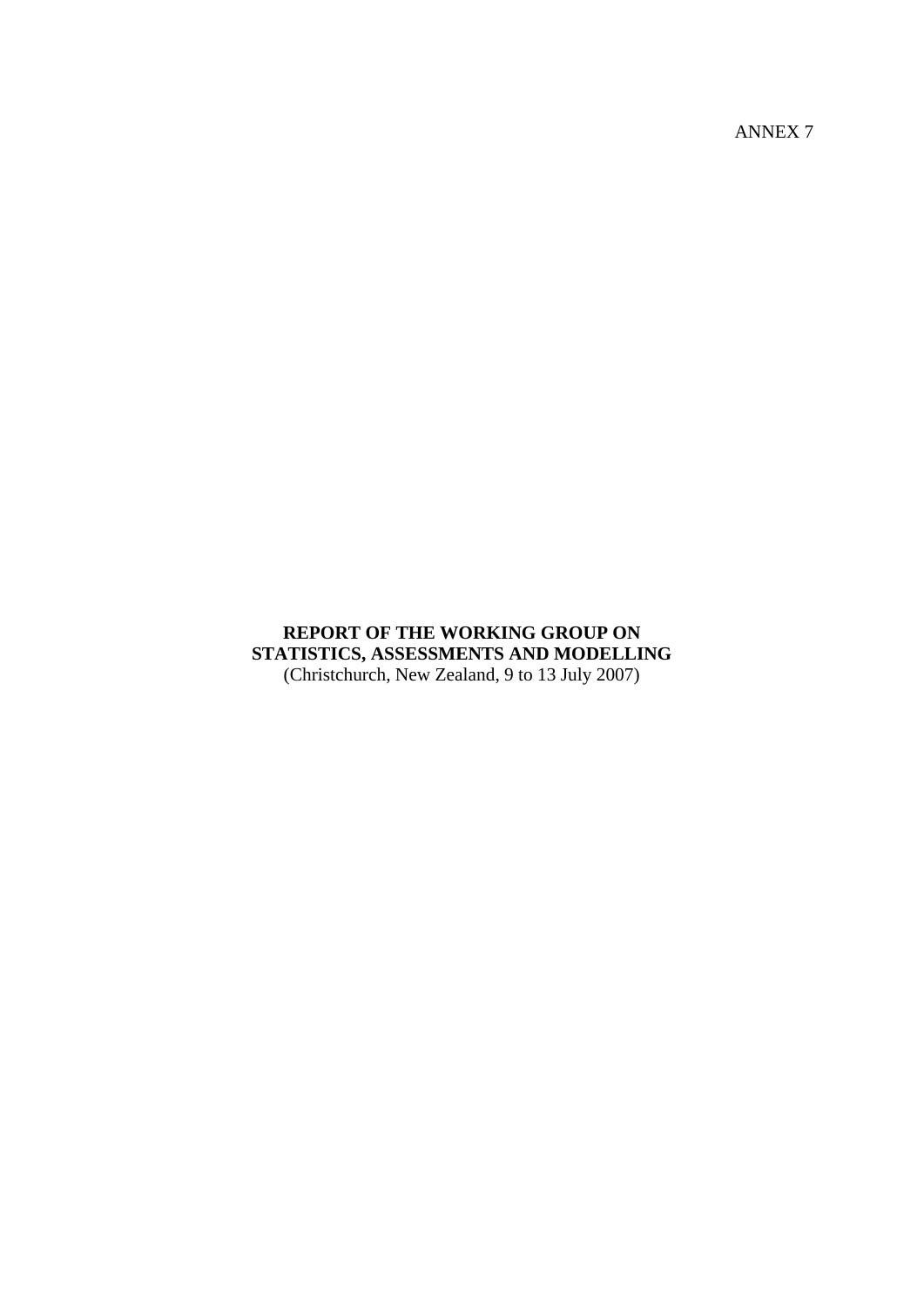## **CONTENTS**

|                                               | Page |
|-----------------------------------------------|------|
|                                               | 515  |
|                                               | 515  |
|                                               | 515  |
|                                               | 515  |
|                                               | 515  |
|                                               | 517  |
|                                               | 517  |
|                                               | 517  |
|                                               | 519  |
|                                               | 519  |
|                                               | 521  |
| REVIEW OF PRELIMINARY ASSESSMENTS FOR FINFISH | 523  |
|                                               | 523  |
|                                               | 523  |
|                                               | 524  |
|                                               | 524  |
|                                               | 526  |
|                                               | 526  |
|                                               |      |
|                                               | 526  |
|                                               | 526  |
|                                               | 527  |
|                                               | 527  |
|                                               | 529  |
|                                               | 530  |
|                                               | 533  |
|                                               | 535  |
|                                               | 536  |
|                                               | 537  |
|                                               | 538  |
|                                               | 539  |
|                                               | 539  |
|                                               | 540  |
|                                               | 541  |
|                                               | 541  |
|                                               |      |
|                                               | 542  |
|                                               | 542  |
|                                               | 542  |
|                                               | 543  |
|                                               | 544  |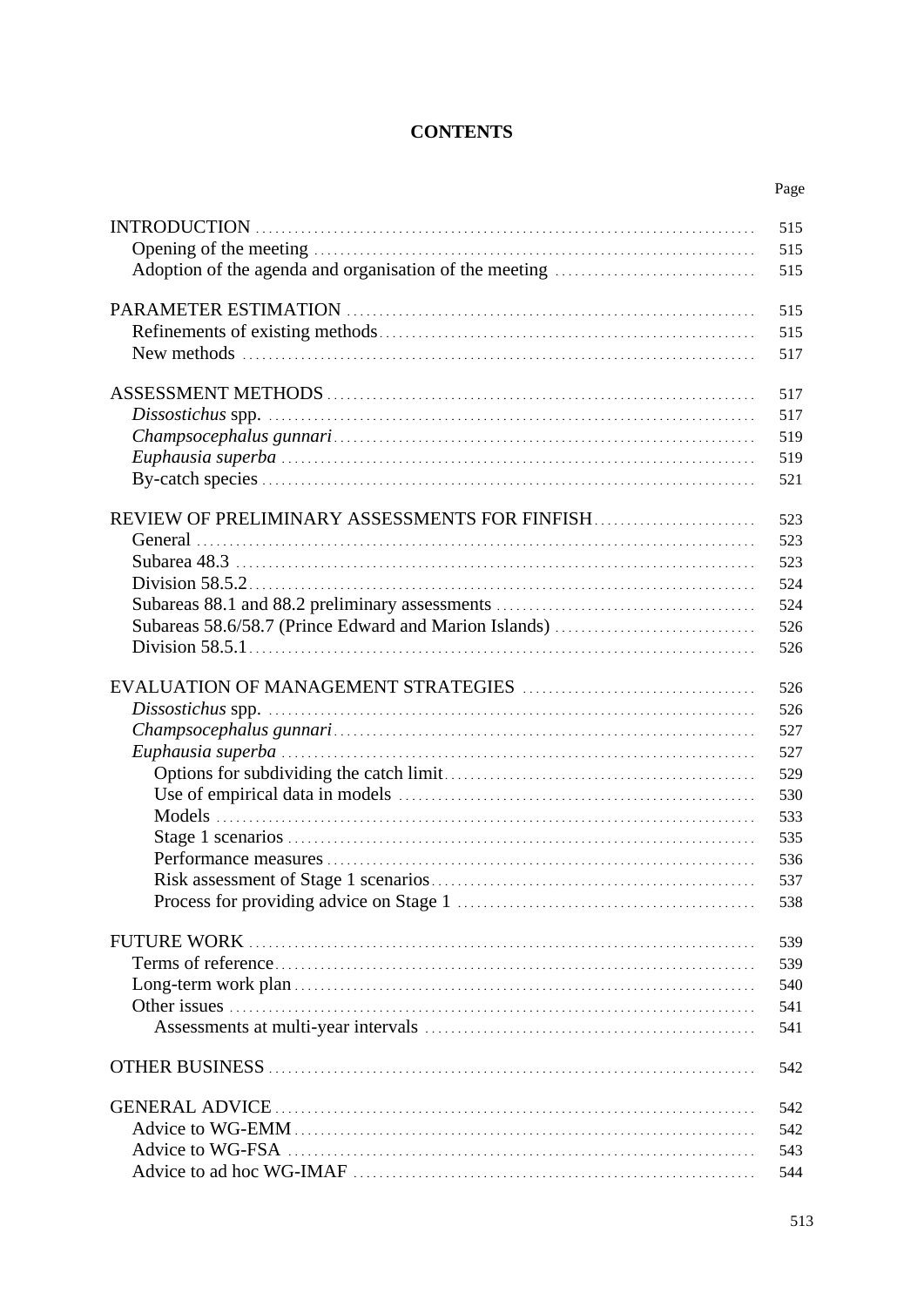|                    |  | 545<br>545 |
|--------------------|--|------------|
|                    |  | 546        |
|                    |  | 546        |
|                    |  |            |
| APPENDIX A:        |  | 547        |
| <b>APPENDIX B:</b> |  | 551        |
| <b>APPENDIX C:</b> |  | 552        |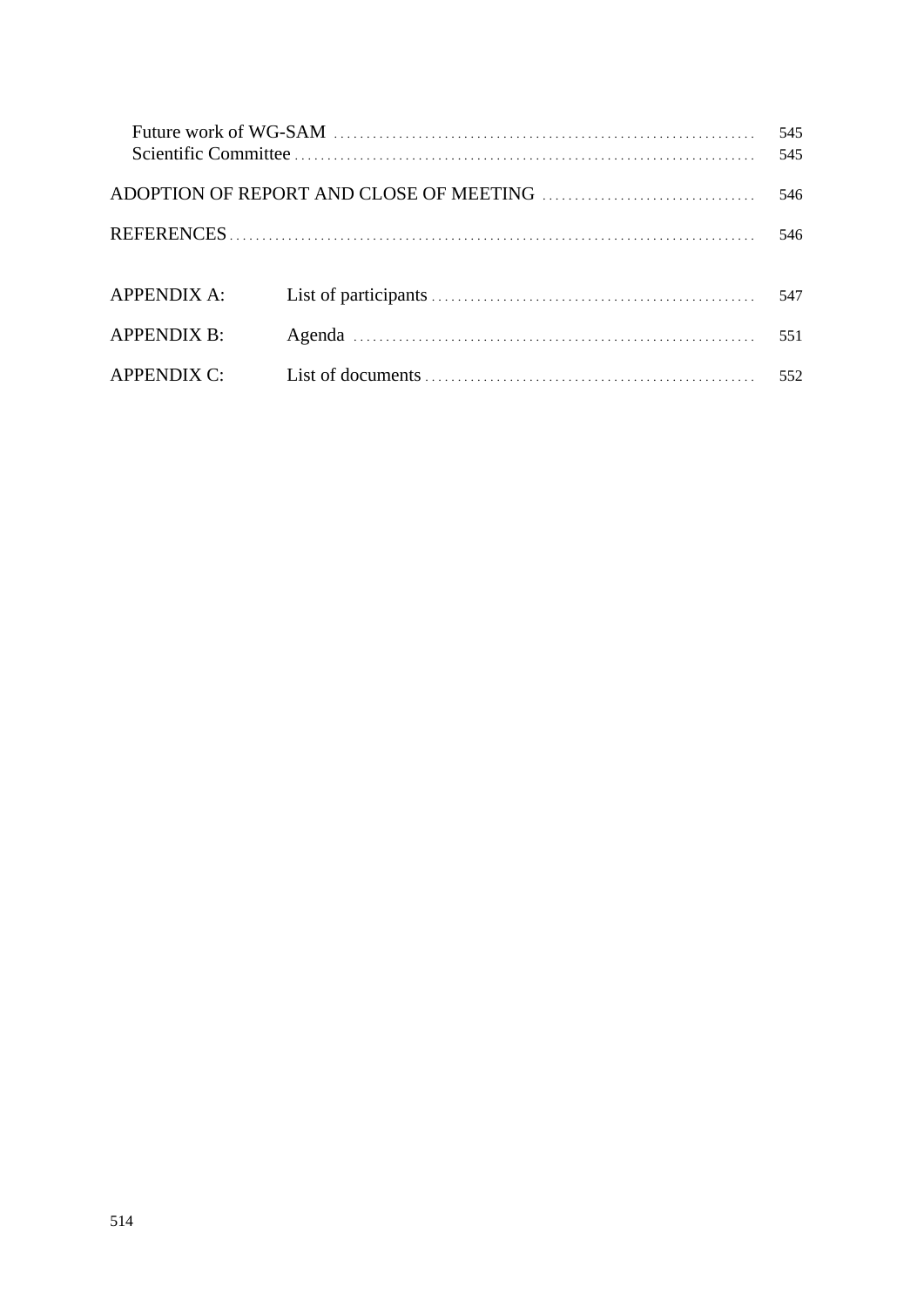# **REPORT OF THE WORKING GROUP ON STATISTICS, ASSESSMENTS AND MODELLING**

(Christchurch, New Zealand, 9 to 13 July 2007)

#### INTRODUCTION

Opening of the meeting

 The first meeting of WG-SAM was held at the Latimer Hotel, Christchurch, New Zealand, from 9 to 13 July 2007. The meeting was co-convened by Drs C. Jones (USA) and A. Constable (Australia). WG-SAM, which replaces WG-FSA's Subgroup on Assessment Methods, was established by the Scientific Committee in 2006 to serve as a technical group to address quantitative and modelling issues relevant to all Scientific Committee working groups (WG-FSA, WG-EMM and ad hoc WG-IMAF) (SC-CAMLR-XXV, paragraphs 13.12 to 13.16).

1.2 Dr Jones welcomed participants (Appendix A) and thanked New Zealand for hosting the meeting. Miss J. McCabe, on behalf of the New Zealand Ministry for Foreign Affairs and Trade, also welcomed the participants.

Adoption of the agenda and organisation of the meeting

1.3 The provisional agenda was discussed and it was agreed to include consideration of by-catch species under Item 3 (Assessment Methods). It was also agreed that subitems 3.1 (New Methods for CCAMLR Taxa) and 5.1 (Development of Operating Models) would be discussed with respect to the taxa identified in the respective agenda items. As a result, subitems 3.1 and 5.1 were removed from the agenda. The revised agenda was adopted (Appendix B).

1.4 Documents submitted to the meeting are listed in Appendix C.

1.5 The report was prepared by Drs I. Ball (Australia), A. Brandão (South Africa), S. Candy (Australia), Mr A. Dunn (New Zealand), Drs M. Goebel (USA), S. Hanchet (New Zealand), S. Hill (UK), R. Hillary (UK), R. Holt (USA), S. Mormede (New Zealand), É. Plagányi (South Africa), D. Ramm (Data Manager), K. Reid (UK), C. Reiss (USA), G. Watters (USA) and D. Welsford (Australia).

#### PARAMETER ESTIMATION

Refinements of existing methods

2.1 Mr Dunn presented WG-SAM-07/5, which updated the descriptive analysis of the toothfish tag–release and recapture data for New Zealand vessels for the 2006/07 season in Subareas 88.1 and 88.2.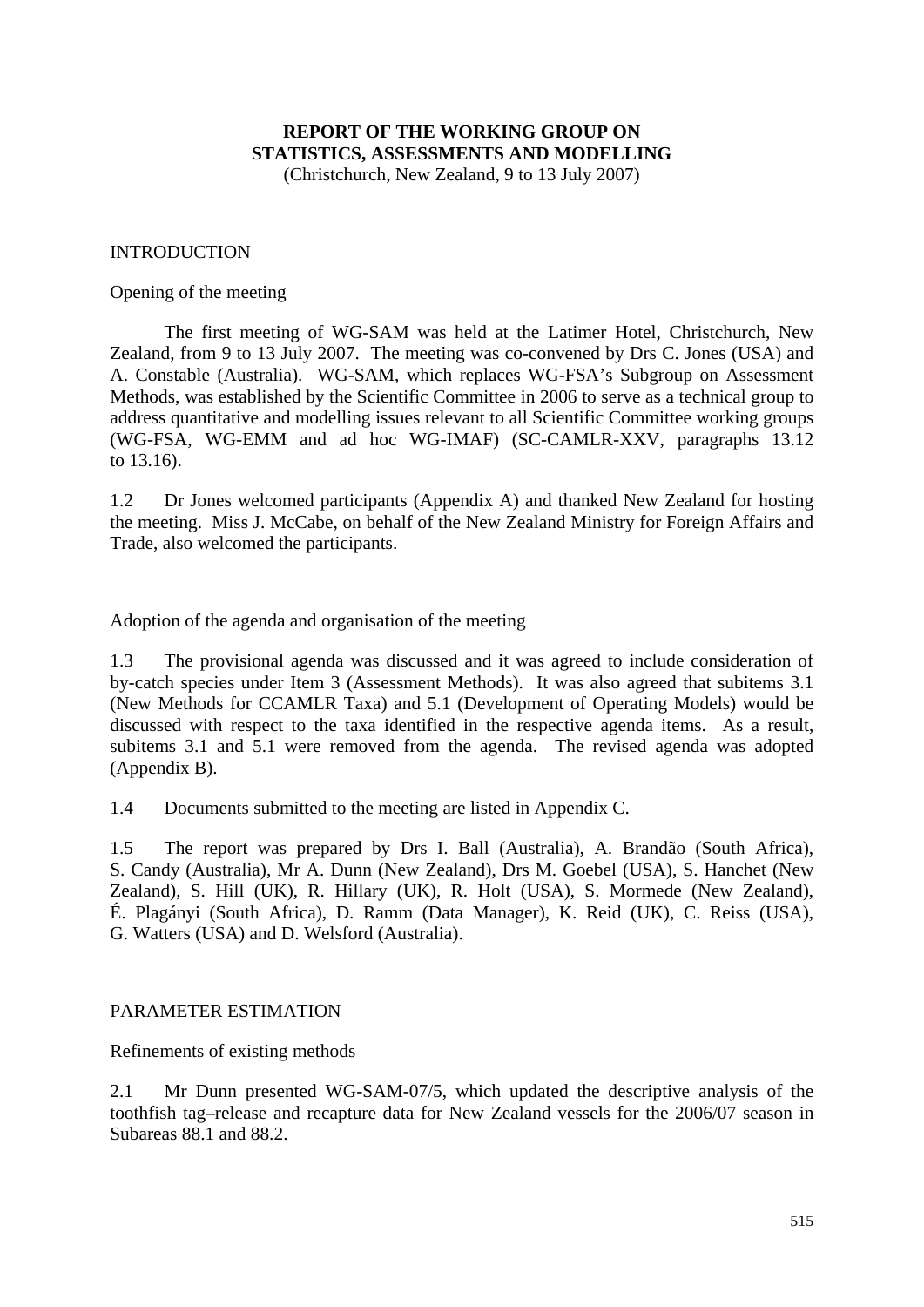2.2 The Working Group welcomed the analysis and recommended that similar papers be prepared for WG-FSA-07 that provide a descriptive analysis of the tagging program in Division 58.5.1, and papers that update the descriptive analyses of tagging programs in Division 58.5.2 and Subarea 48.3.

2.3 It was noted that there were disparities between the recapture rates of tags by different vessels across the fishery in Subareas 88.1 and 88.2. The spatial structure of the fishery, with vessels fishing the same areas in successive years, may result in a tendency for vessels to recapture their own tags. It was recommended that these differences be analysed and that a method be developed to describe the spatial pattern of tag recaptures including the vessels which released tagged fish and the vessels recapturing tagged fish.

2.4 The Working Group recommended that a spatial movement model be constructed in order to answer questions about the efficacy of the tagging program and the best manner of interpreting the data. The model could also be used to determine the best way to maximise the information output in a way useful for the integrated assessment method.

2.5 The Working Group was asked whether it had any advice on whether the current level of tagging was reasonable or if it should be increased. Mr Dunn noted that the level of tagging appeared to be a reasonable balance between increasing the number of tagged fish in the population and ensuring that the tagging program remains of high quality. Dr K. Sullivan (New Zealand) noted that: early tags are still being recovered, the number of tagged fish in the population is still increasing, and the amount of information arising from tag recaptures is increasing each year.

2.6 The Working Group noted that the Secretariat would take responsibility for coordinating tagging programs in new and exploratory fisheries starting from the 2007/08 season. It recommended that WG-FSA consider the development of advice on how it should manage the collection of non-toothfish tagging data, particularly from voluntary tagging programs.

2.7 Dr Welsford described the triple tagging of fish in the fishery in Division 58.5.2 using passive integrated transponder (PIT) tags to assist in evaluating external tag observation and shedding rates. The Working Group recommended that a paper be prepared which described this methodology and results.

2.8 Mr Dunn presented WG-SAM-07/6 which reviewed and updated the catch history, CPUE indices, length–weight relationships, catch-at-length and catch-at-age frequencies and included a review of alternative methods for the stratification of length frequencies for *Dissostichus mawsoni* in the Ross Sea.

2.9 It was noted that scientific observer data from a small number of vessels had a large proportion of unsexed fish. The use of an unsexed length–weight relationship resulted in little change to estimated length-frequency distributions. However, an alternative method of scaling length-frequency samples, making use of the number of fish caught instead of the catch weight, resulted in some differences to the estimated distributions. Mr Dunn noted that scaling by catch numbers is preferable as it avoids the need to apply a length–weight relationship to estimate sample weight.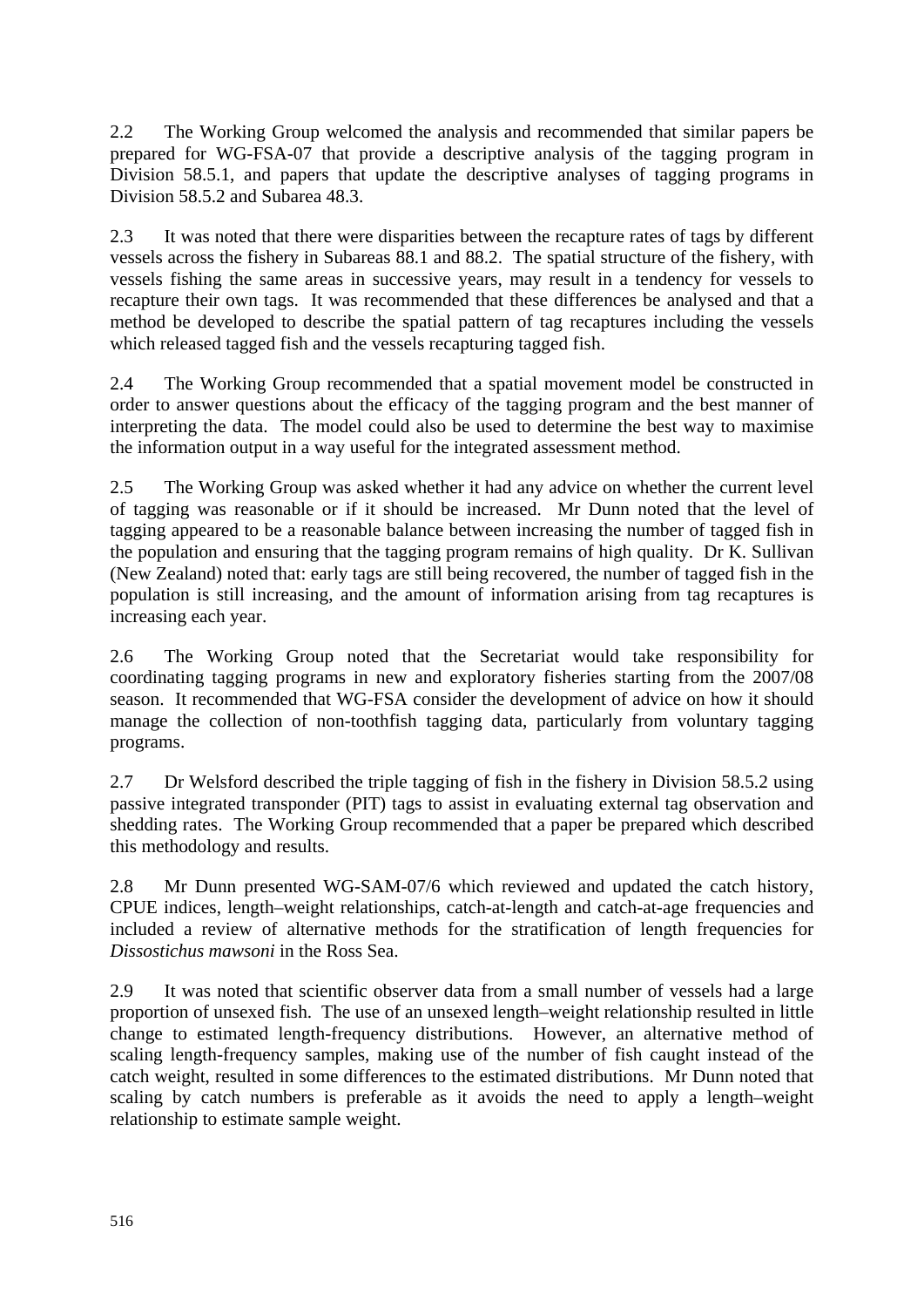2.10 The Working Group agreed that it would be useful in the future to use samples from recaptured tagged fish to determine the age–length relationship of tagged fish in order to examine differences in the growth rates between tagged and non-tagged fish and determine a suitable value for a tag-related growth retardation parameter.

New methods

2.11 The Working Group welcomed a paper by Dr Candy (WG-SAM-07/7) presenting a new method for the calculation of effective sample size. In discussion on the comparison between the new method and existing methods, some notational errors were discovered in the documentation of existing methods.

2.12 During the meeting the implementation of the existing methods, as given in WG-SAM-07/7, was changed by Dr Candy to reflect the correct notation and the resultant differences between the methods, apart from issues relating to process error, were no longer a significant issue for assessments.

2.13 With respect to the important issue of quantifying the relative contributions of process error and systematic lack of fit, Dr Candy demonstrated a method to detect statistically significant systematic lack of fit of integrated model predictions of catch-at-age or catch-atlength frequencies. The Working Group encouraged the development and documentation of this approach for general use.

2.14 WG-SAM noted the report of the 2007 meeting of SG-ASAM, and the further progress made in developing the methodologies for acoustic surveys of icefish (*Champsocephalus gunnari*) (Annex 8). In particular, WG-SAM noted that further work is required on species classification and target strength before it would be feasible to consider methods for combining trawl and acoustic indices for stock assessment of icefish in Subarea 48.3.

2.15 WG-SAM noted the hierarchical procedures for the collection of acoustic data during CCAMLR-related IPY surveys which had been developed during a joint session of SG-ASAM and the CCAMLR-IPY Steering Committee.

2.16 WG-SAM noted the report of the 2007 planning meeting of the CCAMLR-IPY Steering Committee (SC-CAMLR-XXVI/BG/3) and the CCAMLR-related research.

## ASSESSMENT METHODS

## *Dissostichus* spp.

3.1 WG-SAM-07/8 proposed a methodology for a preliminary assessment of toothfish on BANZARE Bank (Division 58.4.3b). Preliminary analysis of non-standardised CPUE data showed evidence of severe depletion in one fishing ground where catch and effort had concentrated from the 2004 to the 2007 seasons. It was suggested that the CPUE time series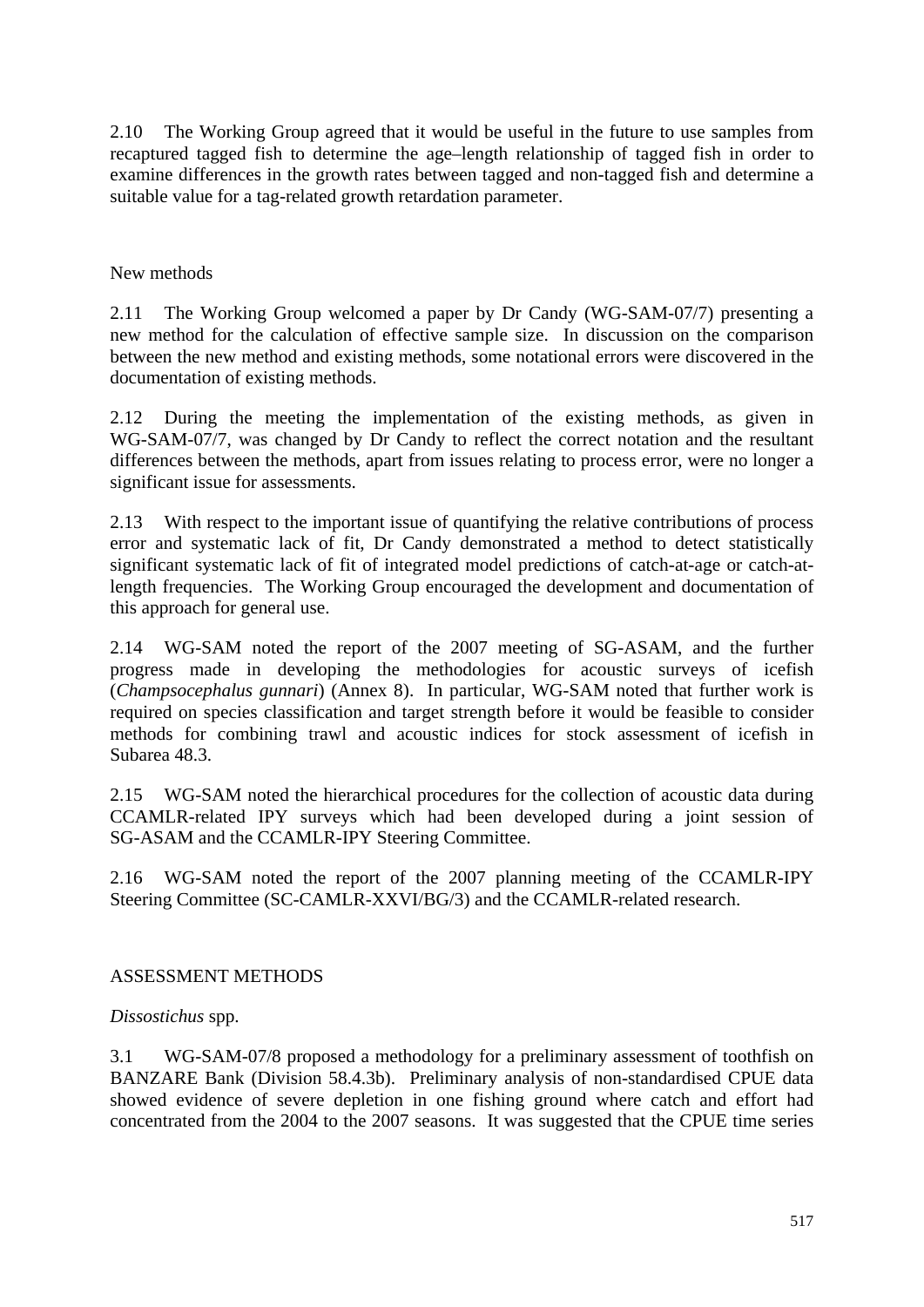has some variability and is not necessarily simply decreasing, but that the spatial aggregation in catch and effort would need to be considered as a factor in any overall trends in CPUE seen in this fishery.

3.2 The Working Group agreed that it was important to consider the very high level of IUU catches in this division, which needs to be considered in interpreting the results of a depletion analysis to determine stock biomass.

3.3 A highly spatial relationship between by-catch (rajids and macrourids) and the toothfish fishery, given the figures displayed in the paper, was noted by the Working Group. However, it was also noted that this was not the same relationship for both of these by-catch species.

3.4 The Working Group agreed that a fine-scale standardisation of the CPUE data, to be applicable to such a depletion-type model, would be a good way to proceed so as to obtain a CPUE dataset that can be used in such a Leslie-DeLury depletion analysis. It was noted that what can be seen in the paper is an analysis of the status of the population in the given grounds, i.e. the vulnerable stock, and not the size of the population as a whole. The interpretation of stock in this case could be the summation of the stock sizes in the relevant areas, but it was mentioned that this assumption should be made explicit in further analyses. The Working Group agreed that a Leslie-DeLury depletion analysis could be considered in providing advice on potential yields in exploratory toothfish fisheries depending on broader consideration of the application of CCAMLR's precautionary approach in those fisheries.

3.5 With respect to IUU fishing, the timing of such fishing is very relevant to the potential impact of IUU catches on the results coming from this type of approach. If the IUU catches were taken during the period of the legal fishery, then the rate of decline in CPUE will not be as great as indicated in WG-SAM-07/8. However, if the IUU catches were outside the fishing period, then the rate of decline in CPUE would reflect the rate of decline in the local vulnerable population. The timing and magnitude of IUU fishing is best addressed by SCIC, but it was noted that basic sighting plots of IUU vessels might be informative with respect to the effect of IUU fishing on the patterns of decreasing CPUE, seen at the scale of the grounds as described in WG-SAM-07/8.

3.6 One concern expressed by the Working Group was the lack of small fish seen in this fishery. Knowledge of how these stocks are replenished by recruitment would help the assessment. In particular, it was important to identify the origin of the recruits in order to be confident that fisheries were not over-exploiting the stock through fishing on both the recruits and the adults as if they were separate stocks.

3.7 Further work to consider the links between fished stocks in Subarea 58.4 was agreed to be worthwhile.

3.8 The authors of WG-SAM-07/9 were not present at the meeting but the paper was discussed with respect to the general methodology. It was noted that the general interpretation of both methods and results of any type of model is very difficult without the display of both the data entered into the model, and how well these data are fitted by the proposed assessment model. It was agreed that there are many questions on the applicability of a TSVPA approach, including whether the complexity of these VPA methods was warranted, how tagging data can be included in the model, and the methods by which the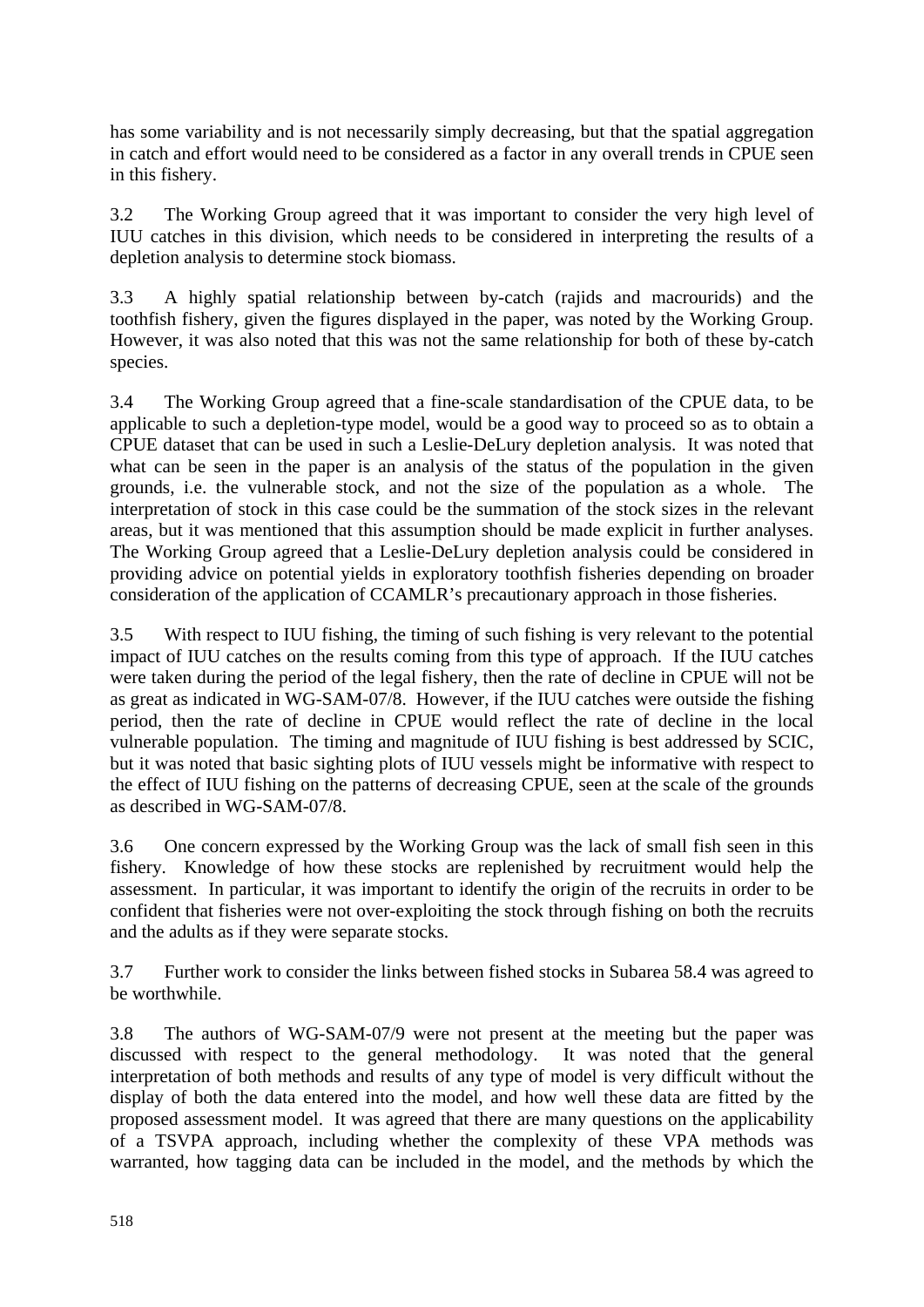input data are calculated. The Working Group agreed that it is very hard to appraise such a paper without the presence of the authors, given the difficulty in understanding the many aspects of the data and methods applied in this paper. The Working Group also agreed that new methods that are suggested as alternatives to assessments that have already been through a review process within WG-FSA (including WG-FSA-SAM, the precursor to WG-SAM) must follow the general guidelines detailed in paragraph 6.3.

#### *Champsocephalus gunnari*

3.9 In 2006, WG-FSA identified the following items to further develop the assessment of *C. gunnari* (SC-CAMLR-XXV, Annex 5, paragraphs 12.13 and 12.14):

Fishery in Subarea 48.3:

- investigation of the consequences and solutions to setting catch limits which might result in high harvesting rates on small, unassessed, recruiting year classes;
- further development of the acoustic protocol for assessing biomass;
- continued assessment of accuracy and precision of otolith-based age estimates.

Fishery in Division 58.5.2:

• review of biological parameters and cohort progression based on survey and catch data.

3.10 WG-SAM agreed that it could address some of these items at future meetings and in the light of findings from the forthcoming joint WG-FSA and WG-EMM Workshop on Fisheries and Ecosystem Models in the Antarctic (SC-CAMLR-XXVI/BG/6; Annex 4, paragraphs 7.6 to 7.8).

## *Euphausia superba*

3.11 In 2006, the Scientific Committee requested that the Working Group undertake the following with respect to krill assessments:

- (i) contribute to the review of the most appropriate method for estimating  $B_0$  and associated CV from survey data for the  $B_0$  workshop to be held as part of WG-EMM following this meeting (SC-CAMLR-XXV, paragraph 3.27);
- (ii) explore whether an integrated assessment approach could be undertaken for krill, similar to that used by WG-FSA for other species (SC-CAMLR-XXV, paragraph 3.15).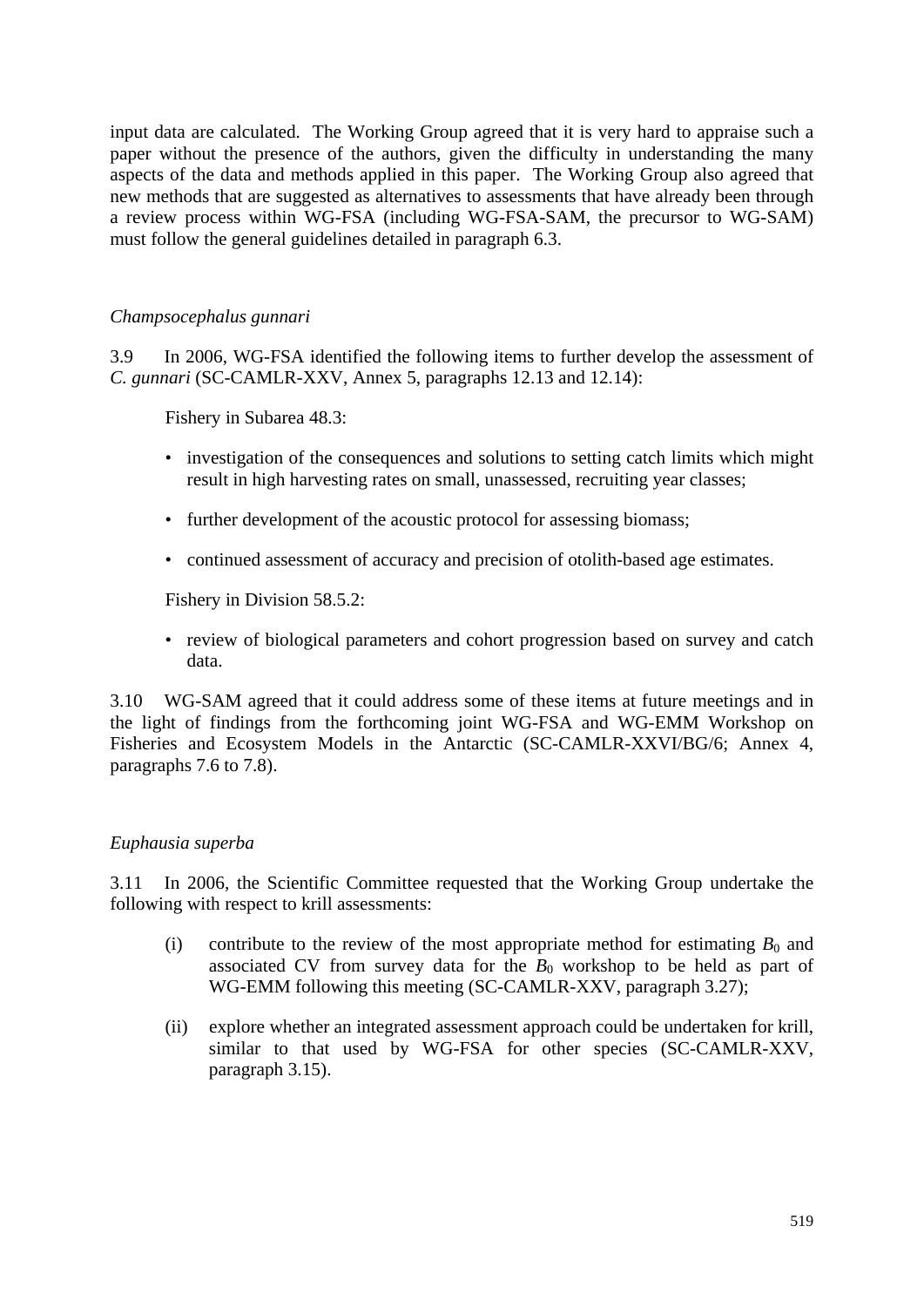3.12 The Working Group noted that the following could be considered in an integrated assessment for krill:

- (i) Stock structure
	- (a) flows in the region indicate that krill is likely to be transported through the region such that relevant models should include spatial structure;
	- (b) there is some uncertainty as to whether there are single or multiple stocks of krill;
	- (c) the assessment should be of the vulnerable (rather than total) population as the system is not closed. An integrated assessment model would thus need to include both emigration and immigration terms.
- $(ii)$  Fishery
	- (a) there are seasonal differences in the krill fishery, with a winter fishery operating around South Georgia and a summer fishery in other regions;
	- (b) data for an integrated assessment would need to be provided separately for each fishing subarea (South Shetland Islands, South Orkney Islands and South Georgia), which was considered feasible given that data are available on a haul-by-haul basis.
- (iii) Research data
	- (a) data for an integrated assessment could be provided by routine surveys undertaken by the British Antarctic Survey in the South Georgia area together with US AMLR surveys in the Antarctic Peninsula region;
	- (b) it may be worthwhile to examine concordance between different krill survey time series to try and estimate movement rates.
- (iv) Assessment
	- (a) a move to a finer-scale model requires a much larger and more complex model which, in practice, can be difficult to implement given computational constraints;
	- (b) at present, this may not be sensible, but it may become increasingly important to divide the region into at least three areas as the fishery starts to approach the catch limit for the entire region;
	- (c) data currently collected need to be of sufficient quality for future work. It was suggested that it might be useful to construct what an integrated model might look like to advise on data needs. In trying to fit such a model to all different datasets (such as that pertaining to growth dynamics), the Working Group agreed that it would likely be necessary to step back in model complexity and simplify assumptions, for example, by fitting to size-frequency data rather than developing a full growth model: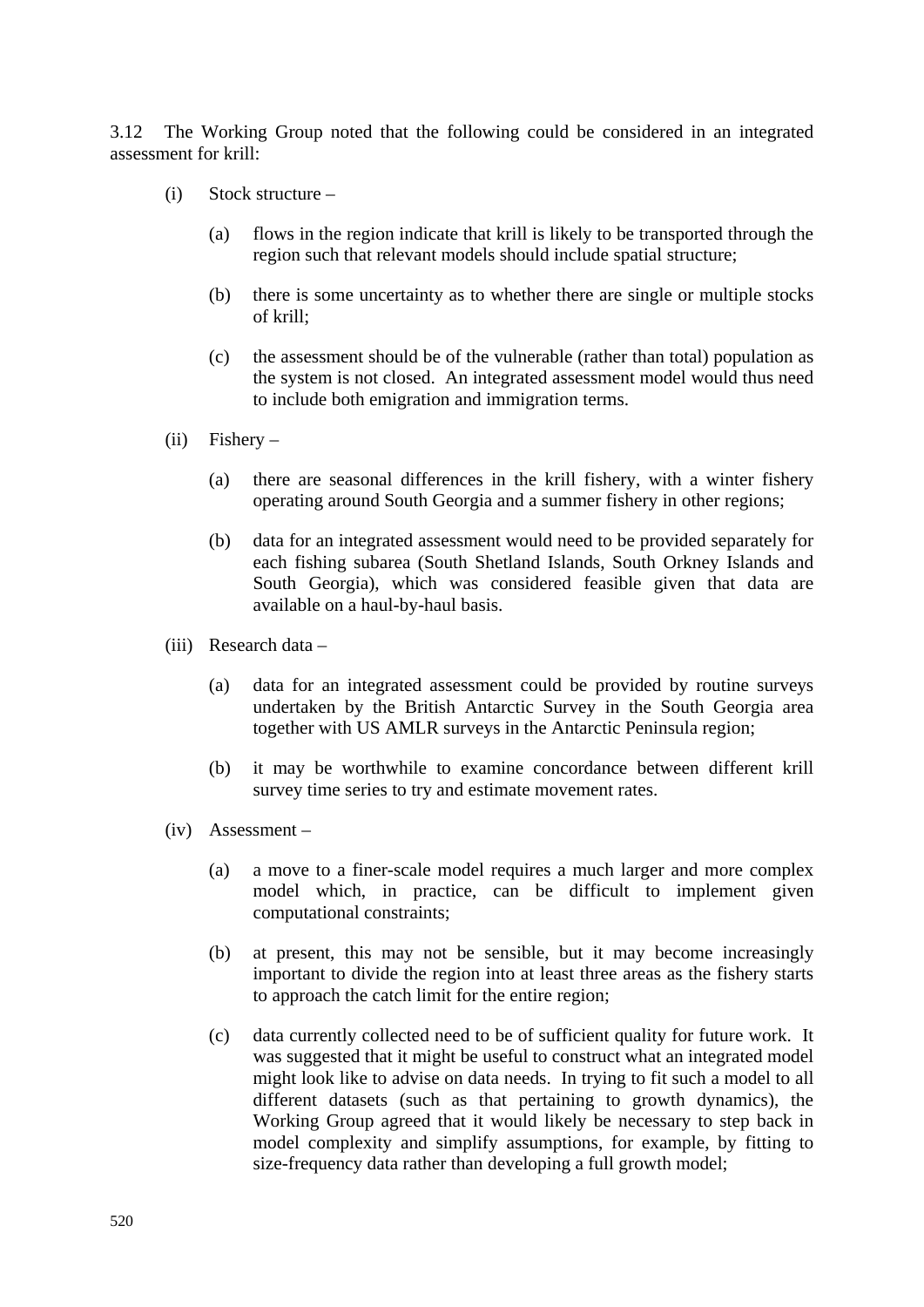- (d) spatial models were proposed as a tool which could assist by, for example, evaluating in which areas simplifying assumptions matter most;
- (e) proposals to develop an integrated assessment should consider what the current limitations of the KYM are;
- (f) it was recommended that the MSE approach would be the ideal approach to evaluate the utility and accuracy of an integrated assessment.

3.13 The Working Group agreed that the following were important data considerations in moving towards developing an integrated assessment:

- (i) The length-frequency data that are currently available are mostly from surveys, with no obligation for the krill fishery to provide similar data. Given the longevity of krill, there is a need to collect data several years in advance of a model needing such data and hence it was recommended that the fishery start providing length-frequency data, given that coverage by the research surveys is not likely to be sufficient for all regions.
- (ii) The collection of high-quality biological data from all commercial vessels is needed. It was noted that there are currently only five to nine trips per year from which such data are reported from commercial vessels.

## By-catch species

3.14 Dr Hillary presented a preliminary assessment of rajid populations at South Georgia using a surplus production model implemented in a Bayesian framework (WG-SAM-07/11). First, a catch history for the rajid by-catch was developed, with an adjustment for the survivorship of rajids which had been cut off the lines ('cut-offs'). Then several standardised CPUE analyses were carried out for fleets fishing between 1993 and 2007. A surplus production model was fitted to the catch and CPUE indices. This model was used because there were insufficient tagging data to carry out an alternative modelling approach such as an integrated assessment. Priors were developed for each of the four parameters estimated in the model: *K*, *r*, Spanish longline *q* and autoline *q*. The prior for the carrying capacity *K* was derived from the assumption that the difference in catch rates between toothfish and rajids was directly proportional to the difference in abundance between the two species (i.e. they have the same *q*). The prior for *r* was derived from life-history parameters, and the priors for the two *q* parameters were derived assuming that the level of depletion of the stock at the time of the CPUE data was uniformly likely to be between 60 and 90% of *K*. The paper concluded that current catches were not significantly impacting the rajid population.

3.15 The Working Group noted that there were currently insufficient data to inform the assessment and that the results were strongly dependent on the informative priors for the two catchability parameters, and the intrinsic rate of increase, *r*. However, it also noted that the assessment was likely to be a 'worst-case' scenario, because the *q* for toothfish is likely to be higher than the *q* for rajids. The fits to the CPUE data were generally poor, and the posterior distributions for the two catchability parameters and *r* were very similar to their prior distributions in the base case. When an uninformed prior was used for *K* and the two *q* parameters, the right-hand tail of the posterior distribution of *K* was very wide. Dr Constable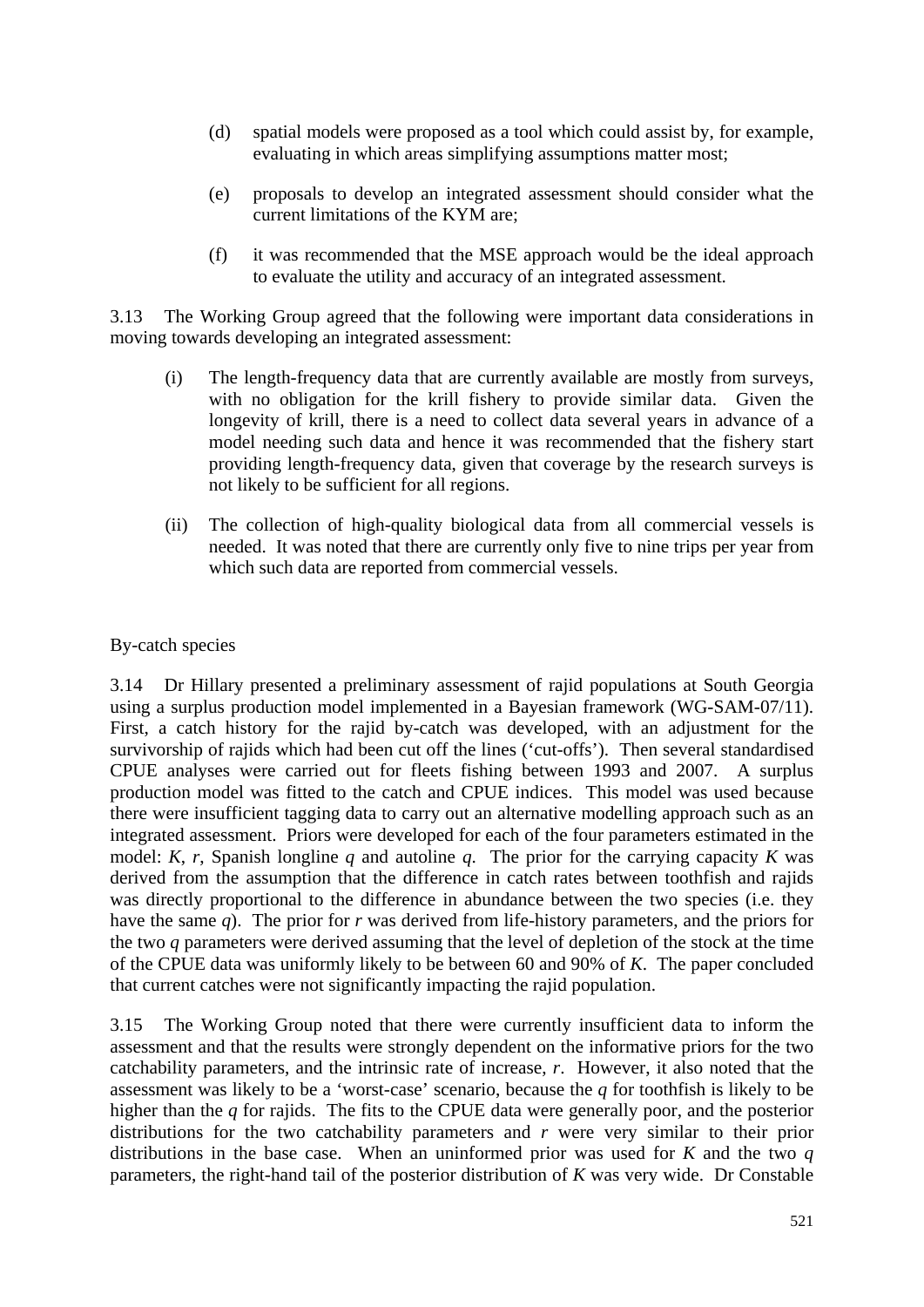questioned why the CPUE indices, in some years, showed a large increase then subsequent decrease and suggested splitting the assessment into two areas for CPUE analysis – Shag Rocks and northern South Georgia. The Working Group considered that the assessment may be improved if the tag data could be included as a tag-based harvest rate in the model.

3.16 Dr Hillary noted that the assessment should be considered as a risk assessment rather than a stock assessment. Dr Constable agreed and noted that it would be desirable to set up appropriate methodologies for a risk assessment consistent with the precautionary approach of CCAMLR but not necessarily undertake an assessment. The Working Group noted that an integrated assessment could be considered in the future once more tag data and catch-atlength data were available.

3.17 Mr Dunn outlined an approach for a preliminary assessment of rajid populations in the Ross Sea using an integrated assessment model in CASAL (WG-SAM-07/4). The assessment combined all rajid species because identification to species level has often not been carried out. The approach used to develop a catch history of rajid removals from the fishery took into account numbers of landed, released and tagged rajids. The numbers of released and tagged rajids were adjusted for survivorship so that the total removals from the population could be obtained. There was considerable uncertainty in the raw age–length data, so these data were fitted in the model allowing this uncertainty to feed through into an MCMC. He also identified several other problems with the data, including the paucity of length samples from the fishery, the uncertain detection rates of tags, and problems associated with the way rajids had been double-tagged.

3.18 As a result of these issues, WG-SAM-07/4 made the following recommendations:

- improve species identification by making good identification guides available to vessel crew and scientific observers;
- improve detection of tagged rajids (and species identification) by bringing rajids up to the roller before cutting them off;
- improve estimates of the catch length frequency by increasing the number of rajids measured and sexed;
- improve and validate the estimates of age and growth (for example, by the use of markers such as oxytetracycline or strontium chloride on tagged rajids, and/or by measuring rajids before release);
- revise rajid tagging protocols to encourage better survival of tagged rajids, including adding protocols for double tagging;
- undertake survivorship experiments, particularly for the different species, covering a wider range of depths, and with longer holding periods than the study of Endicott and Agnew (2004).

3.19 Dr Constable asked whether an assessment based on numbers rather than age-based biomass may be more useful in the short term because of the difficulties in ageing as well as the need for improved data collection by the observers. Dr Hillary noted that harvest rates could be estimated from the rajid recaptures, and did not need estimates of catches or the numbers of scanned fish. Dr Constable also asked about the stock structure. Mr Dunn noted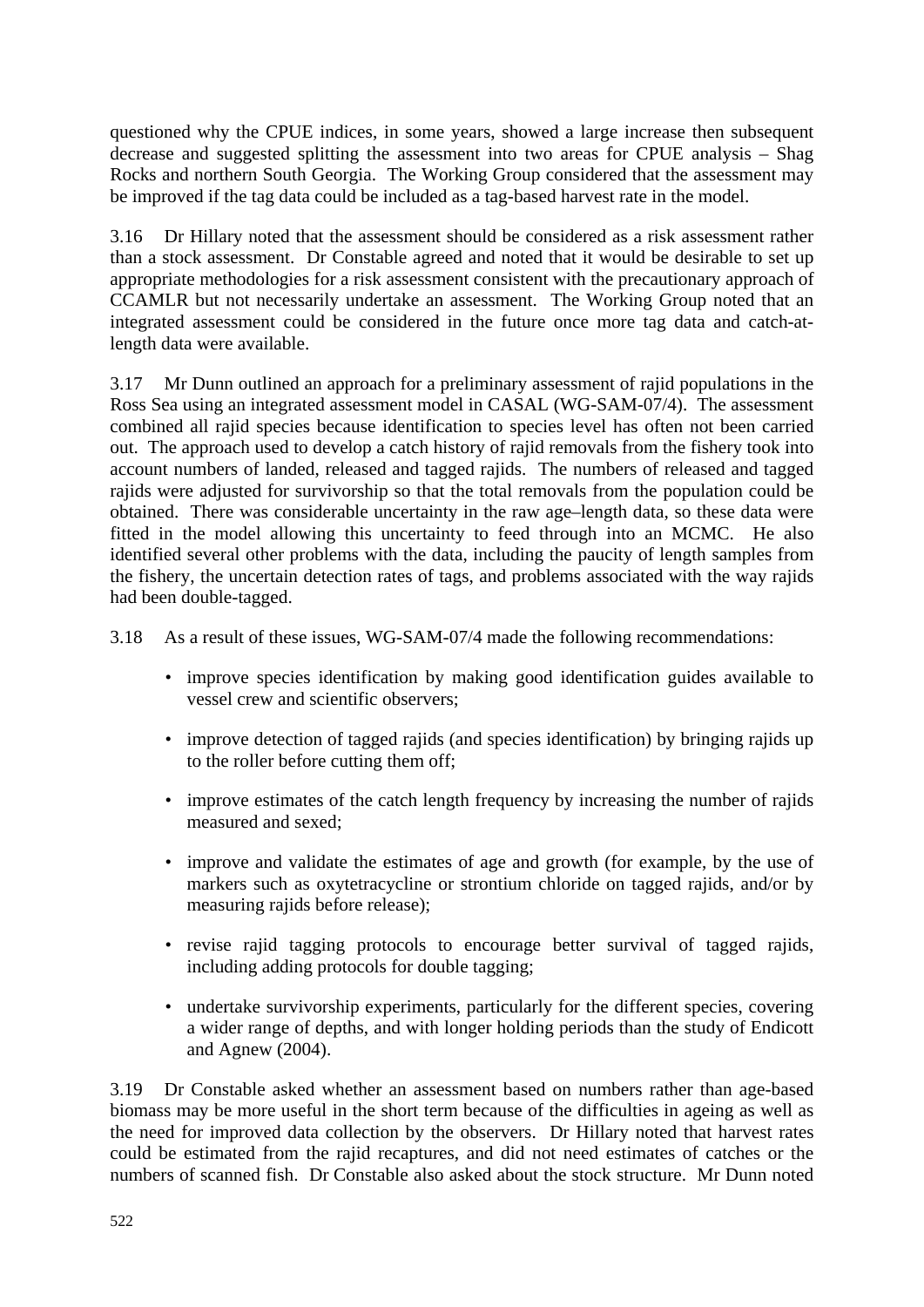that tagging suggested rajids were quite localised and showed very little movement between release and recapture. Dr Hanchet noted that the bulk of the rajid catches were from SSRUs 881H, I and K, and that rajids from the southern shelf were primarily *Bathyraja* cf. *eatonii*, and that the current SSRU structure appeared suitable for the assessment and management of rajids.

3.20 The Working Group thanked the UK and New Zealand for their progress towards developing preliminary assessments for rajids, which has been an ongoing request by the Commission over the past few years (e.g. CCAMLR-XXV). The Working Group identified several common issues raised by the two papers. These issues related to species identification, catch sampling (the trade-off between sampling rajids for length and sex versus cutting them off the lines), improving estimates of age and growth, improving tagging protocols, and additional survivorship experiments. Several of these issues relate to the work of scientific observers. The Working Group acknowledged the heavy workload of the scientific observers and considered that the priorities for by-catch species may be better met by focusing each year on a particular species group. So that, for example, 2008/09 could be the 'Year of the Rajid', and 2009/10 could be the 'Year of the Macrourid'. The Working Group endorsed the need for further work in each of the areas identified by WG-SAM-07/4 and recommended that these issues be further addressed by WG-FSA.

## REVIEW OF PRELIMINARY ASSESSMENTS FOR FINFISH

General

4.1 The Working Group considered fisheries where a preliminary assessment was not available at the meeting. It was suggested that details in previous reports as to how to improve existing assessments should be implemented, and that the ideas of the relevant scientists who are present and those likely to be performing, or assisting in, future assessments would be welcomed.

4.2 It was raised that it is not the purpose of this Working Group to discuss the type of data to be used in any proposed assessments, but rather the methods to be applied to these data, and that WG-FSA was the group that would review data inputs to stock assessment (Agenda Item 6.1).

Subarea 48.3

4.3 With regard to the assessment of Subarea 48.3, the Working Group noted potential plans to be completed between this meeting and WG-FSA-07. These plans will focus on the integration of catch-at-age data, and perhaps the inclusion of the survey data-at-length, as opposed to the CMIX-derived age estimates. The Working Group noted this may aid in estimating recent recruitment trends, as previous attempts have proved unsuccessful with respect to estimating a sensible historical recruitment trend.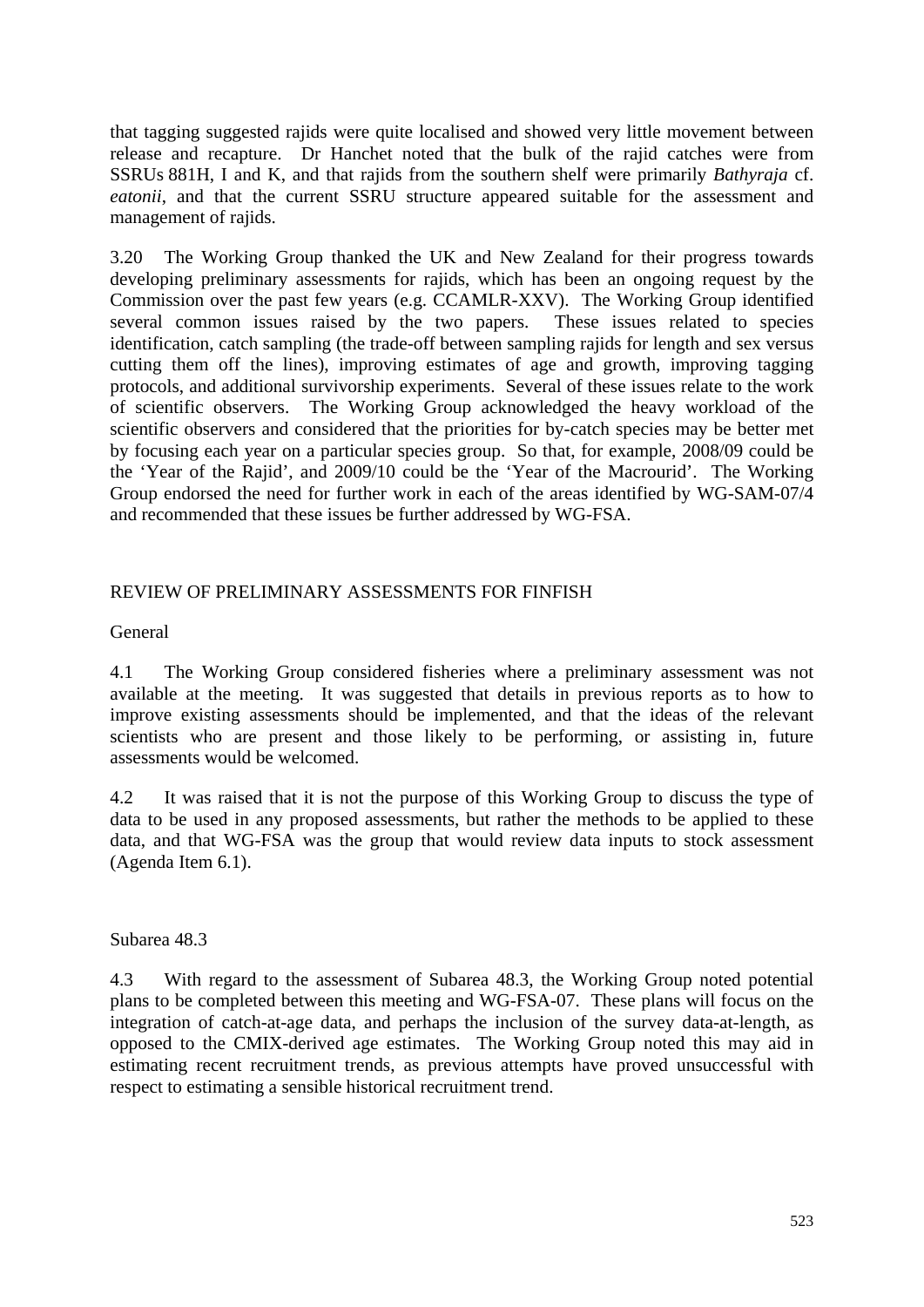Division 58.5.2

4.4 The Working Group was informed that the annual random stratified trawl survey was proceeding in Division 58.5.2, and an updated preliminary assessment would be presented to WG-FSA-07, including the data collected during the 2006/07 fishing season.

4.5 The Working Group noted the recommendations from WG-FSA-06 for the assessment of toothfish used to set catch limits in 2006/07 (SC-CAMLR-XXV, Annex 5, paragraphs 5.103 and 5.104).

4.6 The Working Group discussed the progress on the integrated assessment for toothfish in Division 58.5.2 using the CASAL framework. Dr Candy presented preliminary results from sensitivity tests based on the 2006/07 assessment, investigating the effects of:

- (i) including less restriction in fitting selectivity functions to survey data;
- (ii) removing strong prior assumptions on the CV of mean recruitment;
- (iii) weighting datasets based on effective sample size analyses (described in WG-SAM-07/7) and fitting *q*;
- (iv) incorporating tagging data and selectivity on tag releases.

4.7 A detailed technical discussion resulted in a recommendation that the assessment in Division 58.5.2 is likely to be improved through inclusion of ageing data, which would enable better estimation of recruitment and selectivity within the CASAL framework.

4.8 The Working Group affirmed the need for the further development of the assessment model, including further investigation of the sensitivity of the model to assumptions and constraints and some of these results may require further discussion. Dr Hanchet suggested using the tag data as an index of local abundance in comparison with the trawl data to develop an informed prior of the trawl survey *q*.

4.9 The Working Group recommended that a paper describing an updated assessment, based on the model framework provided at WG-FSA-06 and including the 2006/07 survey and fishery data, be prepared for consideration by WG-FSA-07.

Subareas 88.1 and 88.2 preliminary assessments

4.10 Mr Dunn presented WG-SAM-07/6, which described the impacts of changes in assumptions and data on the 2006 base-case model for *D. mawsoni* in the Ross Sea. These were: (i) updated catches for 2007; (ii) inclusion of IUU catch as reported in SC-CAMLR-XXV, Annex 5; (iii) updated CPUE indices for 2007; (iv) revised length–weight relationship for unsexed fish in determining catch-at-length frequencies; (v) revised catch length frequencies using numbers of fish rather than biomass; (vi) revised numbers of fish scanned; (vii) revised tag-related growth retardation parameter *g*; (viii) inclusion of a selectivity on tag–release length frequencies; and (ix) the inclusion of the tag data for 2007 from New Zealand vessels.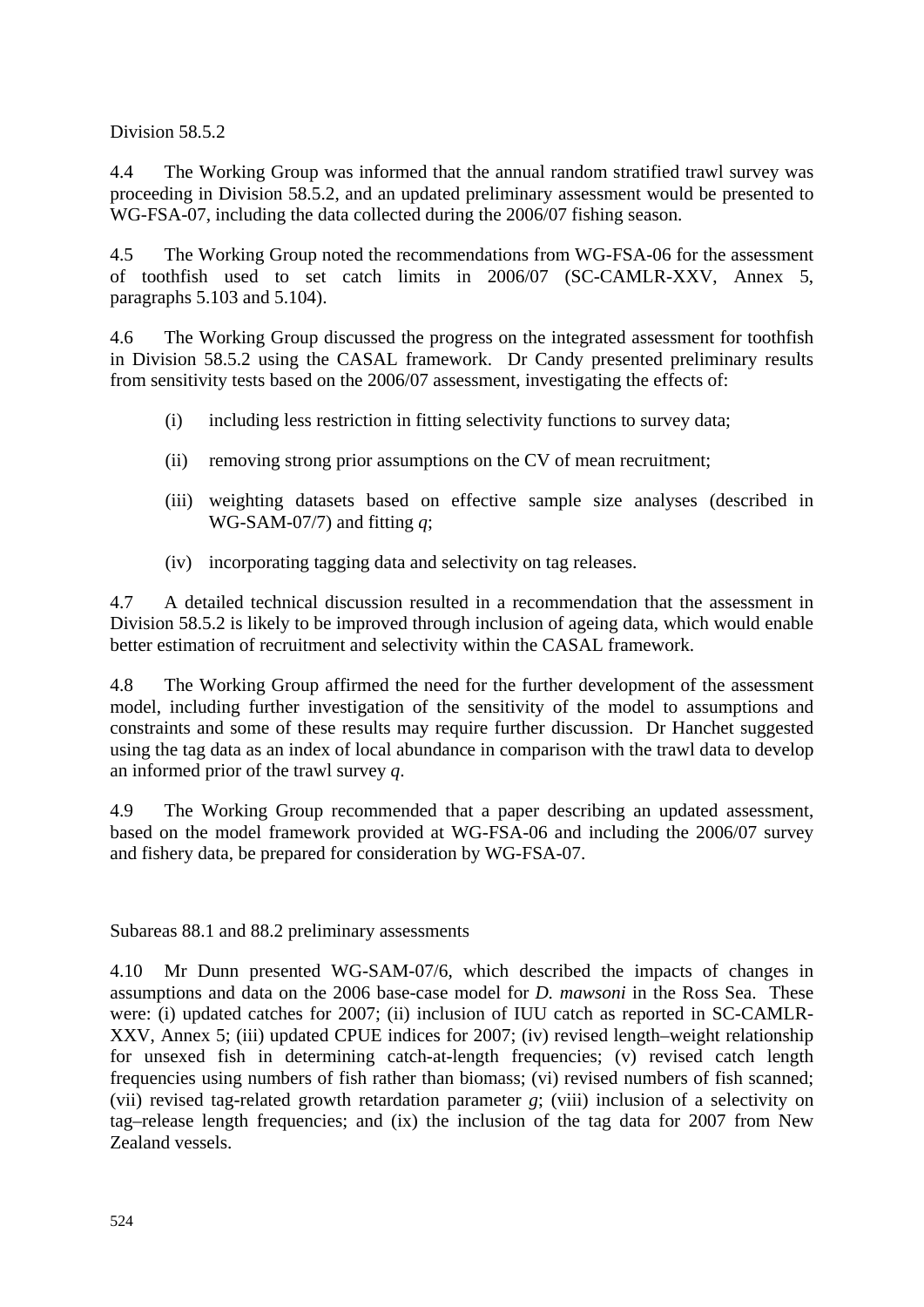4.11 WG-SAM-07/6 also investigated alternative stratification of the Ross Sea fisheries, based on the catch length-frequency distributions. The paper found that the length-frequency distribution of *D. mawsoni* in the Ross Sea had a high degree of both large- and small-scale areal complexity. In general, the models typically split the Ross Sea into strata that were broadly similar to the current shelf, slope and north classifications. However, the resulting stratifications did not produce length frequencies that suggested consistent selectivity patterns over the duration of the fishery, in particular, in the slope or shelf regions. The report concluded that, while the current stratification (shelf, slope and north) had some deficiencies, revised stratifications did not appear to offer much improvement.

4.12 The Working Group noted that, in general, most of the assessment model changes noted in paragraph 4.10 had a negligible effect on the model outputs, with the most significant impacts on the assessment model results being: (i) the inclusion of the 2007 tag–recapture data (in particular the recaptures of 2006 releases in 2007); and (ii) the use of a tag–release selectivity. It noted that the tag data appeared to confirm concerns that the key uncertainty underlying the Ross Sea assessment model is the impact of movements and spatial structure in the *D. mawsoni* population, including the level and nature of the bias from non-homogeneous mixing assumptions of tagged fish.

4.13 The Working Group discussed the TSVPA assessment for *D. mawsoni* in the Ross Sea (WG-SAM-07/9). It noted the concerns raised in paragraph 3.8, and agreed that the model was not currently well enough advanced to provide assessment advice.

4.14 The Working Group recommended that the CASAL model continue to be used to provide the assessment advice for *D. mawsoni* in Subareas 88.1 and 88.2, with the changes identified in paragraph 4.10.

4.15 The Working Group discussed research priorities for the Ross Sea *D. mawsoni*  assessment in the medium term. It agreed that:

- (i) plausible spatial movement models need to be developed in order to address concerns of the level and nature of the bias that could result from nonhomogeneous mixing assumptions of tagged fish;
- (ii) methods need to be developed that would allow the evaluation of the sensitivity of the assessments to the inclusion of data of varying quality.

4.16 The Working Group noted that the quality of data arising from different vessels can be quite variable. In the same way that CPUE data needs to be standardised to overcome such variation, a procedure needs to be developed for standardising data from different vessels used in assessments, including data arising from observer programs. It recommended that WG-FSA and the Scientific Committee consider procedures necessary to ensure the provision of consistent high-quality data for assessments in multi-vessel, multi-nation fisheries.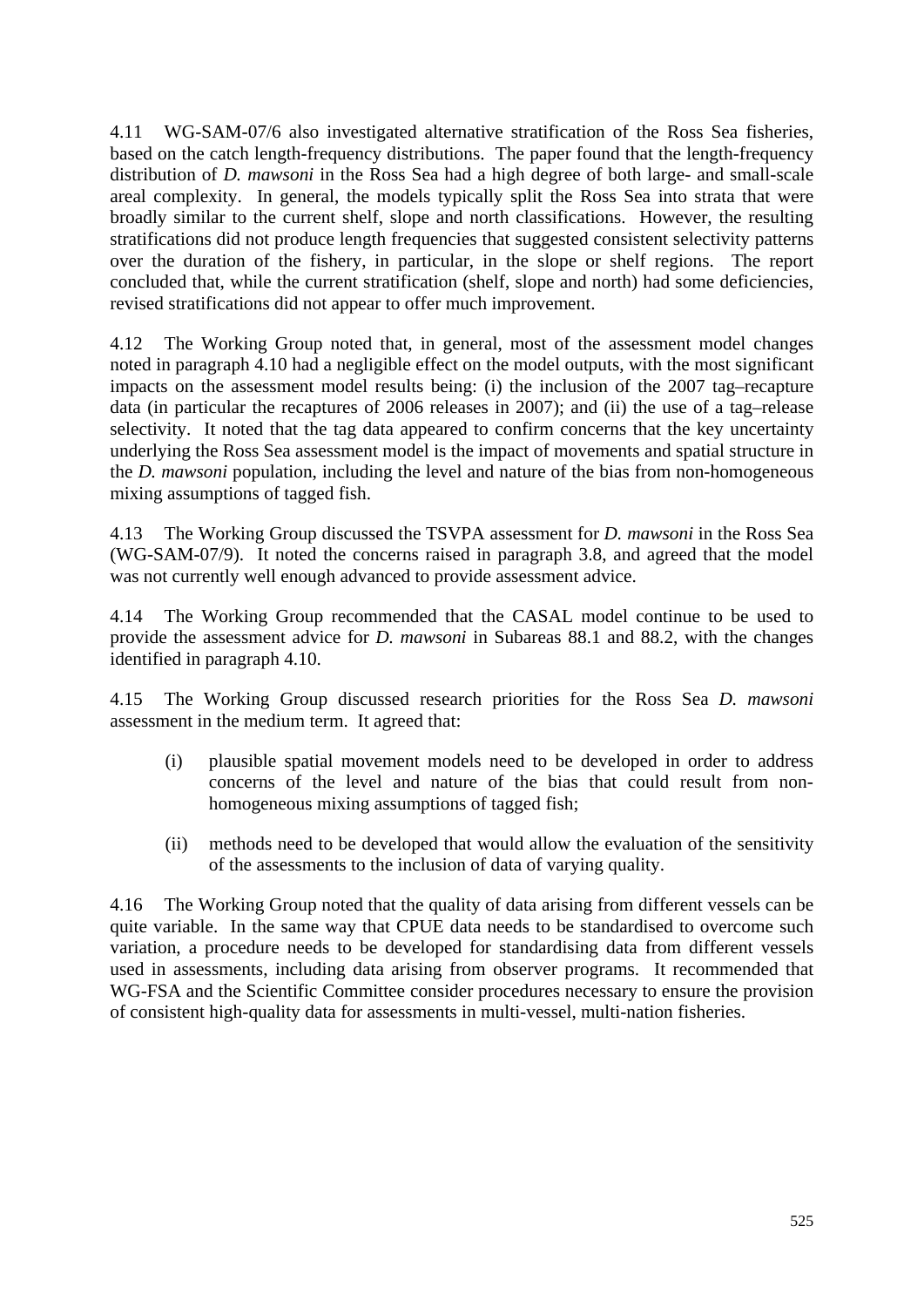Subareas 58.6/58.7 (Prince Edward and Marion Islands)

4.17 No new assessments were presented to WG-SAM. It is proposed to update the ASPM assessment presented to WG-FSA in 2006 so as to include the most recent data available, and to submit this update to WG-FSA-07. There will be no methodological changes to the assessment of toothfish in Subareas 58.6/58.7.

Division 58.5.1

4.18 WG-SAM recalled the progress made at the last meeting of WG-FSA in developing a fishery report for the fishery for *D. eleginoides* in the French EEZ in Division 58.5.1 (SC-CAMLR-XXV, Annex 5, paragraphs 5.86 to 5.90). A significant amount of fishery and observer data from this fishery had been submitted to the Secretariat, and WG-SAM encouraged France to continue submitting such data to CCAMLR, including the sampling design, data and results from the latest survey of Division 58.5.1.

4.19 WG-SAM encouraged exploration and efforts towards the development of an integrated assessment of *D. eleginoides* in Division 58.5.1 and continued contribution by French scientists to the work of WG-FSA.

## EVALUATION OF MANAGEMENT STRATEGIES

*Dissostichus* spp.

5.1 Dr Ball presented WG-SAM-07/13 describing the work on developing methods for an assessment strategy evaluation (ASE) as a first step towards an MSE. The Working Group thanked Dr Ball for his presentation and noted that considerable progress has been made towards an ASE framework for the fishery for *D. eleginoides* in Division 58.5.2.

5.2 The Working Group noted that the framework described for ASE should provide a suitable basis for investigating a wide range of management strategies, and would allow investigation of sources of potential bias and error in assessments, for example assumptions of homogeneous mixing of tags, functional form of selectivities etc.

5.3 The Working Group suggested that methods to mimic past actions (including catch removals, tag releases and assessment strategies) are an important part of a simulation model, and encouraged the refinement of such methods within Fish Heaven.

5.4 The Working Group noted that there might be some utility in developing methods to allow estimation of parameters within a spatial simulation environment by fitting to fishery observations, for example, methods that allow estimation of movement rates from the observed length–age frequencies in the catch and observed tag movements.

5.5 Dr Brandão presented WG-SAM-07/10. The management procedure (MP) described adjusts the catch limit according to control decisions based on changes in CPUE trend and mean length of the catch. This MP has been evaluated using alternative operating models: 'Basecase', 'Optimistic', 'Intermediate' and 'Pessimistic', that reflect different current status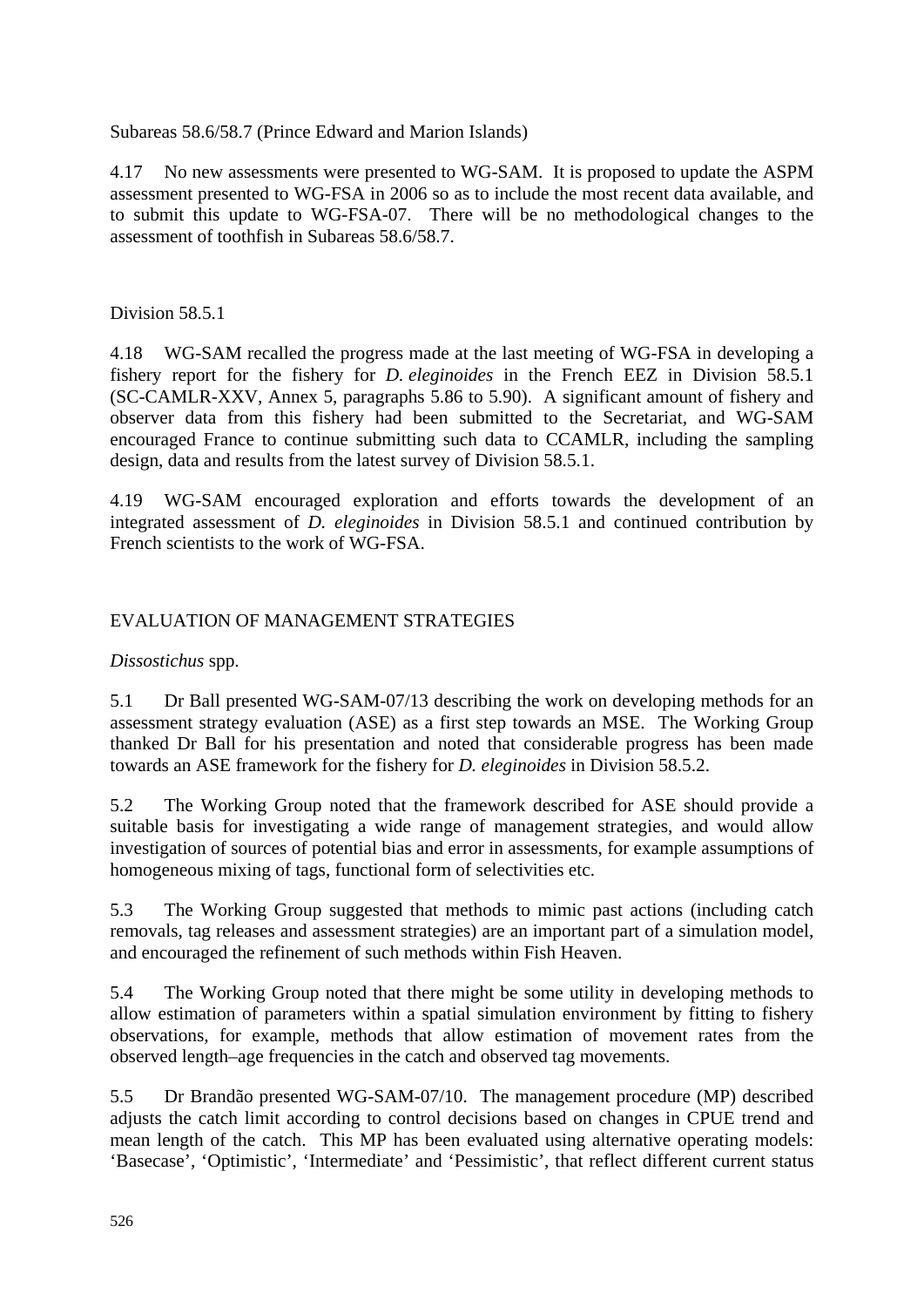of the stock. Dr Hanchet noted that this MP might not be precautionary if a drop in mean length accompanied with an increase in CPUE which, given the control rules, results in an increase in the catch limit even when the increase in CPUE might not be indicative of a greater exploitable biomass. Dr Brandão indicated that the MP suggested is only one of a number of MPs to be explored, and further robustness tests will be applied in order to avoid such false signals. Dr Hanchet also suggested that potential changes in fishing depth should be incorporated in an operating model, since this would potentially affect mean length. Dr Brandão responded that this would be considered, but also suggested that checks outside the MP could be carried out that would show such changes in the fishery, which would trigger a re-evaluation of the MP. Further refinements in the use and evaluation of MPs are planned to be submitted to this Working Group in 2008.

#### *Champsocephalus gunnari*

5.6 WG-SAM encouraged Members to develop management strategies suitable for use in the fisheries for *C. gunnari* (see SC-CAMLR-XX, Annex 5, Appendix D). While it was recognised that such strategies may have some elements in common with the strategies being developed for *Dissostichus* spp., strategies for *C. gunnari* would need to take account of the species' short lifespan and highly variable natural mortality and recruitment.

#### *Euphausia superba*

5.7 The Working Group noted that the Scientific Committee had requested further consideration and development of approaches to subdivide the catch limit for krill in Area 48 among SSMUs. The Working Group recalled the work of WG-EMM on the development of models to assist with this task, notably through three workshops since 2004:

- (i) Siena, Italy (2004 meeting of WG-EMM and the Workshop on Plausible Ecosystem Models for Testing Approaches to Krill Management) – A broad range of structures and functional relationships were discussed at these meetings, and it was generally apparent that it would be important to explore a variety of model structures that capture the potentially important direct and indirect effects of fishing (SC-CAMLR-XXIII, Annex 4, Appendix D, paragraph 3.16). With regard to developing models to provide advice on the subdivision of the precautionary krill catch limit, it was ultimately agreed (SC-CAMLR-XXIII, Annex 4, Appendix D, paragraph 7.6) that initial exploration of management options could be achieved using spatially structured krill population models that allow exploration of the interaction between:
	- (a) the krill population
	- (b) spatial catch limits and the fishery
	- (c) krill predators
	- (d) transport of krill.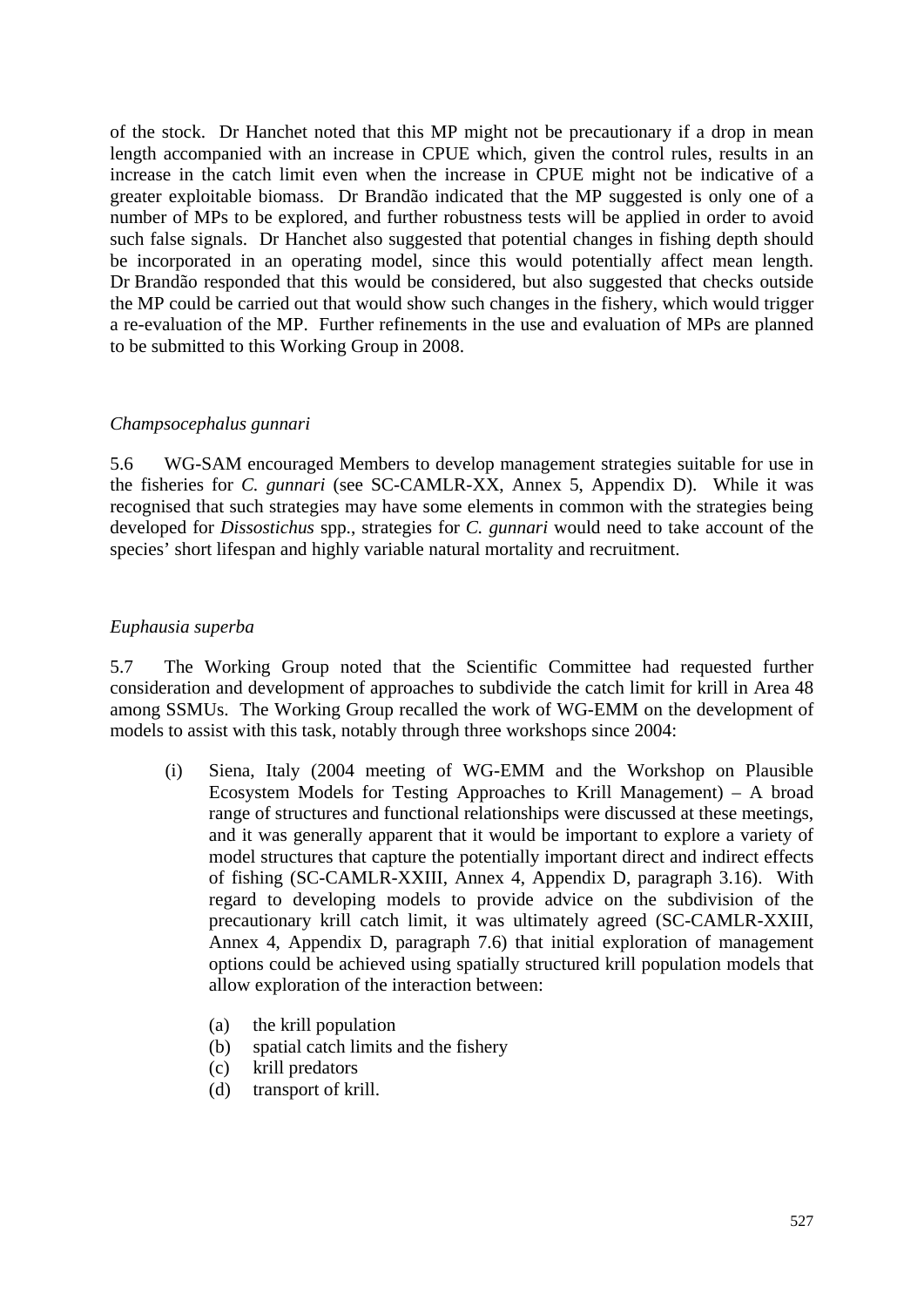- (ii) Yokohama, Japan (2005 meeting of WG-EMM and the Workshop on Management Procedures) – Discussions at these meetings were less broad than those in Siena and focused primarily on the first version of KPFM. A number of suggestions were made to include other structural features in KPFM (e.g. predator survival that is dependent on foraging success, predators that can distribute foraging effort, and skewed competition). Ultimately it was agreed that at least three key aspects should be implemented in models for advising on the subdivision of the precautionary krill catch limit:
	- (a) incorporation of shorter time steps and/or seasonality
	- (b) incorporation of alternative movement hypotheses
	- (c) incorporation of a threshold krill density below which a fishery will not operate.

 These minimum requirements were endorsed by the Scientific Committee (SC-CAMLR-XXIV, paragraph 3.20).

(iii) Walvis Bay, Namibia (2006 meeting of WG-EMM and the Second Workshop on Management Procedures) – Discussions at these meetings revolved around three models: EPOC, KPFM2 and SMOM. Additional minimum requirements were not specified at these meetings, but new suggestions for structural features did emerge (e.g. metapopulation dynamics for krill and models for fleet dynamics).

5.8 The Working Group also noted a recent workshop by Lenfest Ocean Program on 'Identifying and Resolving Key Uncertainties in Management Models for Krill Fisheries', held in Santa Cruz, California, USA, for which a summary letter of outcomes was provided by the conveners of that workshop to the Chair of the Scientific Committee who passed it to WG-SAM for consideration (WG-SAM-07/15).

5.9 The Working Group noted the positive conclusions of the Scientific Committee to significant progress in developing models and approaches to providing advice (SC-CAMLR-XXIV, paragraph 3.25; SC-CAMLR-XXV, paragraphs 3.8 to 3.15) and the recognition by the Commission that advice could be provided soon (CCAMLR-XXIV, paragraph 4.8; CCAMLR-XXV, paragraphs 4.8 to 4.11). It therefore agreed that it was important to progress this work rather than spending too much time discussing past issues. The Working Group reviewed the body of work to date, including further developments in models (WG-SAM-07/12, 07/14), to identify a program of work that could lead to staged advice on a subdivision of the krill catch among SSMUs at the 2008 meeting of WG-EMM.

5.10 The Working Group agreed that such advice and its implementation needed to occur in a staged approach towards subdividing the krill catch among SSMUs, taking account of the requirements of predators. Such an approach would involve, at each stage, an evaluation of the risks to krill, predators and the fisheries of the different options for subdividing the catch given the uncertainties in model structures, our understanding of the dynamics of the krillbased ecosystem and the future interactions of the fishery with the system. Such risks would be evaluated for different levels of maximum aggregate catch across SSMUs. Thus, advice at each stage would be on the strategy for subdividing catch along with the attendant risks at different aggregate catches. This approach will provide the Commission with the best scientific information and advice for subdividing the krill catch at any given time.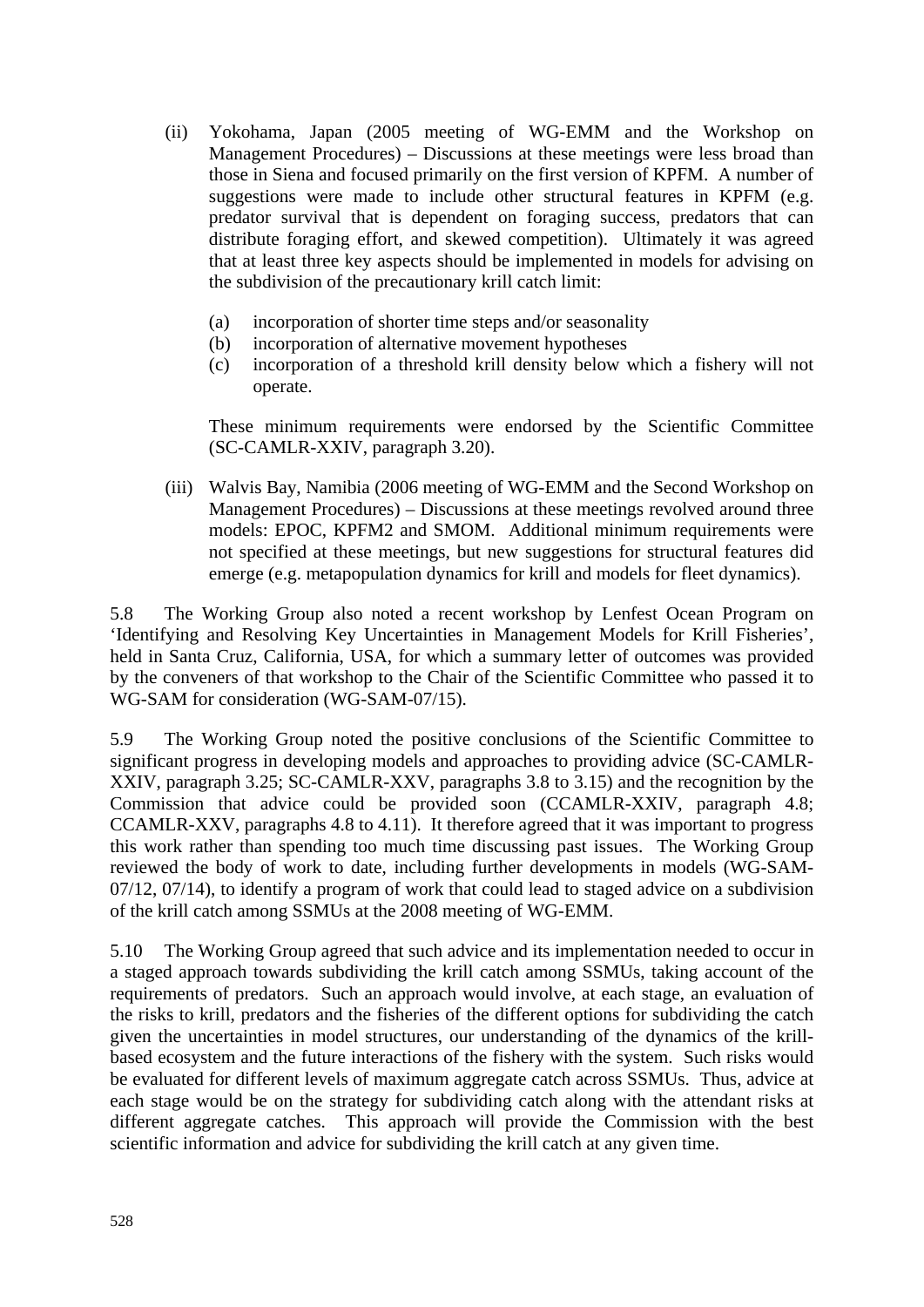5.11 The Working Group agreed that advice for the first stage in this development could be given next year on the basis of the following discussion.

Options for subdividing the catch limit

5.12 The Working Group recalled previous discussions on the options to subdivide the krill catch among SSMUs (SC-CAMLR-XXV, Annex 4, Appendix D, paragraph 1.4), including:

- (1) the spatial distribution of catches by the krill fishery;
- (2) the spatial distribution of predator demand;
- (3) the spatial distribution of krill biomass;
- (4) the spatial distribution of krill biomass minus predator demand;
- (5) spatially explicit indices of krill availability that may be monitored or estimated on a regular basis;
- (6) pulse-fishing strategies in which catches are rotated within and between SSMUs.

5.13 WG-SAM-07/14 outlined how Option 6 could provide for a 'structured fishing' approach as the fishery develops in order to acquire data that could be used to help parameterise models, distinguish between competing hypotheses about how the ecosystem works and to better understand the effect of fishing on krill predators. Dr Constable elaborated this approach in his presentation to the meeting, noting that the design of a structured fishing program could be:

- (i) during the development of the fishery, catches would be allocated among SSMUs according to the option for subdivision considered most appropriate for a fully developed fishery, with the expectation that catches could be taken in an individual SSMU at that level;
- (ii) some SSMUs are used as controls (closed during the period of the structured fishing) and chosen to enable assessment of large-scale krill movement between SSMUs (flux) as well as interannual variation and climate change trends in the absence of fishing;
- (iii) monitoring of krill (abundance) and land-based predators (e.g. diet, reproductive success) would be needed at an appropriate level (across open and closed SSMUs) to identify the effects of fishing on those predators;
- (iv) the assignment of open and closed areas may be rotated among SSMUs over time –
	- (a) to determine the effects in different locations and under different conditions; and/or
	- (b) to appropriately randomise the effects; as well as
	- (c) to enable focused study on particular process/management issues.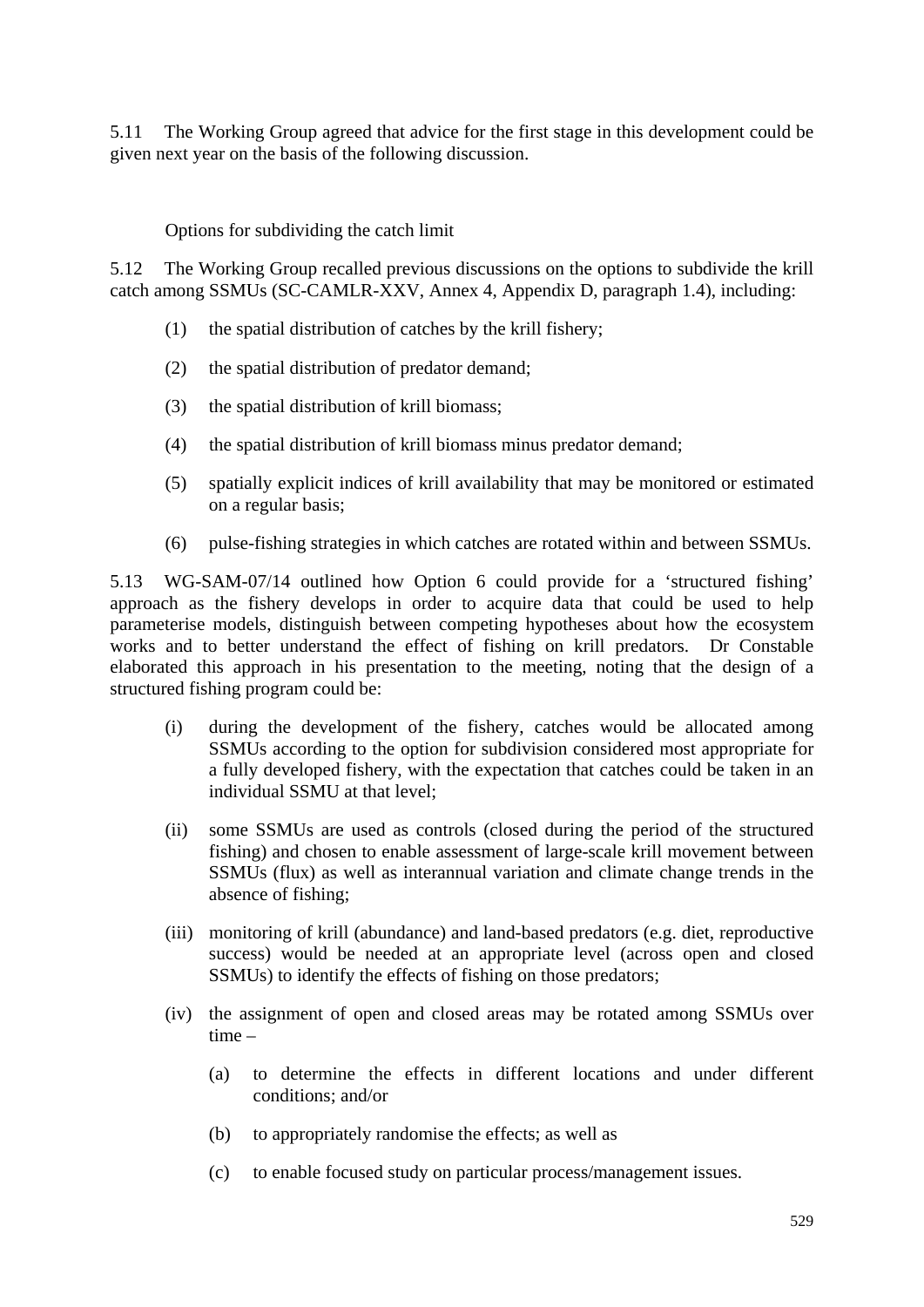5.14 The Working Group agreed that this structured approach to fishing could be useful for providing feedback into the assessment process and management during the developmental phase.

5.15 In further consideration of these options, the Working Group noted that the maximum catch to be subdivided among SSMUs at present should only be the aggregate catches for Subareas 48.1, 48.2 and 48.3, i.e. 3.168 million tonnes of the 4 million tonnes allowed from Area 48 as a whole, as this is what is provided for those areas in Conservation Measure 51-01. There are currently no SSMUs identified for Subarea 48.4.

5.16 The Working Group noted that Stage 1 of a subdivision could be an initial subdivision based primarily on Options 2 to 4, noting that Option 1 was found to achieve the poorest balance of ecosystem and fishery objectives amongst the options considered at the 2006 workshop (SC-CAMLR-XXV, Annex 4, Appendix D). It also noted that development of approaches under Options 5 and 6 should be accorded a high priority starting in 2009, as the implementation of these approaches will help in the assessment processes in the future.

## Use of empirical data in models

5.17 The Working Group agreed that data should be used to provide the foundation for the ecosystem models used in this work. Such data can be used to parameterise and/or initialise the models (inputs) in order to appropriately scale the behaviours in each model SSMU. Alternatively, time series of data can be used to estimate parameters of the models as inputs, or used to validate the models by comparing outputs from trials with either time series of abundances or quantitative attributes expected of the system, e.g. krill biomass variability.

5.18 In considering all aspects of data for use in the development of ecosystem models, the Working Group recognised that although Area 48 was probably the most intensively studied region in the Convention Area it was, by comparison to other marine systems, data-sparse. In recognising this, the Working Group agreed that advice should be sought on the best data available for initialising and validating models along with an appropriate evaluation of the uncertainties or qualities inherent in those data.

5.19 The Working Group considered that the newly formed WG-SAM needs to remain actively engaged with WG-EMM so that modellers continue to interact with data holders who understand the quality of data and parameters, the relationships between the data and the ecosystems from which they are derived, and who are likely to collect new data. The Working Group agreed to produce a focused and prioritised list of key data and model uncertainties and to pass this list to WG-EMM in order to receive advice on the process and likely time scale involved in providing new and/or refined parameter estimates.

5.20 In discussion of the need for a common dataset with which to initialise models, it was clear that different models will need to use different parameters in the initialisation process. Models might use empirically derived estimates of predator abundance and/or demand. Alternatively, these estimates may be derived using a model-based approach. The Working Group agreed that in both cases it was essential that values used were reconcilable with a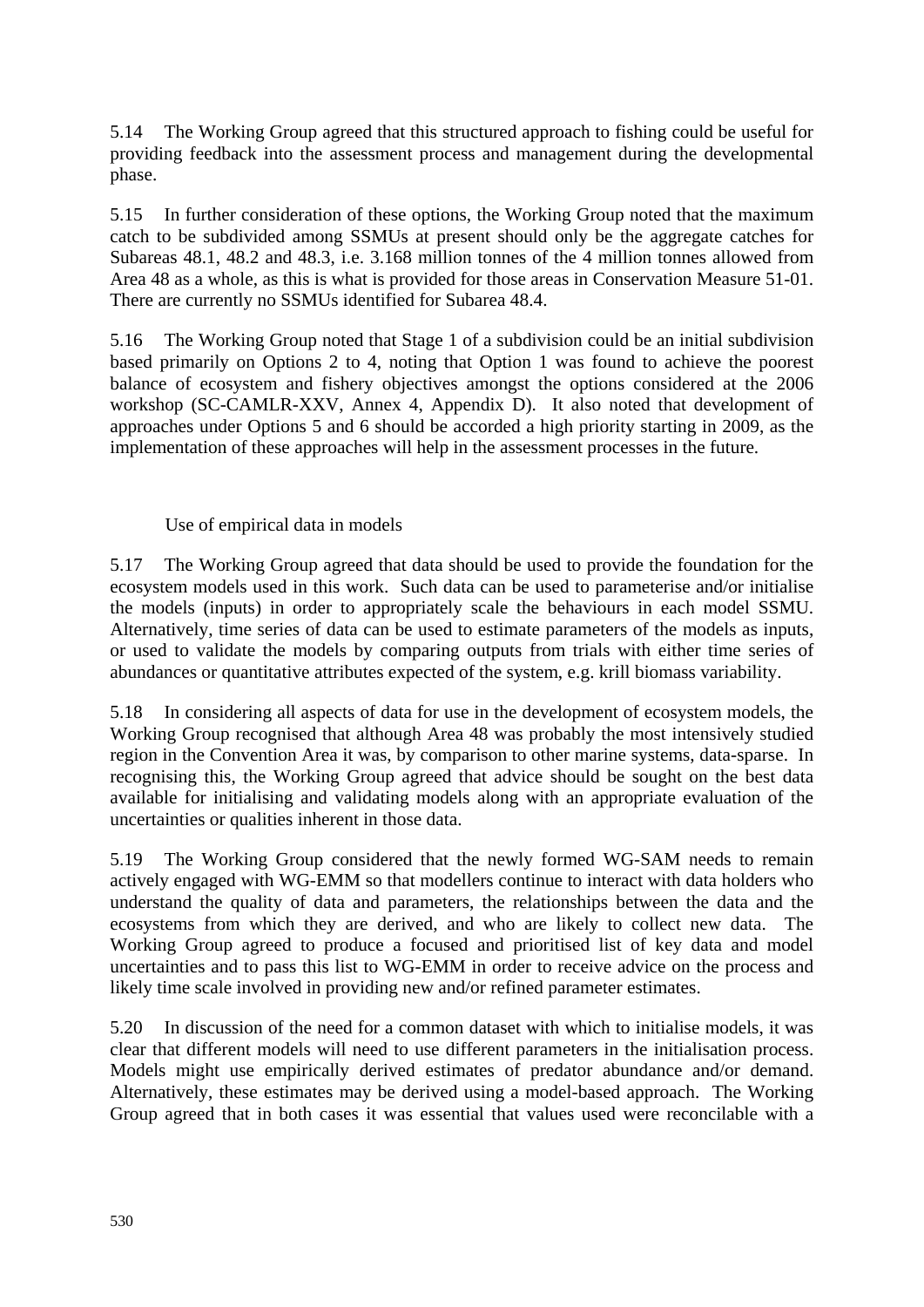plausible representation of the state and operation of the ecosystem. For example, it is important to avoid a situation where a model provides outputs that appear plausible, while using initial values for some parameter values that are biologically implausible.

5.21 The Working Group agreed that a model should provide a sufficiently realistic representation of the ecosystem. This should be checked by testing the outputs of the model against existing data. The Working Group agreed to request advice from WG-EMM on a key (benchmark) set of attributes and data series that would be used to appropriately benchmark any ecosystem model of the southwest Atlantic sector of the Southern Ocean being used to examine the effects of krill fishing on dependent species in SSMUs. It was also agreed that a defensible justification is required if model inputs, structure or outputs do not meet an individual benchmark. The Working Group agreed that the parameter values in Hill et al. (2007) could provide the foundation for developing these benchmarks.

5.22 With respect to time series of key aspects of the system, such as krill density, predator population and reproductive performance, three levels of specification were suggested where the model reproduces:

- the general characteristics (i.e variance/distribution) of the time series
- specific aspects of the time series
- relative magnitude of changes represented by the time series.

5.23 It was agreed that an iterative process was required for assessing whether models sufficiently reflect these attributes. Agreement on an *a priori* set of benchmarks, whereby a model is considered sufficiently realistic for the provision of advice, should be a high priority in the short term.

5.24 On the basis of these discussions, the Working Group developed an initial list of potential benchmark datasets for consideration by WG-EMM. In this respect, the Working Group drafted a 'calendar' of known or suspected changes in the ecosystem that could provide a set of reference observations for validating and tuning models used to provide risk assessments about the effects of distributing krill catches among SSMUs during a staged development of the fishery in Area 48. This calendar covers the period 1970 to the present and is provided, by subarea and species group, in the list below. Reference observations highlighted with an asterisk were considered to be less certain and, therefore, likely to be of secondary importance in model validation and tuning.

- (i) Subareas  $48.1$  and  $48.2 -$ 
	- (a) krill
		- near-step change in total biomass and interannual variability in biomass in about 1986 (biomass was greater and less variable prior to the change point);
		- interannual variability in biomass is concordant with that in Subarea 48.3;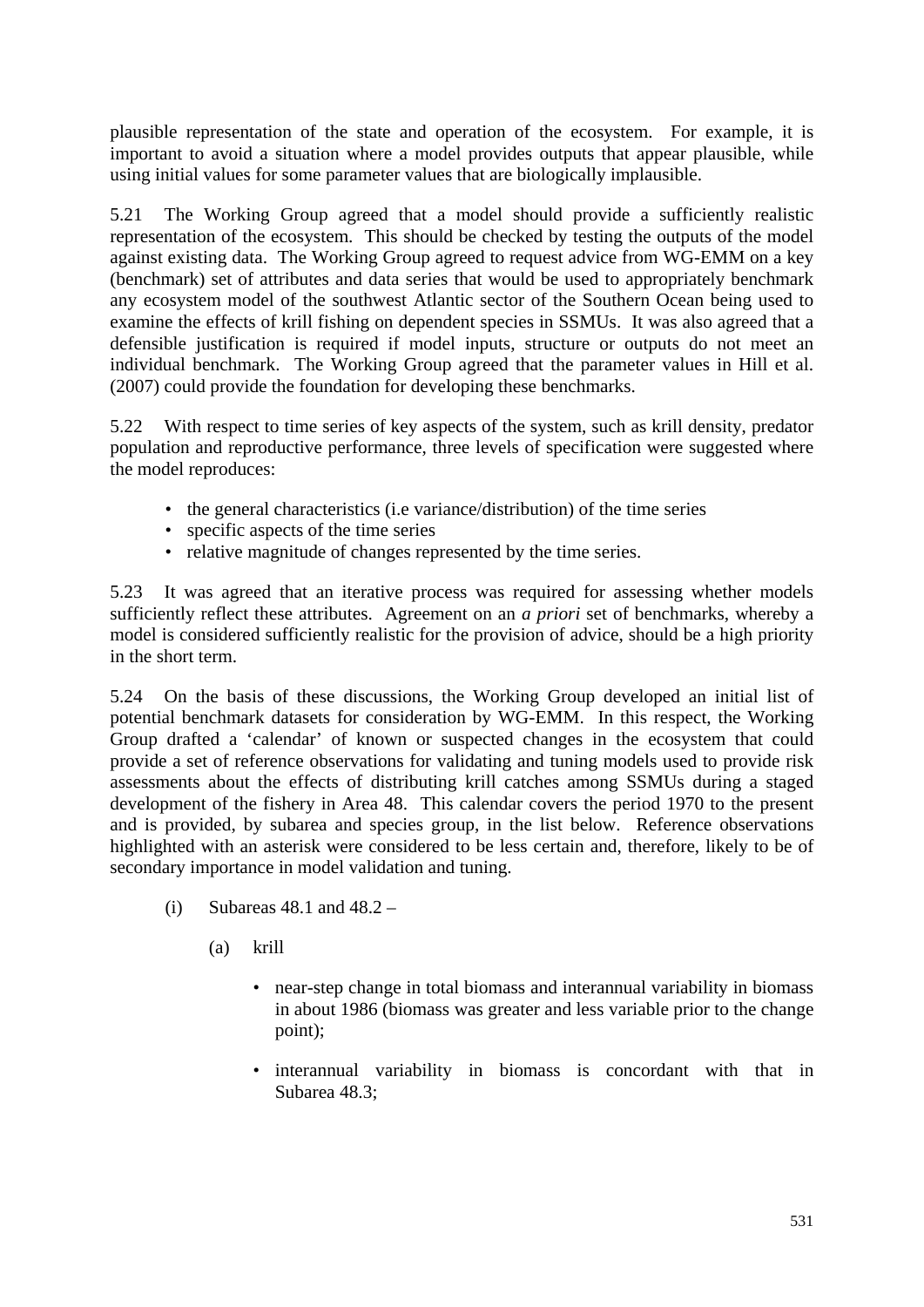- (b) penguins
	- increase in abundance of about 5–10% per year during 1970 to about 1977;
	- overall decline in abundance of 60–70% during the period from about 1977 to 2000 (this decline should not be explained by changes in breeding success that are related to changes in food availability during the breeding season);
	- [\\*](#page-20-0)continued, possibly steeper, decline after 2000 (this decline may be explained by changes in breeding success that are related to predation on chicks and fledglings);
- (c) seals
	- increase in abundance of about 10–15% per year during 1970 to about 1995;
	- no significant trend in abundance after about 1995;
- (d) whales
	- increase in abundance of about 4–5% per year since about 1980;
- (ii) Subarea  $48.3 -$ 
	- (a) krill
		- biomass was greater and less variable prior to about 1980 than after about 2000;
		- \*smoother (than in Subareas 48.1 and 48.2) change in biomass and interannual variability during the period from about 1980 to 2000;
		- interannual variability in biomass is concordant with that in Subareas 48.1 and 48.2;
	- (b) penguins
		- \*possibly no significant trend in abundance from 1970 to about 1980;
		- overall decline in abundance of 40–50% during the period from about 1980 to the present;
	- (c) seals
		- increase in abundance of about 10–15% per year during the period from 1970 to about 1988;
		- \*possibly slower rate of increase in abundance after about 1988;

1

<span id="page-20-0"></span><sup>\*</sup> Reference observations considered to be less certain and, therefore, likely to be of secondary importance in model validation and tuning.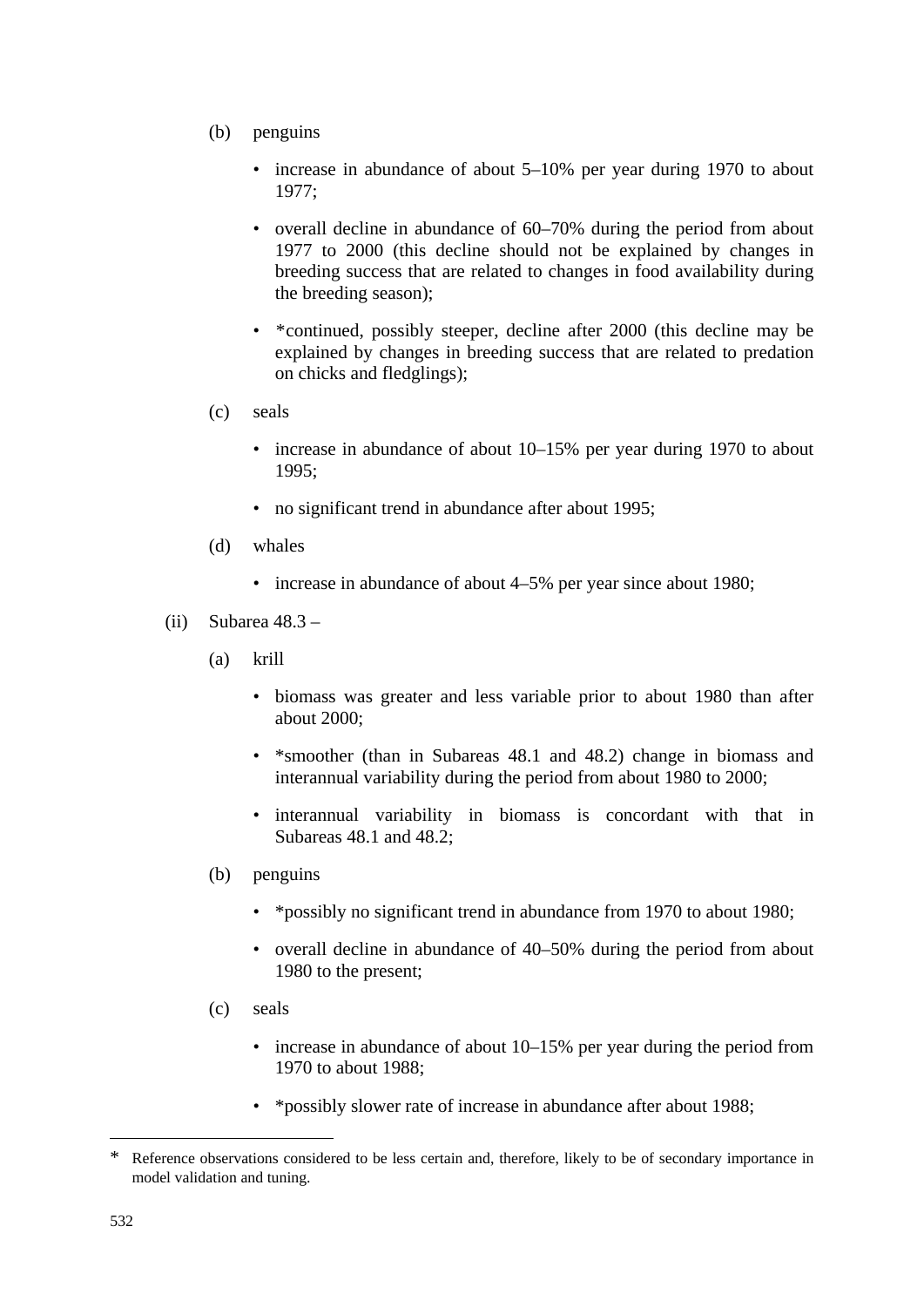- (d) whales
	- increase in abundance of about 4–5% per year since about 1980.

5.25 The Working Group noted a number of points about the calendar outlined above. Firstly, rates and timings of changes are only approximate. Secondly, levels of abundance and variability are not provided. Finally, no reference observations are provided for fish.

5.26 The Working Group agreed that WG-EMM be requested to review and, as necessary, revise this calendar. Furthermore, WG-EMM was strongly encouraged to complete this process during its 2007 meeting, providing, if appropriate, a revised calendar in its report, noting that if this is not possible, the calendar provided above will serve as a default and modelling should proceed using it. It was also agreed that, for the purposes of the ensuing risk assessment, the calendar would be considered fixed after the 2007 meeting of the Scientific Committee.

5.27 The Working Group noted that models could be continually improved in terms of their realism. However, consistent with the advice from the Lenfest workshop (WG-SAM-07/15), it was noted that improved realism may not necessarily give rise to improved advice on this issue. Furthermore, a process that continually requests modifying models before advice is given could result in no advice being given. The Working Group agreed that model uncertainties can be included in a risk assessment and that the process defined here is likely to result in staged advice on subdividing the krill catch among SSMUs that can be considered the best scientific information available.

## Models

5.28 Three models relevant to the evaluation of options for subdividing the precautionary krill catch limit in Area 48 among SSMUs were available to the Working Group. These models, and the relevant documents, were EPOC (WG-SAM-07/14), SMOM (WG-SAM-07/12) and KPFM2 (renamed FOOSA and described in papers presented to WG-EMM in previous years – WG-EMM-06/22). The Working Group summarised the current state of model structure and functionality as follows:

- (i) the minimum requirements specified in SC-CAMLR-XXIV, paragraph 3.20, have been achieved within FOOSA and SMOM;
- (ii) many structural features have been added to the existing models but, to date, this additional functionality has not been fully explored;
- (iii) additional structural features could be developed, but it is not clear whether these are necessary in the short term.

5.29 With specific regard to the last point in this list, the Working Group recalled the guidance that the conveners of the Lenfest workshop provided to the Chair of the Scientific Committee (WG-SAM-07/15) that recognised 'that not every feature of the krill–predator– fishery system needs to be captured' in models that may be used to provide management advice.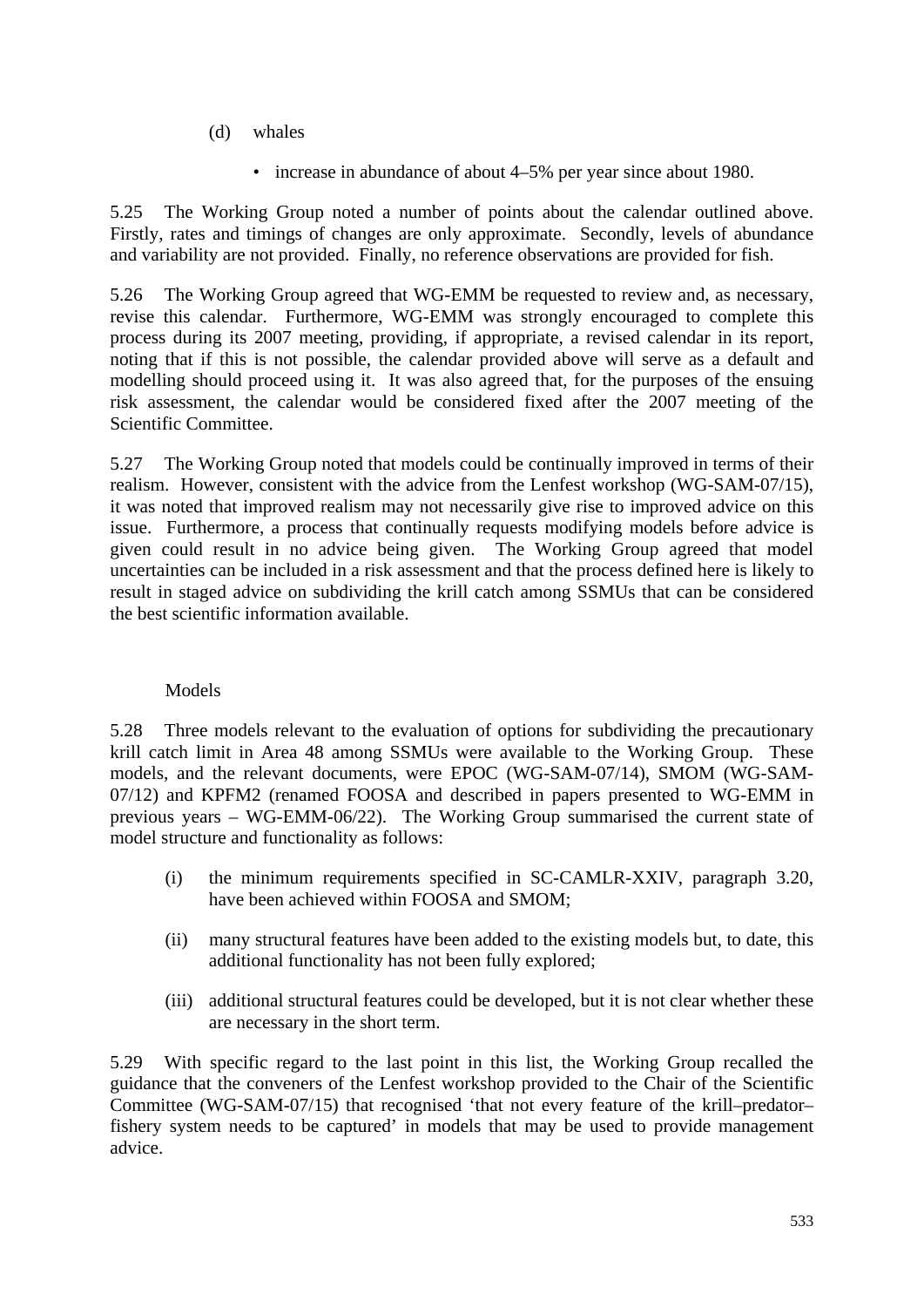5.30 A summary was presented by Dr Plagányi of a recent FAO workshop on 'Modelling Ecosystem Interactions for Informing an Ecosystem Approach to Fisheries: Best Practices in Ecosystem Modelling', held in Tivoli, Italy, in July 2007. The summary focused on the key attributes to be considered in ecosystem model development together with the current best practice for handling each of these. This provided some useful guidelines for modelling and a means of evaluating the CCAMLR models being developed against the best practices. It was noted that there is a continuum in ecosystem model applications ranging from: (i) basic understanding that provides an underlying context but is not used explicitly in decisionmaking; (ii) strategic decisions that are fairly long term and broad based and linked to policy goals; to (iii) short-term tactical decisions that typically take the form of a precise quantitative set of instructions based on data and assessments. It was also noted that most ecosystem models considered at the workshop are strategic but not tactical.

5.31 A summary of the models developed for WG-EMM and updates were provided by the model authors to the meeting.

5.32 The krill–predator–fishery model (FOOSA) was presented by Dr Watters. The model has not been changed since the last meeting of WG-EMM, and the most up-to-date documentation for the model is contained in WG-EMM-06/22. The presentation was therefore brief, highlighting structural aspects that may be new to WG-SAM participants. FOOSA is structured with both a generic time step (that includes seasonality) and a generic spatial structure (that can resolve SSMUs). The population dynamics of krill and predators (up to four predators per SSMU) are described by delay-difference models that account for changes in abundance. The parameterisation of these delay-difference equations is sufficiently flexible to allow for the exploration of a wide range of hypotheses regarding the structure and function of the ecosystem. For example, alternative movement rates for krill, functional responses for predators (e.g. Holling Type II or Type III responses), predator–prey interaction terms (e.g. the degree to which predator breeding is influenced by per-capita consumption of krill), competition coefficients among predators and the fishery (e.g. whether predators or the fishery are better able to capture krill when krill are a limiting factor), and stock-recruitment relationship for predators and krill can all be specified. Process error is added to this relationship, and FOOSA uses Monte Carlo simulations to quantify uncertainty. FOOSA produces a large suite of performance measures and graphical output.

5.33 Dr Plagányi presented SMOM, which was first presented at WG-EMM-06. Updates to SMOM are described in WG-SAM-07/12. SMOM has been updated to explicitly model four generic predators (penguin, seal, fish, whale) and has addressed the recommendation to include a shorter time step/seasonality. An option for modelling movement in an analogous manner to that used by FOOSA has also been included in the model. Uncertainty in the values of the parameters leads to the production of an 'envelope' of future states that are considered likely to bound the true state, and it was highlighted how data could be used to narrow the range of uncertainty in outputs. An example was provided of how an MSE approach using a subdivision control rule could be used to manage the allocation of krill catch in Area 48 among SSMUs.

5.34 Dr Constable presented the EPOC modelling framework, which was first presented at WG-EMM-05. WG-SAM-07/14 described the latest version of the EPOC framework. EPOC is based around a highly flexible framework written in the R statistical language. The model is made up of a central controller, which integrates separate modules on the biota, environment, and human/management activities. Each component may be described at a level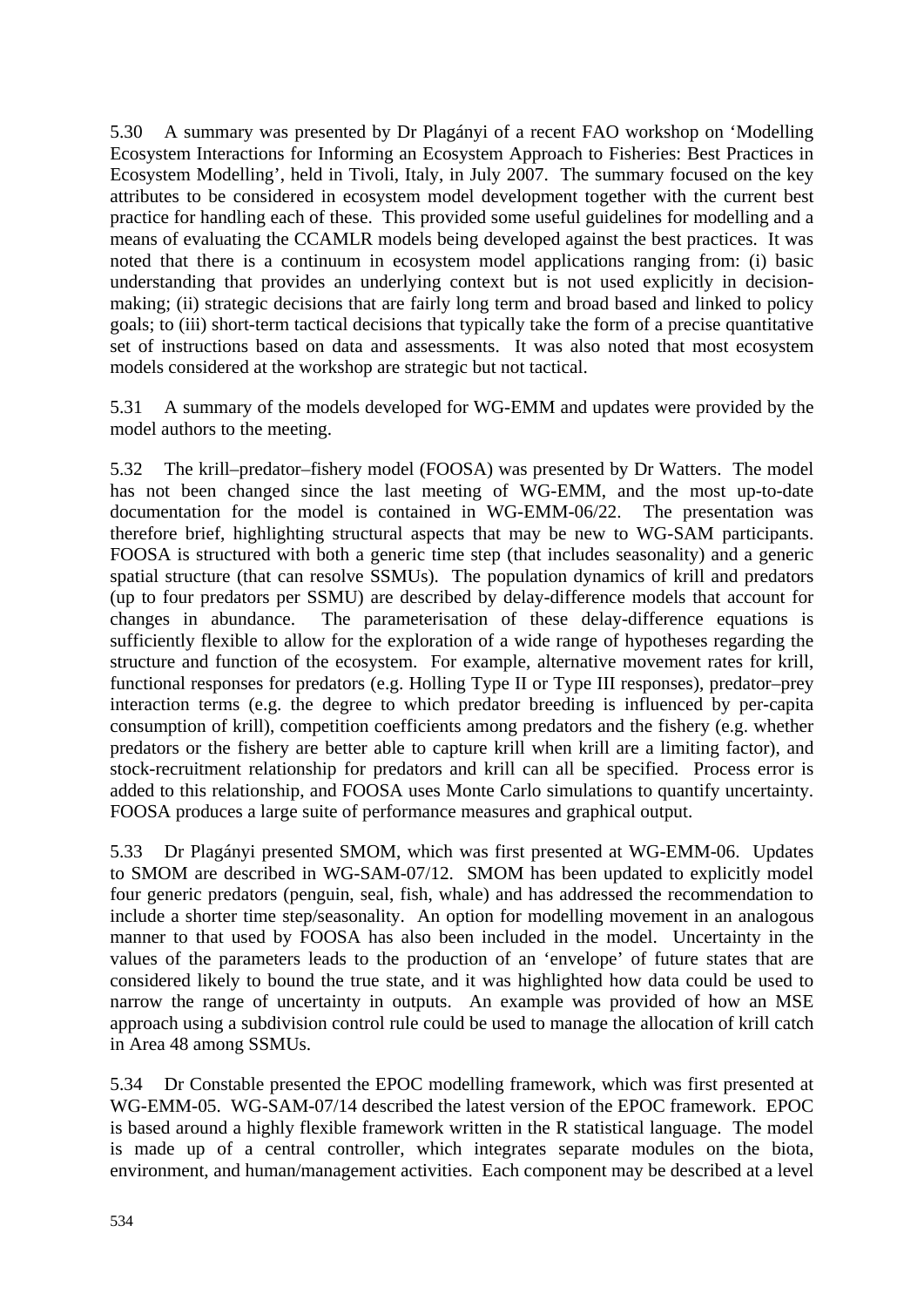of spatial, temporal and structural complexity deemed appropriate. EPOC then combines the elements in these modules to model the spatially explicit dynamics of the system. The set of templates for elements has been updated in order to configure EPOC to evaluate the different options for subdividing the krill catch including Options 5 and 6. These templates now include complex options for representing, as required, the primary production, krill, predator and fishery system of the southwest Atlantic.

5.35 The Working Group noted the past and present developments in models to evaluate the SSMU options. It agreed that FOOSA and SMOM were sufficiently advanced to undertake the work required to lead to advice for a first stage in the implementation of a subdivision strategy. Although not as advanced as FOOSA or SMOM, EPOC was noted to have been advanced to have the potential to explore the options for subdividing the krill catch among SSMUs. The Working Group agreed that the process outlined below for developing advice next year should not preclude the development of new models, provided that the development and use of such models satisfactorily participated in the process below.

5.36 The Working Group noted that catch limits are managed in the model as a harvest rate, γ, of a model estimate of biomass. This means that the overall catch limit of 4 million tonnes would be modelled as  $1.0 \cdot \gamma$  · [estimate of biomass]. The proportion of  $\gamma$  that would be consistent with the trigger level of 620 000 tonnes would be about 0.15. Similarly, the proportion of  $\gamma$  that would be consistent with the aggregate catch in Subareas 48.1, 48.2 and 48.3 of 3.168 million tonnes would be about 0.8.

## Stage 1 scenarios

5.37 The Working Group agreed that the following constituted an essential set of model scenarios when evaluating the different SSMU options:

- (i) the initial conditions set in the model need to be defensible, ideally by using available data;
- (ii) the baseline model period needs to be consistent with management strategy or simulation requirements;
- (iii) simulations should include a 20-year period with fishing followed by a 20-year recovery period with no fishing. This is considered adequate for the staged approach, but one of the questions that remain outstanding is how long this period should be to fully capture potential declines and recovery of long-lived species;
- (iv) model outputs during the next stage should focus on comparing SSMU Options 2, 3 and 4;
- (v) simulations should be run for the following levels of harvest rate (here expressed as fractions of γ): 0.0, 0.15, 0.25, 0.5, 0.75, 1.0 so as to provide advice on the risks, given the attendant model and ecosystem uncertainties of the aggregate catches and subdivision strategy causing problems for krill, predators or the fishery at different stages in the development of the fishery;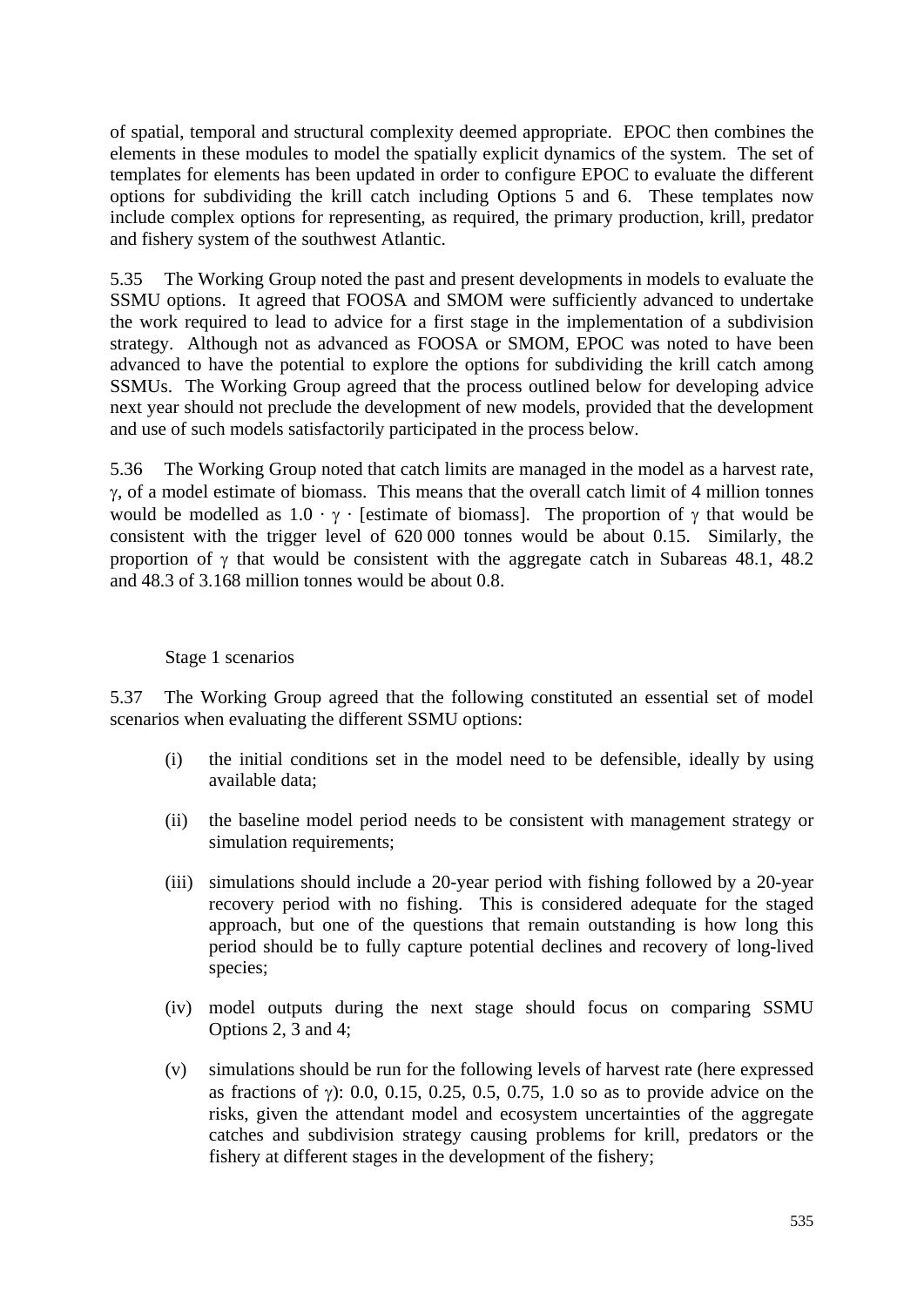- (vi) the role of flux in krill dynamics needs to be considered, with alternative representations shown, such as scenarios with flux bounded by the seasonal movement matrices based on OCCAM output and no movement;
- (vii) a range of interaction functions should be investigated to represent uncertainty in the relationship between krill availability and predator population responses;
- (viii) the following scenarios are considered desirable but optional:
	- (a) scenarios capturing the uncertainty in predator survival rate estimates
	- (b) scenarios including climate change effects
	- (c) consideration of fleet dynamics (depending on flexibility within options).

5.38 Model validation, as described above, and evaluation of the performance of different scenarios (see below) could be undertaken by either comparing model outputs from trials with no fishing or using a model history phase prior to fishing.

#### Performance measures

5.39 The ecosystem models were developed to compare, through simulation, the performance of candidate options for allocating the precautionary krill catch limit in Area 48 among SSMUs, where relative performance is judged according to how well they meet the objectives of Article II of CCAMLR. Performance measures are derived from the status of krill, predator populations and the fishery over relevant time scales.

5.40 Performance of the krill population has been defined according to the decision rules of the precautionary approach for calculating yield of krill, where the objectives for the krill stock are given in operational terms (SC-CAMLR-XXIV, Annex 4, Appendix D, paragraph 4.1):

- (i) the probability of krill spawning stock falling below 20% of the median preexploitation spawning stock abundance is less than or equal to 0.1;
- (ii) the median escapement of the spawning stock after 20 years is 0.75 of the median pre-exploitation spawning biomass.

5.41 Article II states the requirement that fishery impacts on species that are dependent on, or related to, harvested species should be 'potentially reversible' within two to three decades of the cessation of fishing. The Working Group noted that the concept of 'reversible' will need more theoretical work to suggest operational definitions and, thereby, be able to test the performance of options against this criterion.

5.42 The Working Group recalled considerations in the past of performance measures for predators (SC-CAMLR-XXIV, Annex 4, Appendix D, paragraphs 4.2 and 4.3) and at the recent Lenfest workshop (WG-SAM-07/15) and that there are two main types of such measures: (i) assessment of the conservation status of local populations based on rates of decline and recovery that are scaled to generation times, and (ii) status of populations relative to some historical level or a benchmark level. The latter include a probability of being above or below such levels rather than specific states.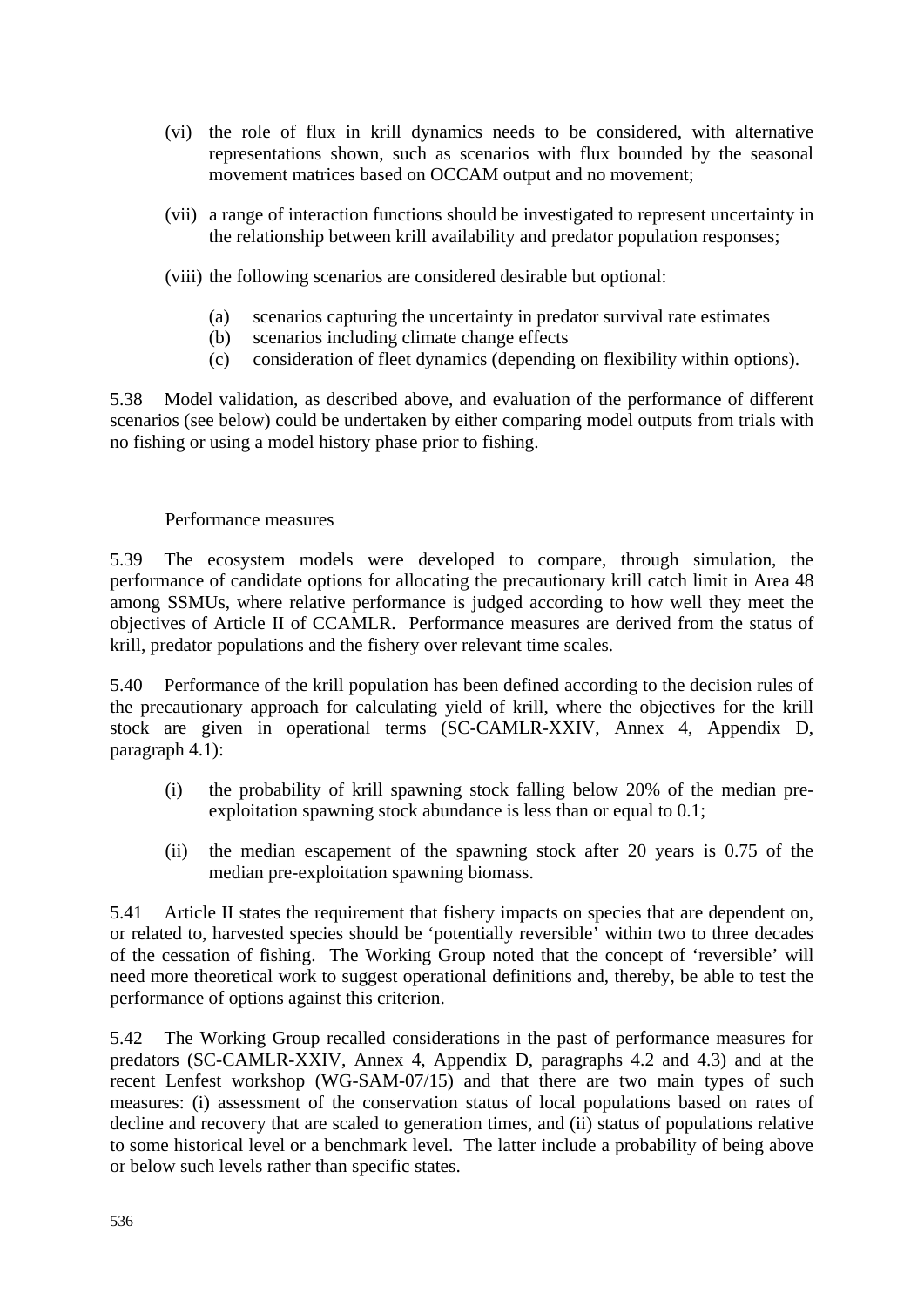5.43 The above performance measures for krill and predators consider population status relative to its status before the onset of fishing. As indicated above, it might be useful to consider the status of predator populations relative to that expected in the absence of fishing in order to account for trends in the ecosystem that are not a result of fishing.

5.44 Performance measures for the fishery can include global and local (SSMU) aggregate catches over the period of fishing, deviations from allocated catch and the variability in catches and catch rates. Other measures might include how often fishing vessels may need to move between SSMUs in order to maintain catch rates.

5.45 The Working Group noted that the code for FOOSA includes methods for calculating 50 performance measures related to the quantities described here.

5.46 In 2006, WG-EMM considered that some form of aggregation of performance measures is desirable in order to convey complex results. Such aggregate performance measures should, *inter alia*: (i) take into account, and appropriately combine, all model outputs considered to be valuable; (ii) take into account correlations between various measures; (iii) provide sufficient information to enable performance to be assessed relative to Article II; (iv) aim to be value-free (e.g. 'high versus low' rather than 'good versus bad' or 'acceptable versus not acceptable') (SC-CAMLR-XXV, Annex 4, Appendix D, paragraphs 2.12, 4.4 and 4.5).

5.47 The Working Group noted that care needs to be taken in developing aggregate performance measures because they will be sensitive to the choice of measures in the aggregate, the weighting applied to each and the method of aggregation. The Working Group noted that a consistent form for presenting performance measures and the trade-offs between different SSMU options needs to be decided by WG-EMM, noting the substantial progress at previous meetings.

Risk assessment of Stage 1 scenarios

5.48 The Working Group agreed that the provision of advice next year could be based on a risk assessment using elements of the performance measures but noting that some performance measures will be most useful in the subsequent stages of the development of management strategies for krill. It was agreed that the following elements will be considered in a risk assessment:

- (i) Suitable fishery performance measures could be selected from those currently used by FOOSA or could be model specific, provided they represented longterm performance and variability. It was agreed that fishery performance would no longer be evaluated relative to the historical fishing distribution (Fishing Option 1).
- (ii) Suitable predator performance measures should be shown:
	- relative to benchmark levels of both the pre-exploitation state and relative to comparable no-fishing trials;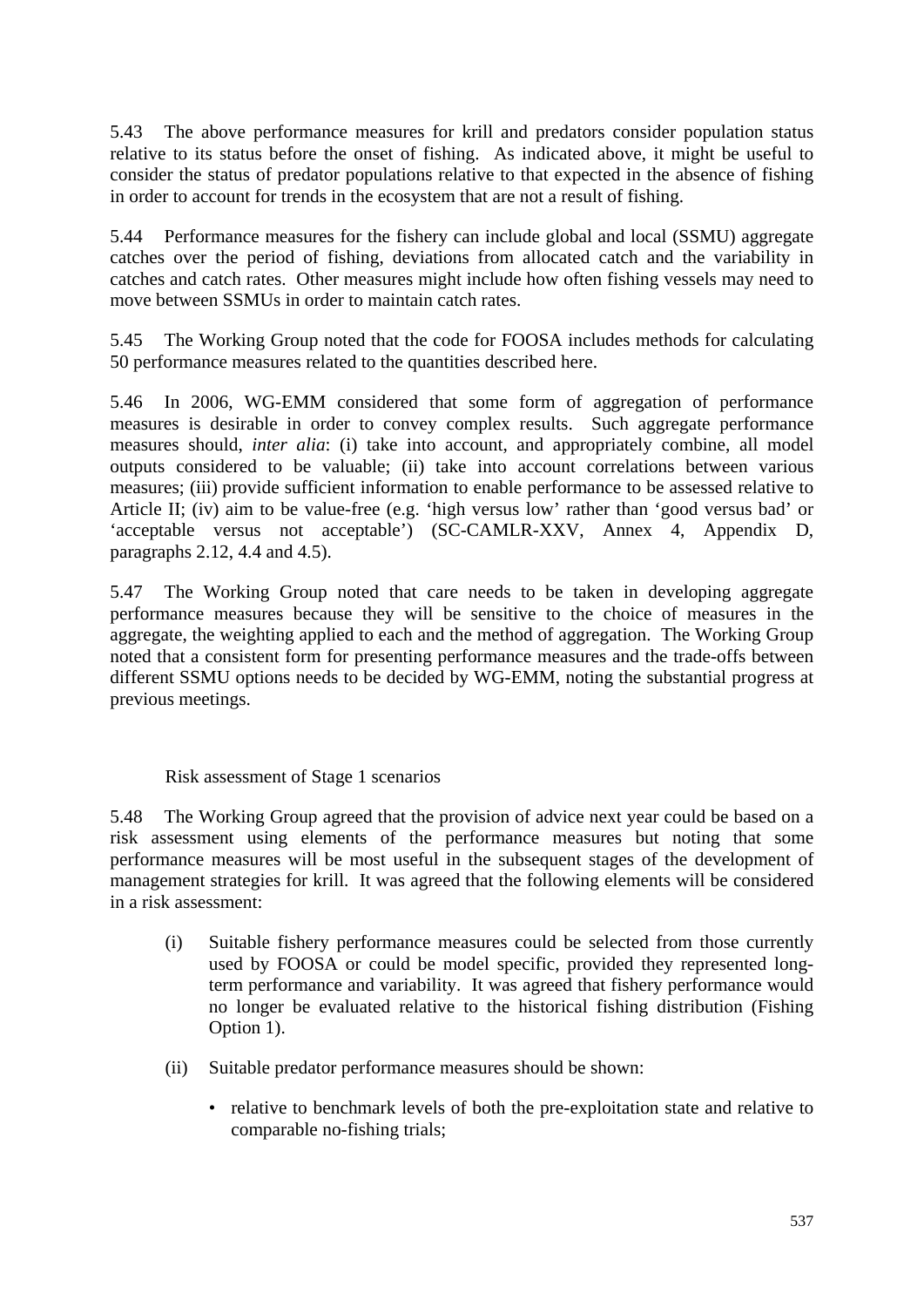- for two times in the simulation periods (the end of the fishing period and the end of the recovery period);
- together with an indication of the impact and likelihood of risk, by reflecting the probability of change in the populations at the two times and at the following levels relative to the benchmark levels:  $\geq 1.0$ , 0.75, 0.5, 0.25.
- (iii) Performance measures for krill should be based on the existing decision rules.
- (iv) A risk matrix of the performance of different options relative to these measures should be presented.

Process for providing advice on Stage 1

5.49 The Working Group recognised that to make progress towards developing management advice to allocate krill catch limits to SSMUs during 2008, it would be necessary to follow an agreed intersessional plan. The plan would include the development and use of benchmark scenarios and data as discussed above that could be investigated in all viable models, so that comparisons could be made by the Working Group and advice provided to WG-EMM. It was recognised that models vary in structure and form, so it will be necessary during the coming intersessional period to identify a basic set of benchmark specifications to be used by the Working Group to verify the appropriateness of models for use in this work.

5.50 Intersessionally model developers should distribute, via the newsgroup, results of model validation and verification using agreed datasets, following review by WG-EMM at its 2007 meeting and subsequently archived at the Secretariat. The Working Group had reviewed results from FOOSA and SMOM and was aware of the continued development of an ecosystem model in EPOC. These are candidate models for this process. intersessional process will also aim to identify important issues to be considered and their relative impacts on the risk assessment.

5.51 The Working Group agreed to review the available submission of models and results to provide a technical commentary to WG-EMM on the adequacy of the models and approaches for use in the risk assessment. It would then be expected that WG-EMM will be able to comment on the realism of the models and results and to complete the risk assessment in order to provide advice to the Scientific Committee on a subdivision of the krill catch limit among SSMUs and the implementation risks for different catch levels. It is envisaged that the Commission should be able to subdivide the krill catch limit among SSMUs next year and set a threshold catch level below which the subdivision should not pose substantial risks to krill, predators and the fishery. In the absence of such advice, the Working Group agreed that there was no basis at present on which to judge that the 620 000 tonne trigger level does not pose a risk to predators.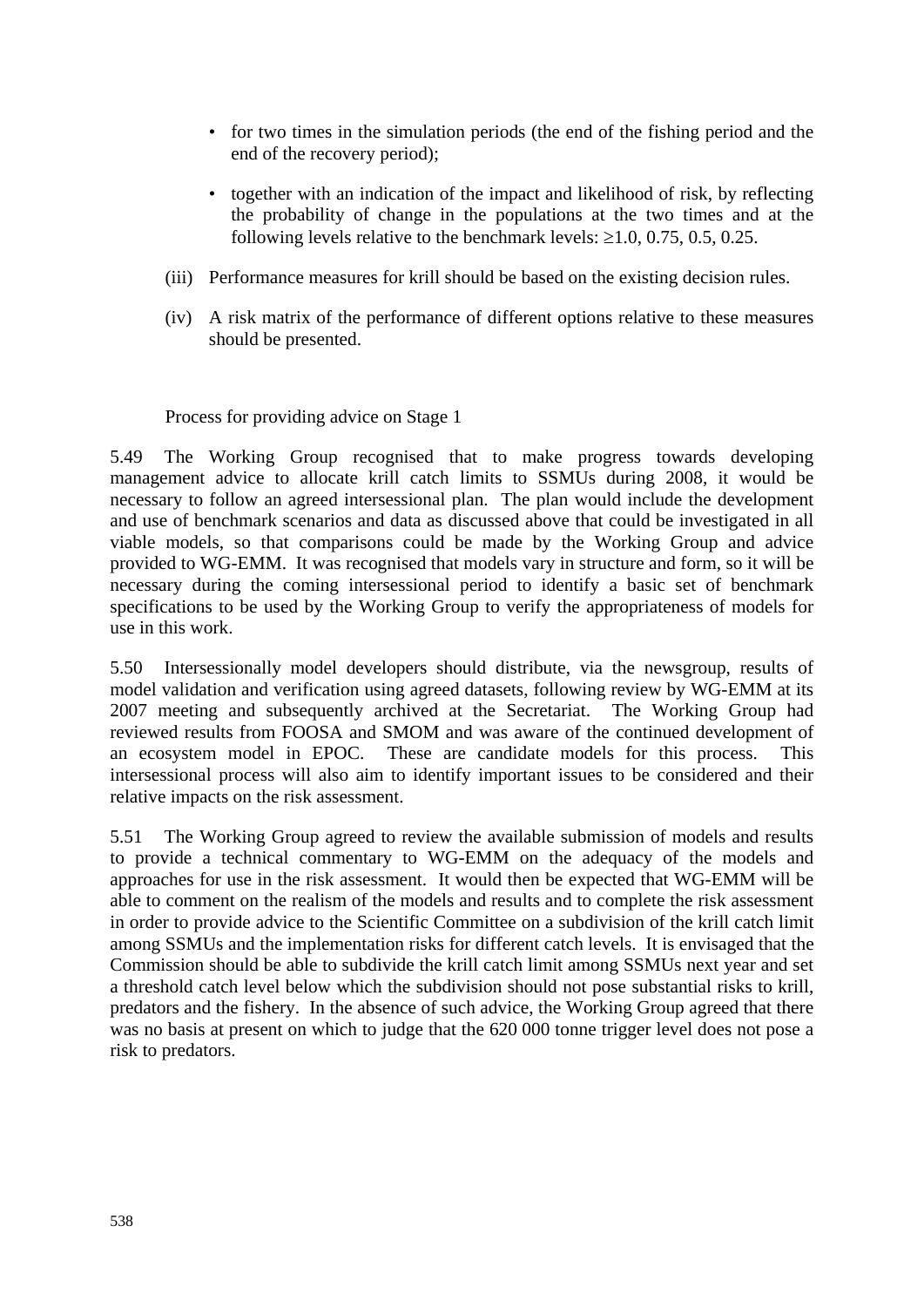## FUTURE WORK

6.1 This first meeting of WG-SAM was a transition meeting, focusing on the tasks of WG-FSA as well as on the methods for subdividing the krill catch limit among SSMUs (SC-CAMLR-XXV, paragraph 13.12). The Working Group aims to provide technical advice to the Scientific Committee and its working groups based on an agenda developed by all the conveners of working groups and the Chair of the Scientific Committee (SC-CAMLR-XXV, paragraph 13.13).

#### Terms of reference

6.2 During the intersessional period, the conveners of the working groups, the Chair of the Scientific Committee and the Secretariat consulted as to the terms of reference and name of this Working Group (SC CIRC 06/47). The Working Group agreed that the name 'Working Group on Statistics, Assessments and Modelling' is appropriate. It also agreed that the following terms of reference could be used to define the work of this group:

To provide advice to the Scientific Committee and its working groups on:

- (i) quantitative assessment methods, statistical procedures and modelling approaches for the conservation of Antarctic marine living resources;
- (ii) the implementation and data requirements of such methods, procedures and approaches.

6.3 The Working Group noted that one of its roles was to provide expert review of methods and procedures that leads to advice, such as estimates of yield, to the Scientific Committee. It agreed that not all methods, procedures and approaches would need to be reviewed by WG-SAM. The Working Group agreed that where a working group is not able to judge the utility or the implementation of a method, procedure or approach, the following process should be followed:

- (i) the method, procedure or approach be submitted to WG-SAM with sufficient information to enable replication of the model. This includes, but is not limited to, the software package or code and the input data;
- (ii) the method, procedure or approach be tested against previously documented and appropriate scenarios, simulated data or other ecological models;
- (iii) the realism and suitability of the method, procedure or approach be reviewed by the relevant working group (WG-EMM, WG-FSA or ad hoc WG-IMAF).

6.4 The Working Group also noted that there should be no undue delay in the process as a result of the above requirements.

6.5 In applying this process, the Working Group noted that the process of verifying that computer programs and the underlying models operate as intended need not involve detailed examination of the program code, but would require adequate testing of the programs against appropriate datasets or scenarios or by comparison with the results of other programs and/or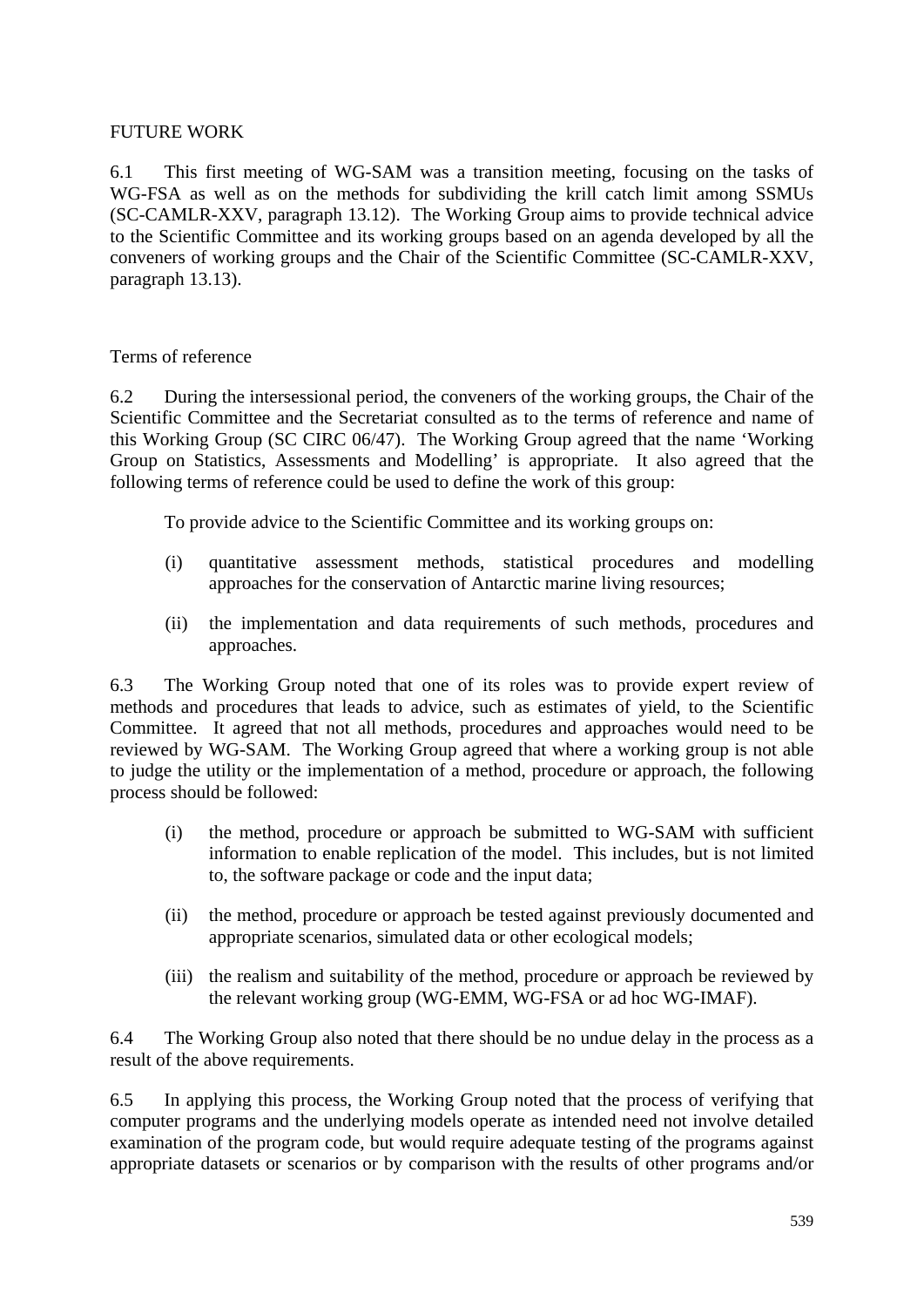models. It was also noted that the degree to which outputs of such models had to match such data or scenarios would be dependent on the application intended for the models. The Working Group agreed that the importance of testing methods, procedures and approaches is to assure the Working Group that they work as intended and that no errors are evident in the operation of the program that could impact on results required by the Scientific Committee and its working groups.

#### Long-term work plan

6.6 The Working Group agreed it should have a long-term work program while maintaining sufficient flexibility to address topical issues. It was noted that the priorities for long-term work are to evaluate management strategies for *Dissostichus* spp. and krill, and these topics will require substantial work over the next few years. Other topics requiring attention include the development of spatially structured assessment models and of assessment models for by-catch species (e.g. rajids). Flexibility can be maintained by allowing for a relatively open agenda that is annually agreed by the conveners of all working groups and subject to review and agreement by the Scientific Committee. Along these lines, the Working Group recalled paragraph 13.13 of SC-CAMLR-XXV, which calls on the conveners to jointly submit papers indicating forthcoming priorities for WG-SAM at annual meetings of the Scientific Committee.

6.7 In developing annual agendas for WG-SAM, the Co-conveners were requested to consider structuring them around topics (e.g. the evaluation and use of observer data) rather than structuring them around species and statistical areas (as was the case this year).

6.8 It was further advised that time should be provided to:

- (i) continue the priority work items necessary to support each working group (e.g. the review of assessment models and the evaluation of management strategies);
- (ii) allow for review and discussion of new papers that might be submitted to WG-SAM;
- (iii) allow for focused discussion on one or two technical issues that are identified in advance and that are common to all working groups.

This type of time budget would likely provide both continuity and adaptability.

6.9 Discussions on common technical issues will facilitate increased dialogue between participants who normally focus their attention on particular topics (e.g. single-species stock assessments versus ecosystem modelling). These discussions can be motivated by scoping papers that are submitted by and through individual working groups to the joint group of conveners. Such scoping papers should identify the topic nominated for technical discussion, provide reasons why the topic is relevant and important, and suggest how a technical discussion might proceed to successful conclusion. The conveners could set up a rotating list of such scoping papers, selecting items from the list as time allows and when they are particularly relevant.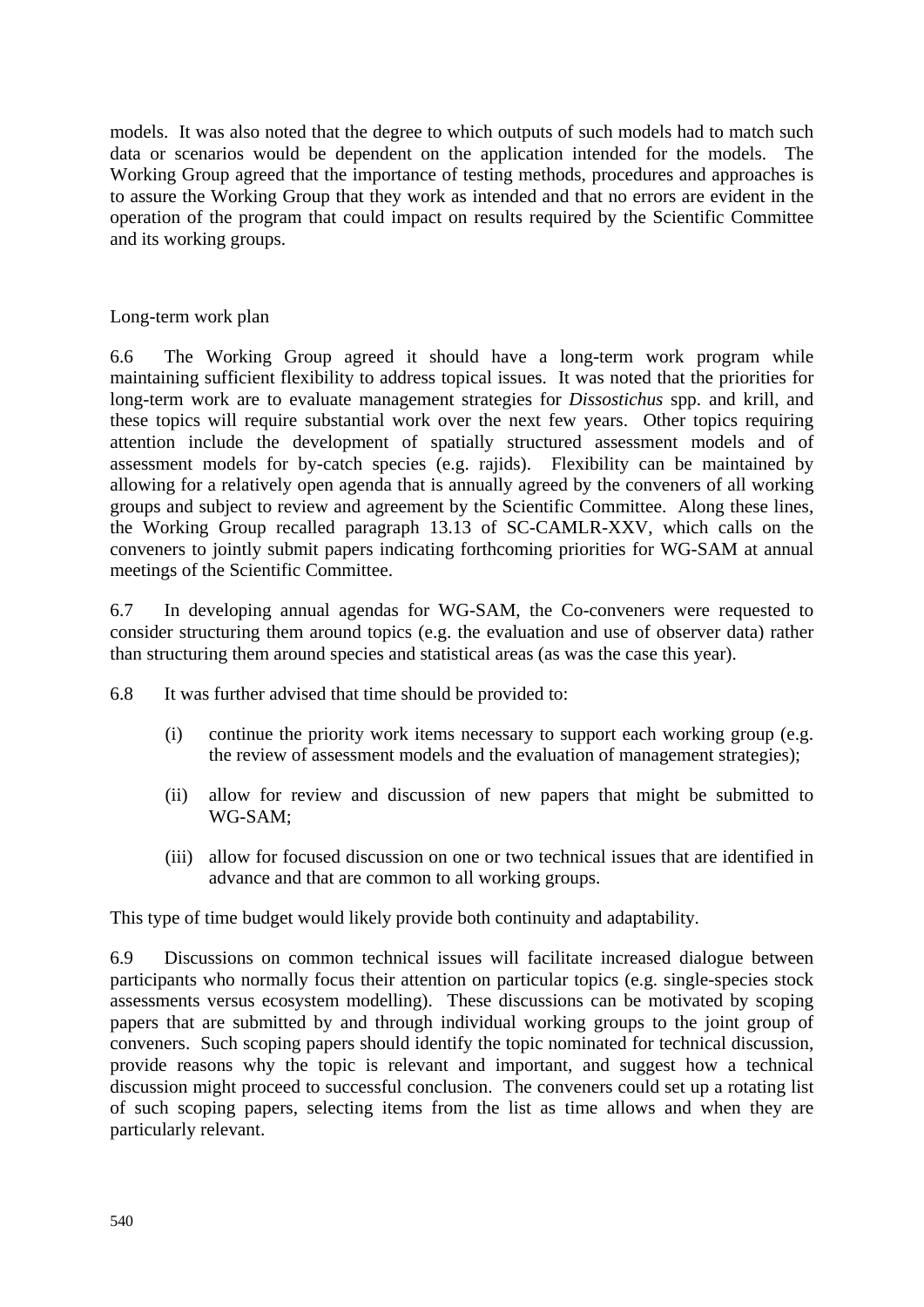6.10 Ultimately, it was acknowledged that WG-SAM, as will all the other working groups, will likely be responsible for completing a large volume of work in a limited amount of time. The workload will have to be managed by carefully considering short- and long-term priorities and flexibly adjusting the annual agenda. It will be important for the Scientific Committee to provide clear guidance on its priorities.

Other issues

Assessments at multi-year intervals

6.11 The Working Group discussed a request from the Scientific Committee to provide advice on conducting assessments at multi-year intervals (SC-CAMLR-XXV, paragraphs 4.55 to 4.59).

6.12 The Working Group agreed that multi-year intervals between assessments should be considered in the sense of a trade-off between the risk of gross errors in an assessment, and the considerable saving of time both in the working groups and intersessionally. Such savings would provide time to address other high-priority issues, such as evaluations of the efficacy of assessments and MSEs for achieving the objectives of the Convention.

6.13 Mr Dunn presented work undertaken in the meeting that evaluated the additional risk to the stock of an over-catch in one year, i.e. simulating a year that did not have an assessment, but for which there should have been a downward adjustment to the catch, using the 2006 base-case assessment models for the Ross Sea (Subareas 88.1 and 88.2) and South Georgia (Subarea 48.3) *Dissostichus* spp. fisheries. The results for trials of an over-catch of two- and three-times the estimated yields for one and two years in a row showed only a small increase in the risk (0.5–1.0%). However, in the model, the catch limit is not reassessed and returns to the level set at the beginning of the projection period. In reality, the increased risk would not be sustained, as the reassessment after the period of over-catch would result in a reduced catch limit, and reduce the additional risk to near zero.

6.14 The Working Group noted that the need for annual assessments would need to be decided by WG-FSA for each fishery, and that trials such as those described above could be undertaken for new model scenarios or species to evaluate the risks of different frequencies of assessments.

6.15 The Working Group noted that the frequency of assessments should be considered part of the management strategy and could be evaluated within an MSE framework.

6.16 The Working Group noted that an MSE approach also provides an opportunity for considering how to use signals of stock stress to trigger assessment updates, such as using changes in size or age distributions of catch, rates of catch and rates of recapture of tagged fish. Exploration of suitable indicators from the data inputs in an MSE would ensure the robustness of such trigger points.

6.17 The Working Group noted the general guidelines provided by CCAMLR-XXV (paragraph 4.51) that WG-FSA retain the option to undertake an assessment in any given year if new or refined methods of assessment become available or parameters used in the assessment are revised significantly.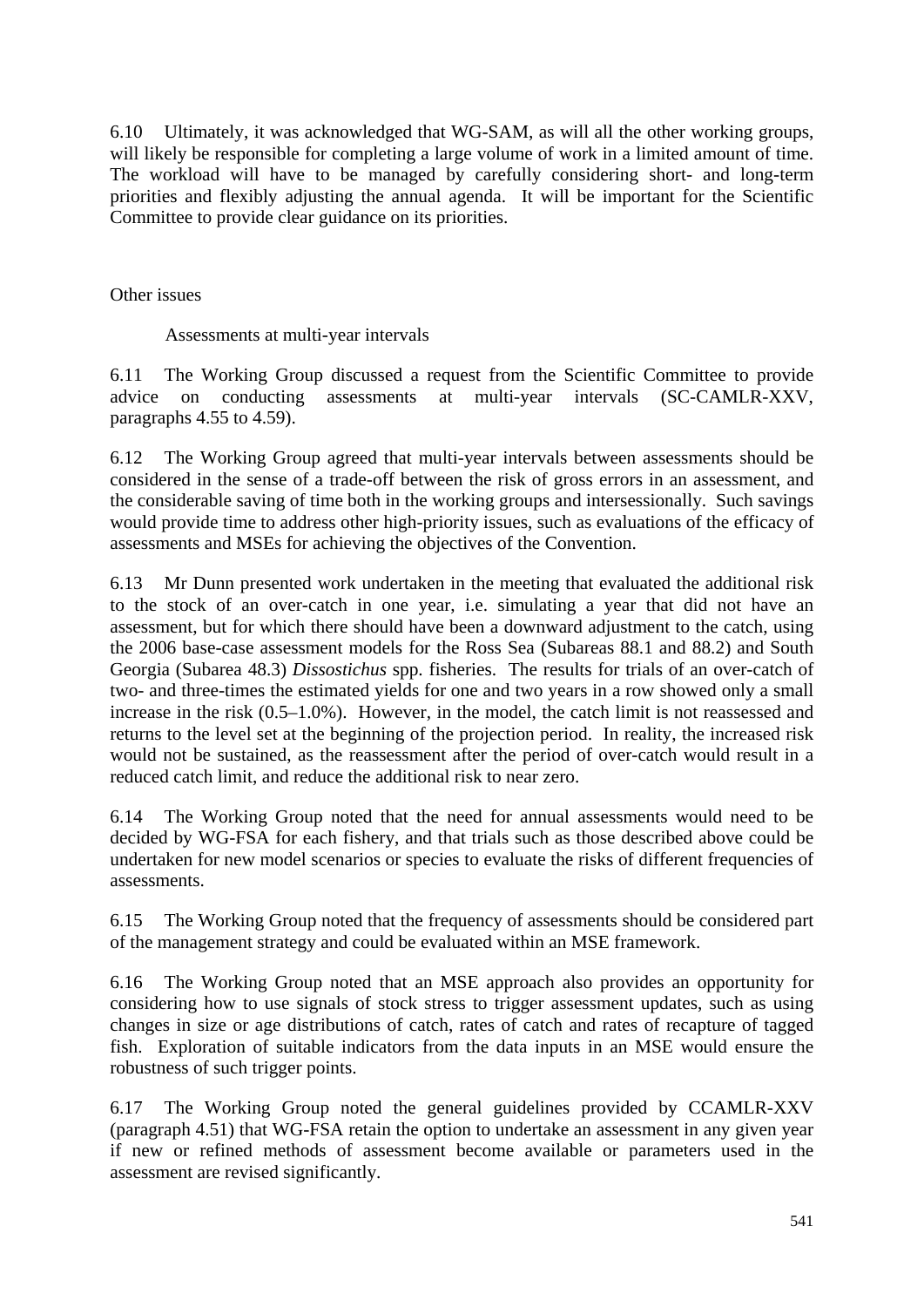6.18 On the basis of the simulated results and ensuing discussions, the Working Group agreed that, where a toothfish stock is at or above target levels and where assessments have been stable, assessments of toothfish could be performed on a biennial cycle without incurring significant additional risk. The Working Group encouraged further work to evaluate the risks and determine robust indicators to trigger assessment updates.

## OTHER BUSINESS

7.1 WG-SAM noted that the authors of two of the meeting documents had indicated that they wished their papers to be considered for publication in *CCAMLR Science*. Both of these papers had been discussed adequately during the meeting, and WG-SAM had no further advice and feedback to the authors or the Editorial Board.

#### GENERAL ADVICE

#### Advice to WG-EMM

8.1 The Working Group indicated that an integrated assessment of krill could be progressed with:

- (i) the assembly of data from different krill survey time series to try and estimate movement rates (paragraph 3.12(iii)(b));
- (ii) the collection of high-quality biological data from all commercial vessels (paragraph 3.13(ii)).

8.2 The Working Group identified a program of work that could lead to advice on a subdivision of the krill catch limit among SSMUs at the 2008 meeting of WG-EMM (paragraphs 5.49 to 5.51) and recommended that a staged development of the fishery be adopted (paragraph 5.24).

8.3 The Working Group agreed to request advice from WG-EMM on a key (benchmark) set of attributes and data series (calendar) that would be used to appropriately benchmark any ecosystem model of the southwest Atlantic sector of the Southern Ocean being used to examine the effects of krill fishing on dependent species (paragraphs 5.21 to 5.24).

8.4 The Working Group agreed that WG-EMM be requested to review and, as necessary, revise the calendar in paragraph 5.24. Furthermore, WG-EMM was strongly encouraged to complete this process during its 2007 meeting, providing, if appropriate, a revised calendar in its report, noting that if this is not possible, the calendar will serve as a default and modelling should proceed using it. It was also agreed that, for the purposes of the ensuing risk assessment, the calendar would be considered fixed after the 2007 meeting of the Scientific Committee (paragraph 5.26).

8.5 The Working Group noted that the development of aggregate performance measures is an important issue for WG-EMM. It also noted that a consistent form for presenting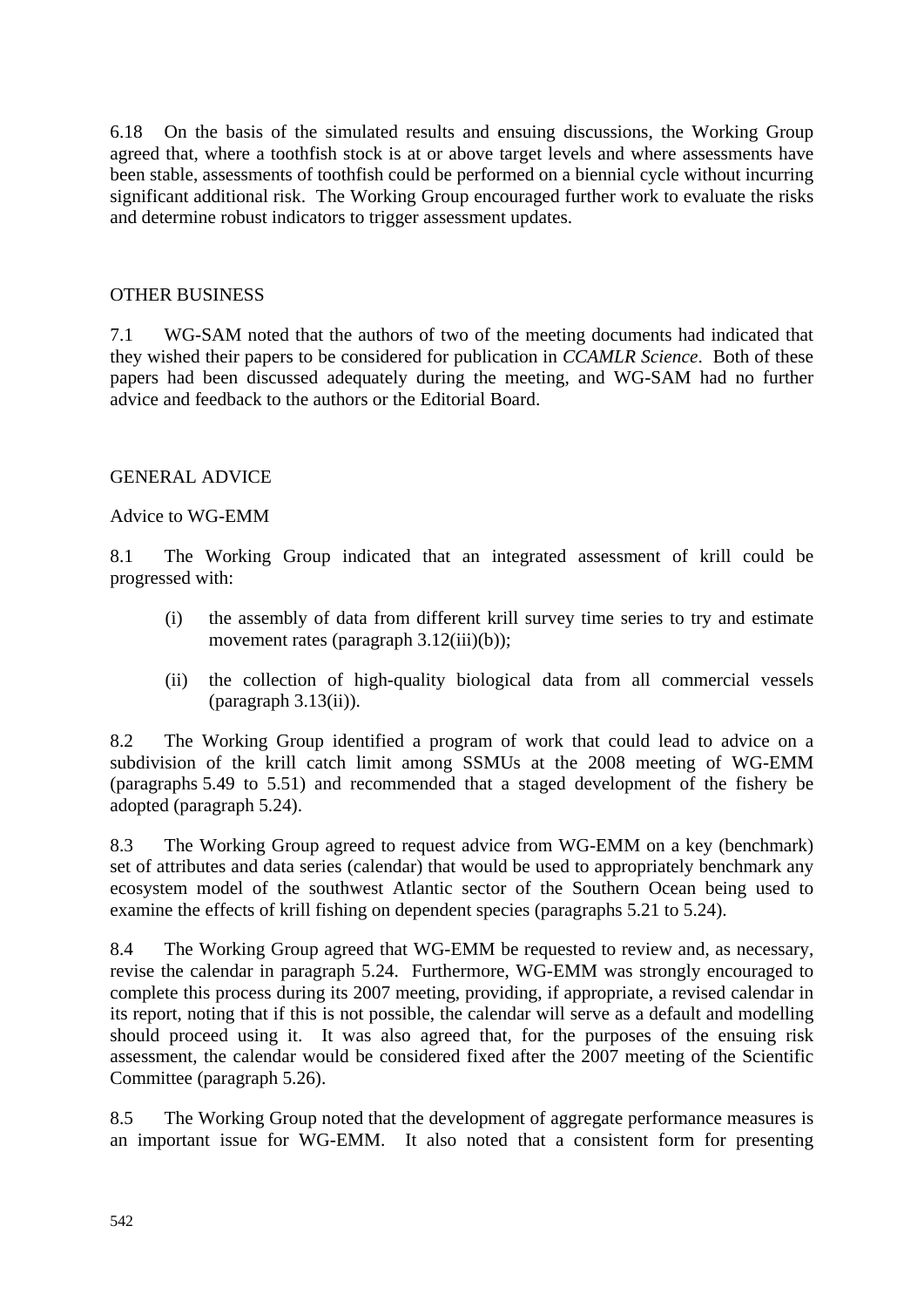performance measures and the trade-offs between different SSMU options needs to be decided on by WG-EMM, noting the substantial progress at previous meetings (paragraphs 5.46 and 5.47).

8.6 The Working Group developed a process that will lead to advice on a subdivision of the krill catch limit among SSMUs in 2008 and requested that WG-EMM endorse and participate in this process (paragraphs 5.49 to 5.51).

#### Advice to WG-FSA

8.7 The Working Group recommended that Members provide the following contributions to the next WG-FSA meeting:

- (i) a descriptive analysis of the tagging program in Division 58.5.1, and updates of descriptive analyses of tagging programs in Division 58.5.2 and Subarea 48.3 (paragraph 2.2), including an update on the method for triple tagging of fish in the Division 58.5.2 fishery using PIT tags to assist in evaluating external tag observation and shedding rates (paragraph 2.7);
- (ii) an updated assessment for *D. eleginoides* in Division 58.5.2, based on the model framework provided at WG-FSA-06 and including the 2006/07 survey and fishery data (paragraph 4.9);
- (iii) an update of the ASPM assessment for *D. eleginoides* in Subareas 58.6/58.7, as presented to WG-FSA-06, to include the most recent available data (paragraph 4.17);
- (iv) the development of an integrated assessment of *D. eleginoides* in Division 58.5.1 (paragraph 4.19);
- (v) the development of management strategies suitable for use in the fisheries for *C. gunnari* (paragraph 5.6).

8.8 The Working Group noted that the Secretariat would take responsibility for coordinating tagging programs in new and exploratory fisheries starting from the 2007/08 season. It recommended that WG-FSA consider the development of advice on how it should manage the collection of non-toothfish tagging data, particularly from voluntary tagging programs (paragraph 2.6).

8.9 The Working Group recommended several improvements in rajid data collection methods and that survivorship experiments for different species, a wider range of depths and with longer holding periods, be undertaken (paragraph 3.18).

8.10 The Working Group identified several issues related to species identification, catch sampling (the trade-off between sampling rajids for length and sex versus cutting them off the lines), improving estimates of age and growth, improving tagging protocols, and additional survivorship experiments, which would improve data relative to by-catch species, but would also affect the workload of scientific observers. The Working Group acknowledged the heavy workload of scientific observers and considered that the priorities for by-catch species may be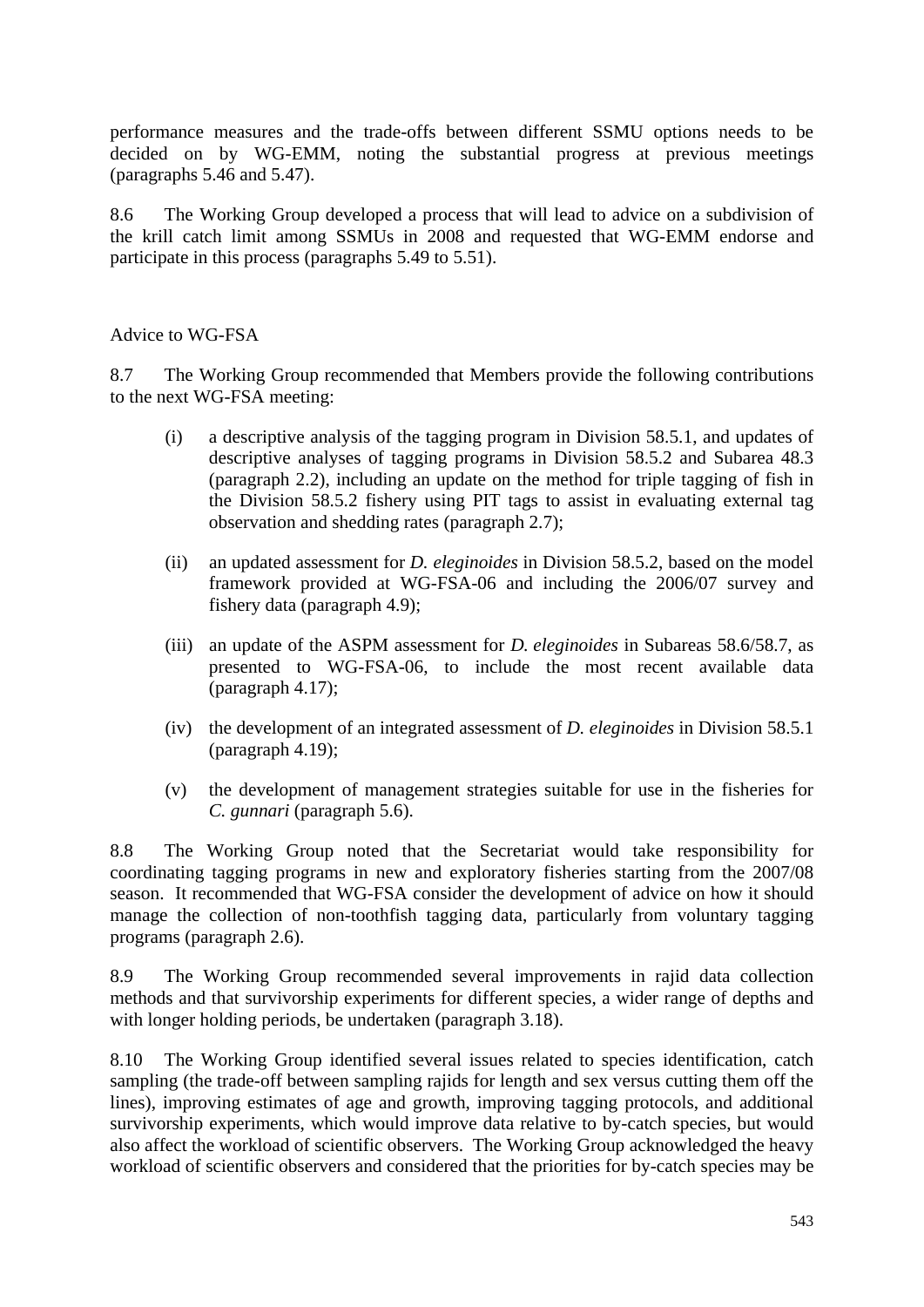better met by focusing each year on a particular species group. So that, for example, 2008/09 could be the Year of the Rajid, and 2009/10 could be the Year of the Macrourid. The Working Group endorsed the need for further work in each of the areas identified by WG-SAM-07/4 and recommended that these issues be further addressed by WG-FSA (paragraph 3.20).

8.11 The Working Group recommended that for toothfish in Division 58.5.2:

- the assessment is likely to be improved through inclusion of ageing data, which would enable better estimation of recruitment and selectivity within the CASAL framework (paragraph 4.7);
- the assessment model needs further development, including further investigation of the sensitivity of the model to assumptions and constraints (paragraph 4.8).

8.12 On the basis of the simulated results and ensuing discussions, the Working Group agreed that, where a toothfish stock is at or above target levels and where assessments have been stable, assessments of toothfish could be performed on a biennial cycle without incurring significant additional risk. The Working Group encouraged further work to evaluate the risks and determine robust indicators to trigger assessment updates (paragraph 6.18).

8.13 The Working Group agreed that a Leslie-DeLury depletion analysis could be considered in providing advice on potential yields in exploratory toothfish fisheries, depending on broader consideration of the application of CCAMLR's precautionary approach in those fisheries (paragraph 3.4).

8.14 The Working Group recommended that the CASAL model continue to be used to provide the assessment advice for *D. mawsoni* in Subareas 88.1 and 88.2, with the changes identified in paragraph 4.10 (paragraph 4.14).

8.15 The Working Group recommended that WG-FSA and the Scientific Committee consider procedures necessary to ensure the provision of consistent high-quality data for assessments in multi-vessel, multi-nation fisheries (paragraph 4.16).

Advice to ad hoc WG-IMAF

8.16 WG-SAM did not consider any matter directly related to the work of ad hoc WG-IMAF during its first meeting. However, the Working Group wished to communicate its terms of reference and general approach to WG-IMAF (see paragraphs 8.18 and 8.19), and looked forward to collaborating on matters of interest to both working groups.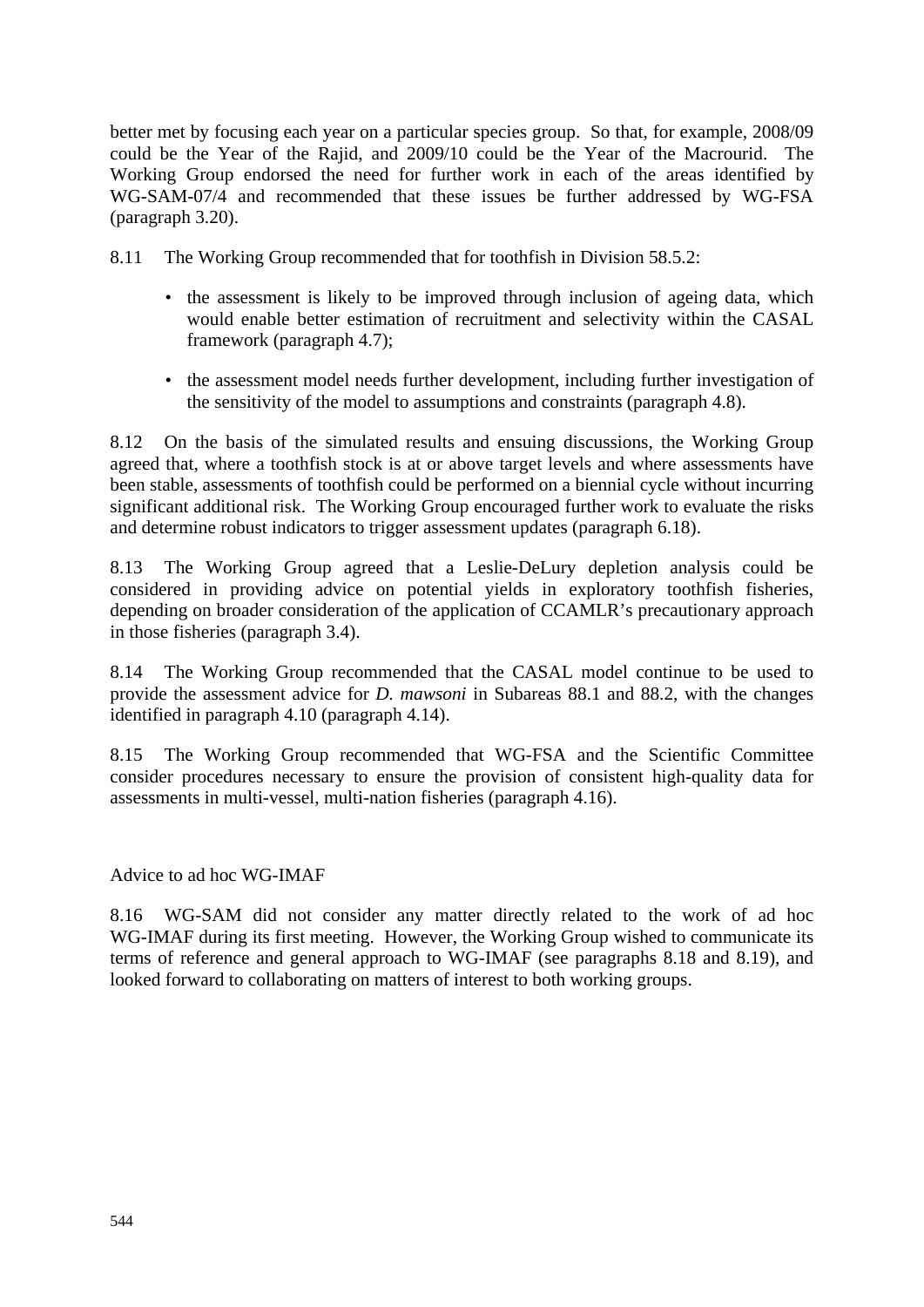Future work of WG-SAM

8.17 The Working Group agreed to medium-term research priorities for toothfish assessments (paragraphs 4.15(i) and (ii)):

- (i) plausible spatial movement models need to be developed in order to address concerns about the level and nature of the bias that could result from nonhomogeneous mixing assumptions of tagged fish;
- (ii) methods need to be developed that would allow the evaluation of the sensitivity of the assessments to the inclusion of data of varying quality.

#### Scientific Committee

8.18 During the intersessional period, the conveners of the working groups, the Chair of the Scientific Committee and the Secretariat consulted as to the terms of reference and name of this Working Group (SC CIRC 06/47) (paragraph 6.2). The Working Group agreed that the name 'Working Group on Statistics, Assessments and Modelling' is appropriate. It also agreed that the following terms of reference could be used to define the work of this group:

To provide advice to the Scientific Committee and its working groups on:

- (i) quantitative assessment methods, statistical procedures, and modelling approaches for the conservation of Antarctic marine living resources; and
- (ii) the implementation and data requirements of such methods, procedures and approaches.

8.19 The Working Group noted that one of its roles was to provide expert review of methods and procedures that leads to advice, such as estimates of yield, to the Scientific Committee. It agreed that not all methods, procedures and approaches would need to be reviewed by WG-SAM. The Working Group agreed that where a working group is not able to judge the utility or the implementation of a method, procedure or approach, the following process should be followed (paragraph 6.3):

- (i) the method, procedure or approach be submitted to WG-SAM with sufficient information to enable replication of the model. This includes, but is not limited to, the software package or code and the input data;
- (ii) the method, procedure or approach be tested against previously documented and appropriate scenarios, simulated data or other ecological models;
- (iii) the realism and suitability of the method, procedure or approach be reviewed by the relevant working group (WG-EMM, WG-FSA or ad hoc WG-IMAF).

8.20 The Working Group noted that KPFM2 has been renamed FOOSA (paragraph 5.28).

8.21 The Working Group requested the Scientific Committee consider the proposed approach for structuring the future work program for WG-SAM in paragraphs 6.6 to 6.10.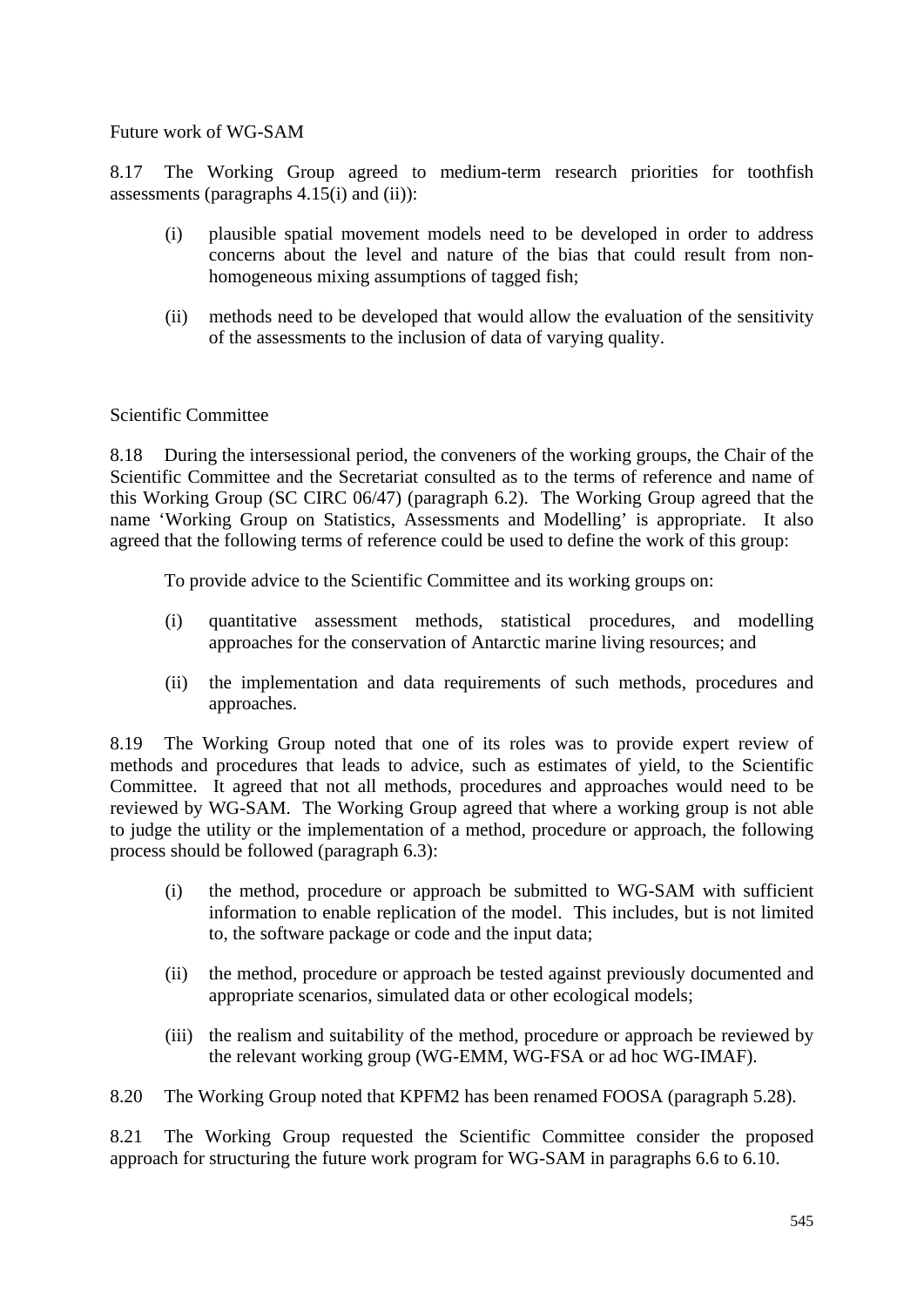8.22 The Working Group recommended that multi-year intervals between assessments is tractable as a reasonable trade-off between the risk of gross errors in an assessment and the management of workloads for other high-priority issues, noting the special consideration of this issue in paragraphs 6.12 to 6.18.

#### ADOPTION OF REPORT AND CLOSE OF MEETING

9.1 The report of the meeting was adopted.

9.2 Drs Jones and Constable thanked all participants and contributors to the work of WG-SAM for a very successful first meeting. They also thanked the New Zealand hosts for their warm hospitality, and the Secretariat for its support.

9.3 On behalf of the Working Group, Dr Holt thanked the Co-conveners for their excellent work in preparing for, and running of, the meeting. He also thanked Dr Jones for his previous role as Convener of WG-FSA-SAM which had paved the way to WG-SAM. The first meeting of WG-SAM had established the Working Group's role in the work of the Scientific Committee and its working groups, and had resulted in further advances in the assessment and management of fisheries for toothfish and krill.

9.4 WG-SAM looked forward to future work under the leadership of Dr Constable, and wished Dr Jones success in his forthcoming role as Convener of WG-FSA starting in 2008.

#### REFERENCES

Endicott, M. and D.J. Agnew. 2004. The survivorship of rays discarded from the South Georgia longline fishery. *CCAMLR Science*, 11: 155–164.

Hill, S.L., K. Reid, S.E. Thorpe, J. Hinke and G.M. Watters. 2007. A compilation of parameters for ecosystem dynamics models of the Scotia Sea – Antarctic Peninsula region. *CCAMLR Science*, 14: 1–25.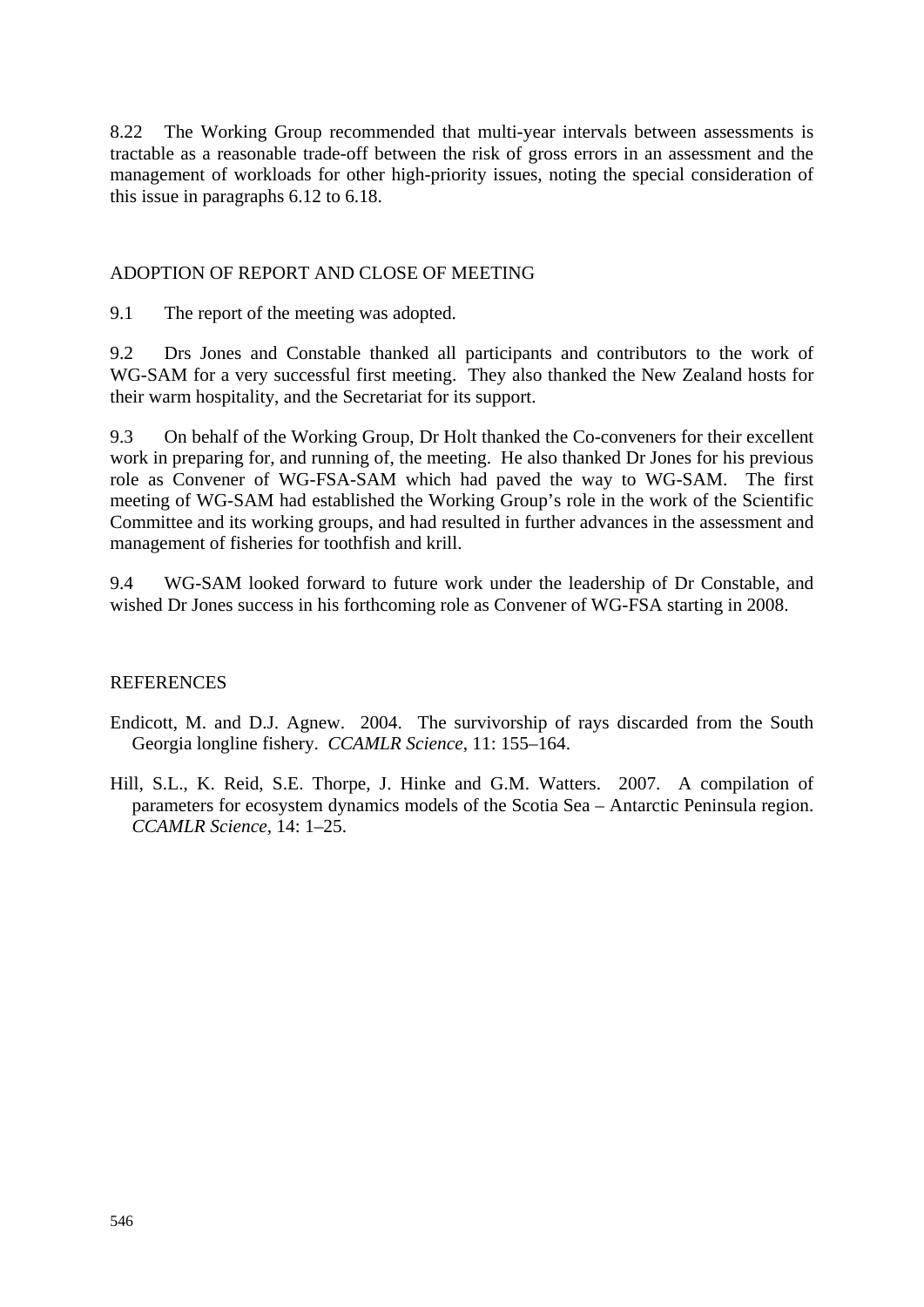# APPENDIX A

## **LIST OF PARTICIPANTS**

#### Working Group on Statistics, Assessments and Modelling (Christchurch, New Zealand, 9 to 13 July 2007)

| BALL, Ian (Dr)                          | <b>Australian Antarctic Division</b><br>Department of the Environment<br>and Water Resources<br>Channel Highway<br>Kingston Tasmania 7050<br>Australia<br>ian.ball@aad.gov.au     |
|-----------------------------------------|-----------------------------------------------------------------------------------------------------------------------------------------------------------------------------------|
| BRANDÃO, Anabela (Dr)                   | Department of Mathematics<br>and Applied Mathematics<br>University of Cape Town<br>Private Bag 7001<br>Rondebosch<br>South Africa<br>anabela.brandao@uct.ac.za                    |
| CANDY, Steve (Dr)                       | <b>Australian Antarctic Division</b><br>Department of Environment<br>and Water Resources<br>Channel Highway<br>Kingston Tasmania 7050<br>Australia<br>steve.candy@aad.gov.au      |
| CONSTABLE, Andrew (Dr)<br>(Co-convener) | <b>Australian Antarctic Division</b><br>Department of Environment<br>and Water Resources<br>Channel Highway<br>Kingston Tasmania 7050<br>Australia<br>andrew.constable@aad.gov.au |
| DUNN, Alistair (Mr)                     | National Institute of Water and<br>Atmospheric Research (NIWA)<br>Private Bag 14-901<br>Kilbirnie<br>Wellington<br>New Zealand<br>a.dunn@niwa.co.nz                               |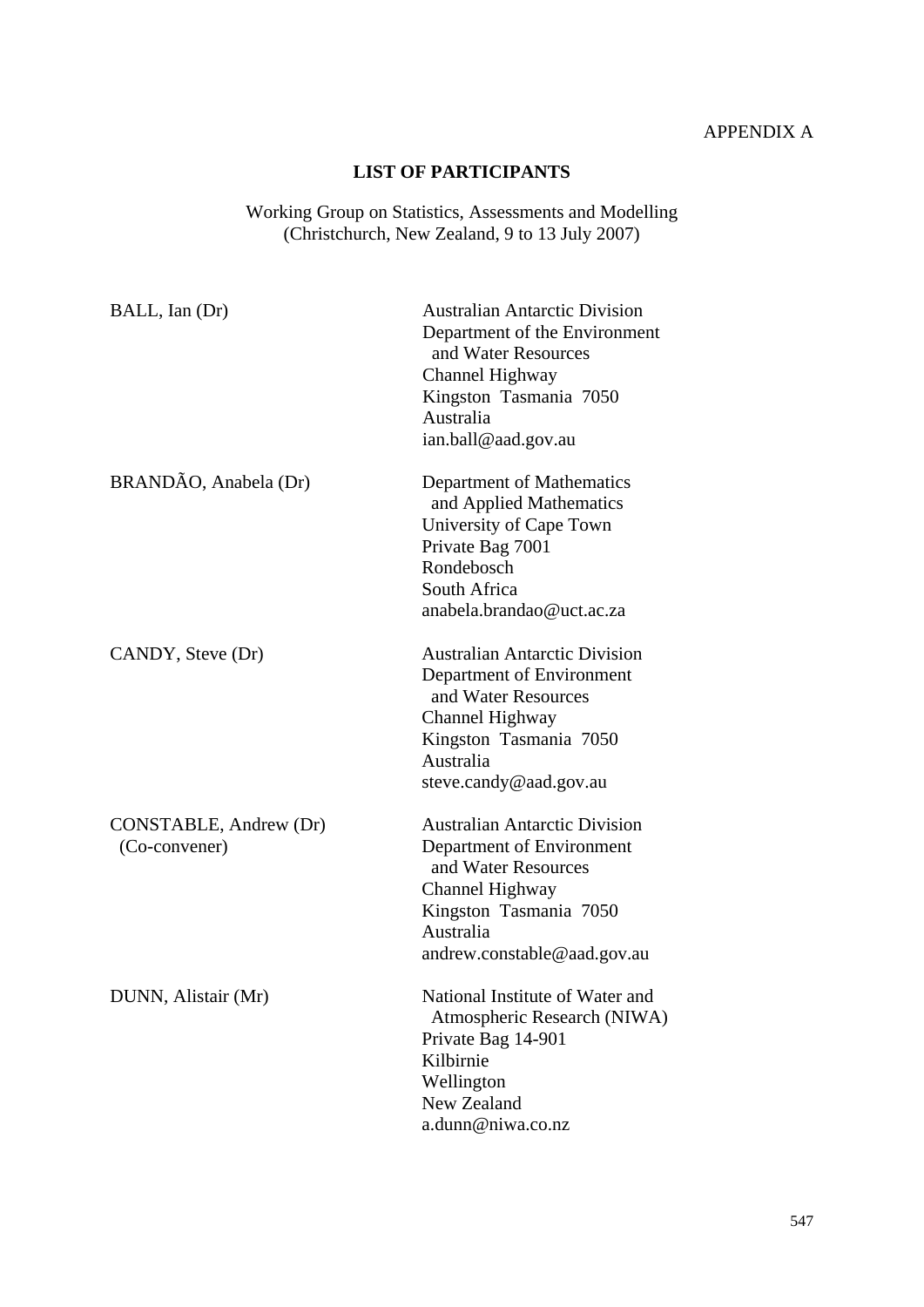| GOEBEL, Michael (Dr)                      | <b>US AMLR Program</b><br><b>Southwest Fisheries Science Center</b><br>8604 La Jolla Shores Drive<br>La Jolla, CA 92037<br><b>USA</b><br>mike.goebel@noaa.gov               |
|-------------------------------------------|-----------------------------------------------------------------------------------------------------------------------------------------------------------------------------|
| HANCHET, Stuart (Dr)<br>(WG-FSA Convener) | National Institute of Water and<br>Atmospheric Research (NIWA)<br>PO Box 893<br>Nelson<br>New Zealand<br>s.hanchet@niwa.co.nz                                               |
| HILL, Simeon (Dr)                         | <b>British Antarctic Survey</b><br><b>Natural Environment Research Council</b><br>High Cross, Madingley Road<br>Cambridge CB3 0ET<br><b>United Kingdom</b><br>sih@bas.ac.uk |
| HILLARY, Richard (Dr)                     | Department of Biology<br><b>Imperial College</b><br><b>Prince Consort Road</b><br>London SW7 2BP<br><b>United Kingdom</b><br>r.hillary@imperial.ac.uk                       |
| HINKE, Jefferson (Mr)<br>(from 11th)      | <b>US AMLR Program</b><br><b>Southwest Fisheries Science Center</b><br>1352 Lighthouse Avenue<br>Pacific Grove, CA 93950-2097<br>USA<br>jefferson.hinke@noaa.gov            |
| HOLT, Rennie (Dr)                         | <b>US AMLR Program</b><br><b>Southwest Fisheries Science Center</b><br>8604 La Jolla Shores Drive<br>La Jolla, CA 92037<br><b>USA</b><br>rennie.holt@noaa.gov               |
| JONES, Christopher (Dr)<br>(Co-convener)  | <b>US AMLR Program</b><br><b>Southwest Fisheries Science Center</b><br>8604 La Jolla Shores Drive<br>La Jolla, CA 92037<br><b>USA</b><br>chris.d.jones@noaa.gov             |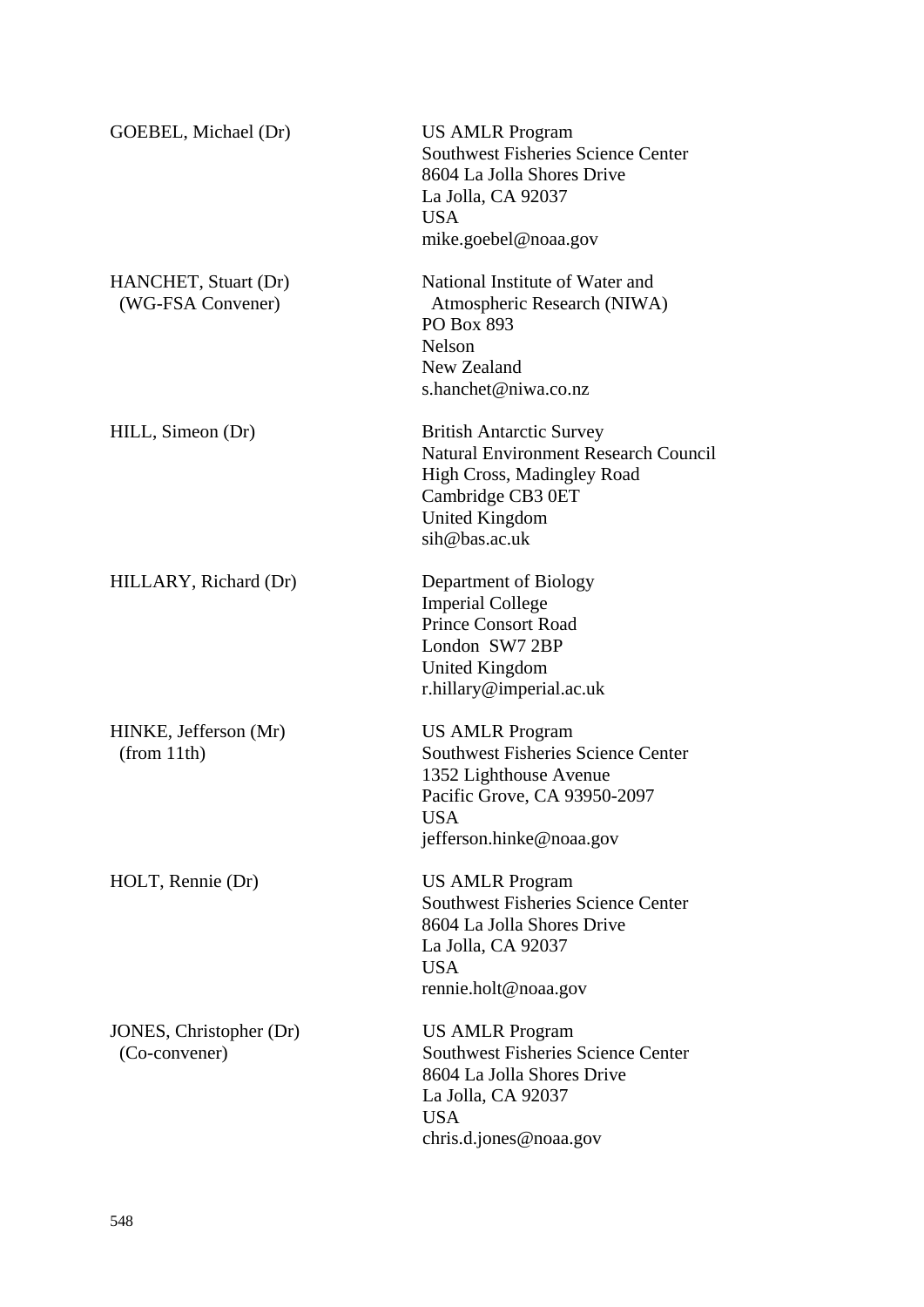| MARTINEZ, Patricia (Dr)                              | Instituto Nacional de Investigación<br>y Desarrollo Pesquero (INIDEP)<br>Paseo Victoria Ocampo No. 1<br>7600 Mar del Plata<br>Argentina<br>martinez@inidep.edu.ar              |
|------------------------------------------------------|--------------------------------------------------------------------------------------------------------------------------------------------------------------------------------|
| MIDDLETON, David (Dr)                                | NZ Seafood Industry Council ('SeaFIC')<br>Private Bag 24-901<br>Wellington<br>New Zealand<br>middletond@seafood.co.nz                                                          |
| MORMEDE, Sophie (Dr)                                 | Ministry of Fisheries<br>PO Box 1020<br>Wellington<br>New Zealand<br>sophie.mormede@fish.govt.nz                                                                               |
| PLAGÁNYI, Éva (Dr)<br>(from 10th)                    | Department of Mathematics<br>and Applied Mathematics<br>University of Cape Town<br>Private Bag 7701<br>Rondebosch<br>South Africa<br>eva.plaganyi-lloyd@uct.ac.za              |
| REID, Keith (Dr)<br>(WG-EMM Convener)<br>(from 10th) | <b>British Antarctic Survey</b><br><b>Natural Environment Research Council</b><br>High Cross, Madingley Road<br>Cambridge CB3 0ET<br><b>United Kingdom</b><br>k.reid@bas.ac.uk |
| REISS, Christian (Dr)                                | <b>US AMLR Program</b><br><b>Southwest Fisheries Science Center</b><br>8604 La Jolla Shores Drive<br>La Jolla, CA 92037<br><b>USA</b><br>christian.reiss@noaa.gov              |
| SULLIVAN, Kevin (Dr)<br>$(9th$ and $10th)$           | Ministry of Fisheries<br>PO Box 1020<br>Wellington<br>New Zealand<br>sullivak@fish.govt.nz                                                                                     |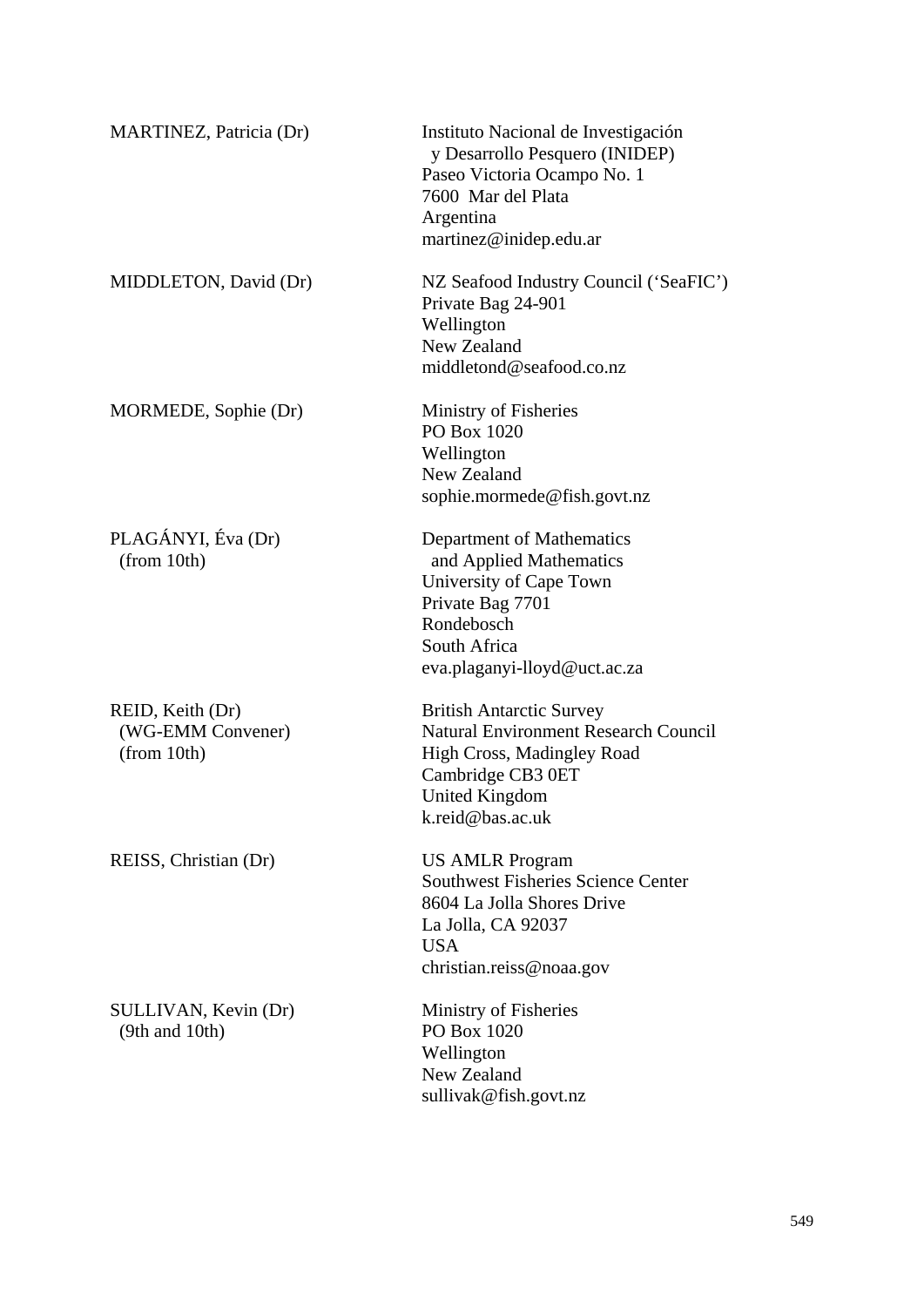| TRIVELPIECE, Wayne (Dr) | <b>US AMLR Program</b><br><b>Southwest Fisheries Science Center</b><br>8604 La Jolla Shores Drive<br>La Jolla, CA 92037<br><b>USA</b><br>wayne.trivelpiece@noaa.gov                 |
|-------------------------|-------------------------------------------------------------------------------------------------------------------------------------------------------------------------------------|
| WATTERS, George (Dr)    | <b>Southwest Fisheries Science Center</b><br><b>Protected Resources Division</b><br>1352 Lighthouse Avenue<br>Pacific Grove, CA 93950-2097<br><b>USA</b><br>george.watters@noaa.gov |
| WELSFORD, Dirk (Dr)     | <b>Australian Antarctic Division</b><br>Department of the Environment<br>and Water Resources<br>Channel Highway<br>Kingston Tasmania 7050<br>Australia<br>dirk.welsford@aad.gov.au  |

Secretariat: David RAMM (Data Manager) CCAMLR Doro FORCK (Publications and Website Assistant) PO Box 213

North Hobart 7002 Tasmania Australia [ccamlr@ccamlr.org](mailto:ccamlr@ccamlr.org)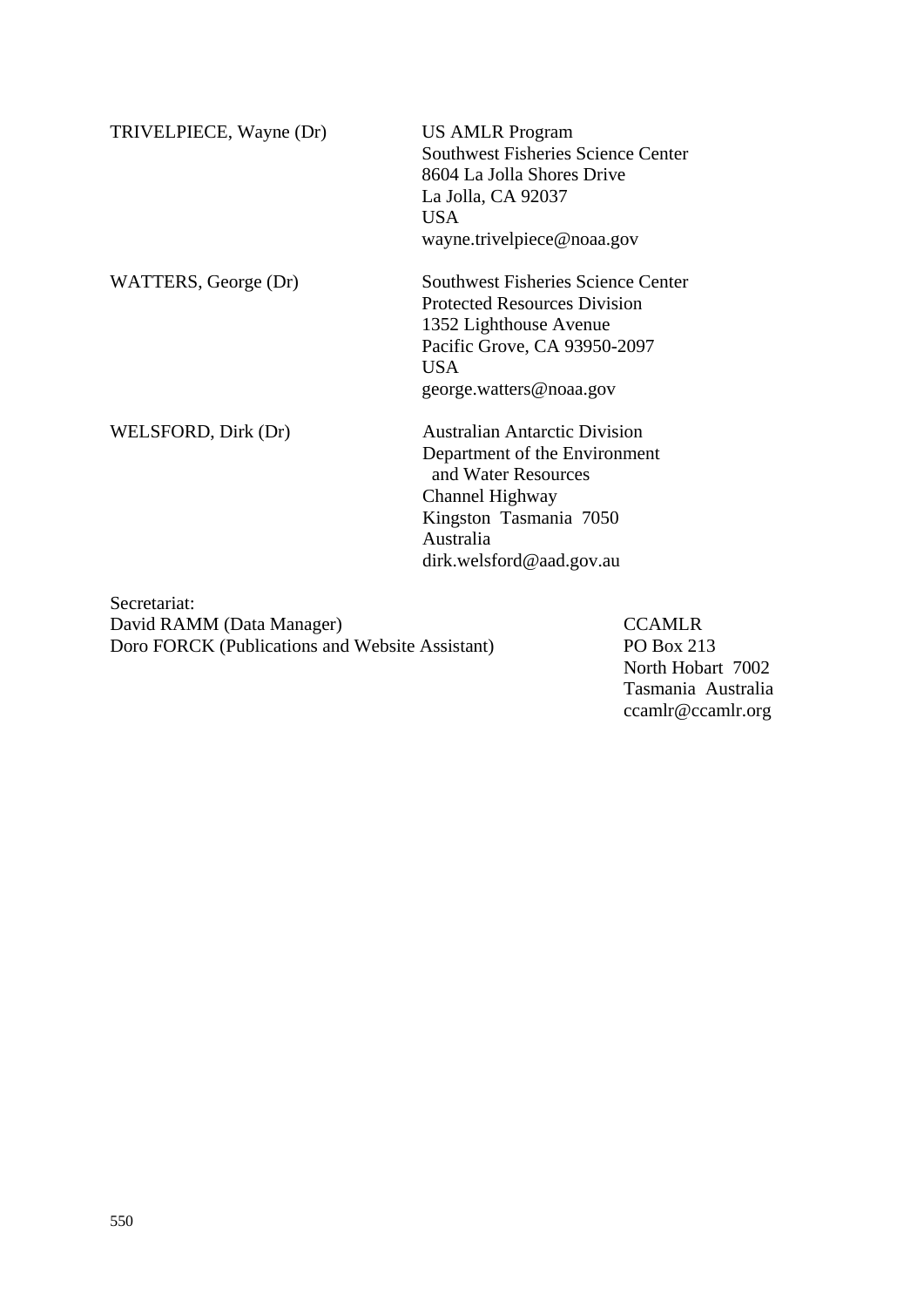#### APPENDIX B

#### **AGENDA**

#### Working Group on Statistics, Assessments and Modelling (Christchurch, New Zealand, 9 to 13 July 2007)

#### 1. Introduction

- 1.1 Opening of the meeting
- 1.2 Adoption of the agenda and organisation of the meeting
- 2. Parameter estimation<br>2.1 Refinements of
	- Refinements of existing methods
	- 2.2 New methods

#### 3. Assessment methods

- 3.1 *Dissostichus* spp.
- 3.2 *Champsocephalus gunnari*
- 3.3 *Euphausia superba*
- 3.4 By-catch species
- 4. Review of preliminary assessments for finfish
	- 4.1 Subarea 48.3
	- 4.2 Division 58.5.2
	- 4.3 Subareas 88.1 and 88.2
	- 4.4 Subareas 58.6/58.7 (Prince Edward and Marion Islands)
	- 4.5 Division 58.5.1 (Kerguelen Islands)
- 5. Evaluation of management strategies
	- 5.1 *Dissostichus* spp.
	- 5.2 *Champsocephalus gunnari*
	- 5.3 *Euphausia superba*
- 6. Future work
	- 6.1 Terms of reference
	- 6.2 Long-term work plan
	- 6.3 Other issues
- 7. Other business
- 8. Advice to the Scientific Committee
	- 8.1 WG-EMM
	- 8.2 WG-FSA
	- 8.3 Ad hoc WG-IMAF
	- 8.4 General
- 9. Adoption of report and close of meeting.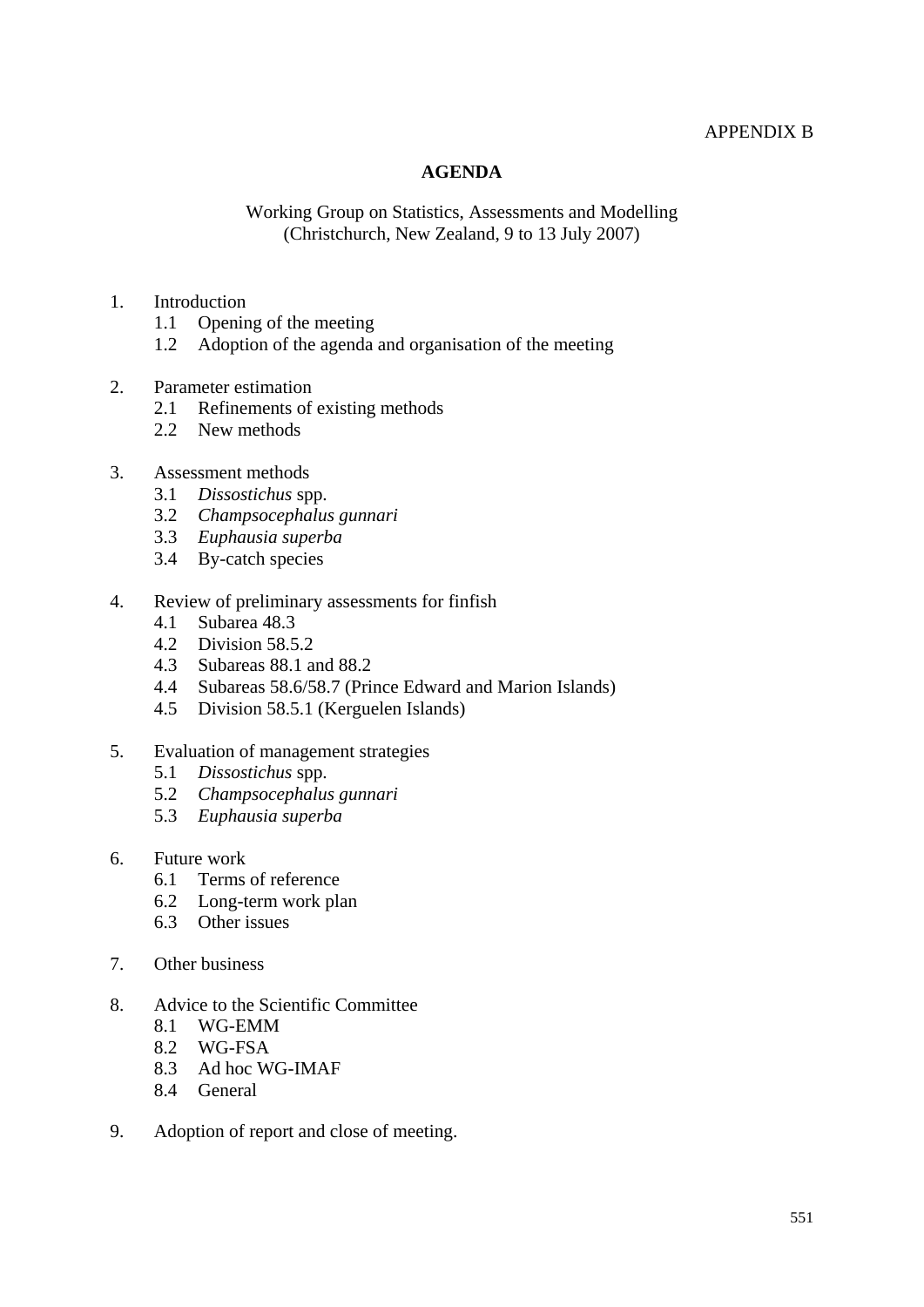## **LIST OF DOCUMENTS**

Working Group on Statistics, Assessments and Modelling (Christchurch, New Zealand, 9 to 13 July 2007)

| WG-SAM-07/1         | Preliminary Agenda and Annotated Preliminary Agenda for the<br>2007 Meeting of the Subgroup on Assessment Methods                                                                                          |
|---------------------|------------------------------------------------------------------------------------------------------------------------------------------------------------------------------------------------------------|
| WG-SAM-07/2         | List of participants                                                                                                                                                                                       |
| WG- SAM-07/3 Rev. 1 | List of documents                                                                                                                                                                                          |
| <b>WG-SAM-07/4</b>  | Preliminary investigations of an assessment model for skates<br>and rays in the Ross Sea<br>A. Dunn, S.M. Hanchet, S.L. Ballara and M.P. Francis<br>(New Zealand)                                          |
| WG-SAM-07/5         | An updated descriptive analysis of the toothfish (Dissostichus<br>spp.) tagging program in Subareas 88.1 and 88.2 for 2006/07<br>A. Dunn, S.M. Hanchet and S.L. Ballara (New Zealand)                      |
| WG-SAM-07/6         | Revised input parameters and implications for the Antarctic<br>toothfish (Dissostichus mawsoni) stock assessment in<br>Subareas 88.1 and 88.2<br>A. Dunn and S.M. Hanchet (New Zealand)                    |
| WG-SAM-07/7         | Comparison of estimators of effective sample size for catch-at-<br>age and catch-at-length data using simulated data from the<br>Dirichlet-multinomial Distribution<br>S.G. Candy (Australia)              |
| WG-SAM-07/8         | Proposed methodology for the assessment of the exploratory<br>fishery for <i>Dissostichus</i> spp. on BANZARE Bank<br>(Division 58.4.3b)<br>D.C. Welsford, A.J. Constable and G.B. Nowara (Australia)      |
| WG-SAM-07/9         | Update of the Antarctic toothfish stock assessment for the Ross<br>Sea by means of the TSVPA separable cohort model<br>D. Vasilyev, K. Shust, V. Babayan and T. Bulgakova (Russia)                         |
| WG-SAM-07/10        | Extension of the development of a management procedure for<br>the toothfish (Dissostichus eleginoides) resource in the Prince<br>Edward Islands vicinity<br>A. Brandão and D.S. Butterworth (South Africa) |